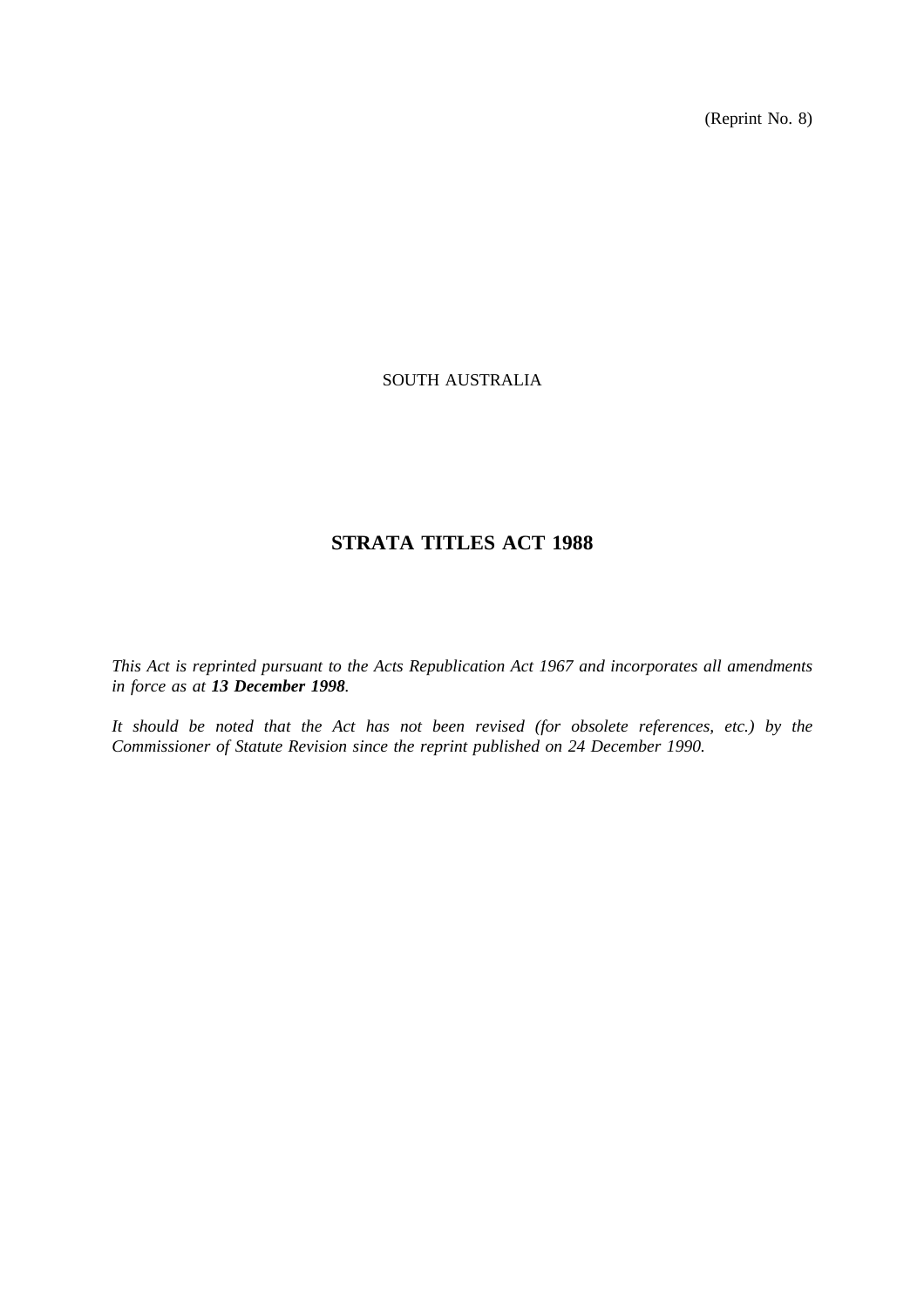## **SUMMARY OF PROVISIONS**

### **PART 1 PRELIMINARY**

- 1. Short title<br>3. Interpretat
- 3. Interpretation<br>4. This Act and
- This Act and the Real Property Act to be read together as a single Act

# **PART 2**

# **DIVISION OF LAND BY STRATA PLAN**

### **DIVISION 1—THE STRATA PLAN**

- 5. Nature of strata plan and requirements with which it must conform<br>6. Unit entitlement
- Unit entitlement

### **DIVISION 2—DEPOSIT OF STRATA PLAN**

- 7. Application for deposit of strata plan
- 8. Deposit of strata plan

#### **DIVISION 3—PROPRIETARY INCIDENTS ARISING FROM DEPOSIT OF STRATA PLAN**

- 9. Easements
- 10. Common property
- 11. Vesting of public land in the council

### **DIVISION 4—AMENDMENT OF DEPOSITED STRATA PLAN**

- 12. Application for amendment
- 13. Amendment by order of Court

### **DIVISION 6—AMALGAMATION**

16. Amalgamation of adjacent sites

### **DIVISION 7—CANCELLATION OF STRATA PLAN**

17. Cancellation

### **DIVISION 7A—DIVISION OF SITE UNDER PART 19AB**

17AAA. Application for division

### **DIVISION 8—SUPPLEMENTARY**

- 17A. Procedure where the whereabouts of certain persons is unknown<br>17B. Creation of easements
- Creation of easements

### **PART 3 THE STRATA CORPORATION**

### **DIVISION 1—CONSTITUTION OF STRATA CORPORATION**

- 18. Name of strata corporation<br>19. The articles
- 19. The articles<br>20. Binding cha
- 20. Binding character of the articles<br>21. Unit holders are guarantors of st
- 21. Unit holders are guarantors of strata corporation's liabilities<br>22. Restriction of payment by strata corporation to its members
- Restriction of payment by strata corporation to its members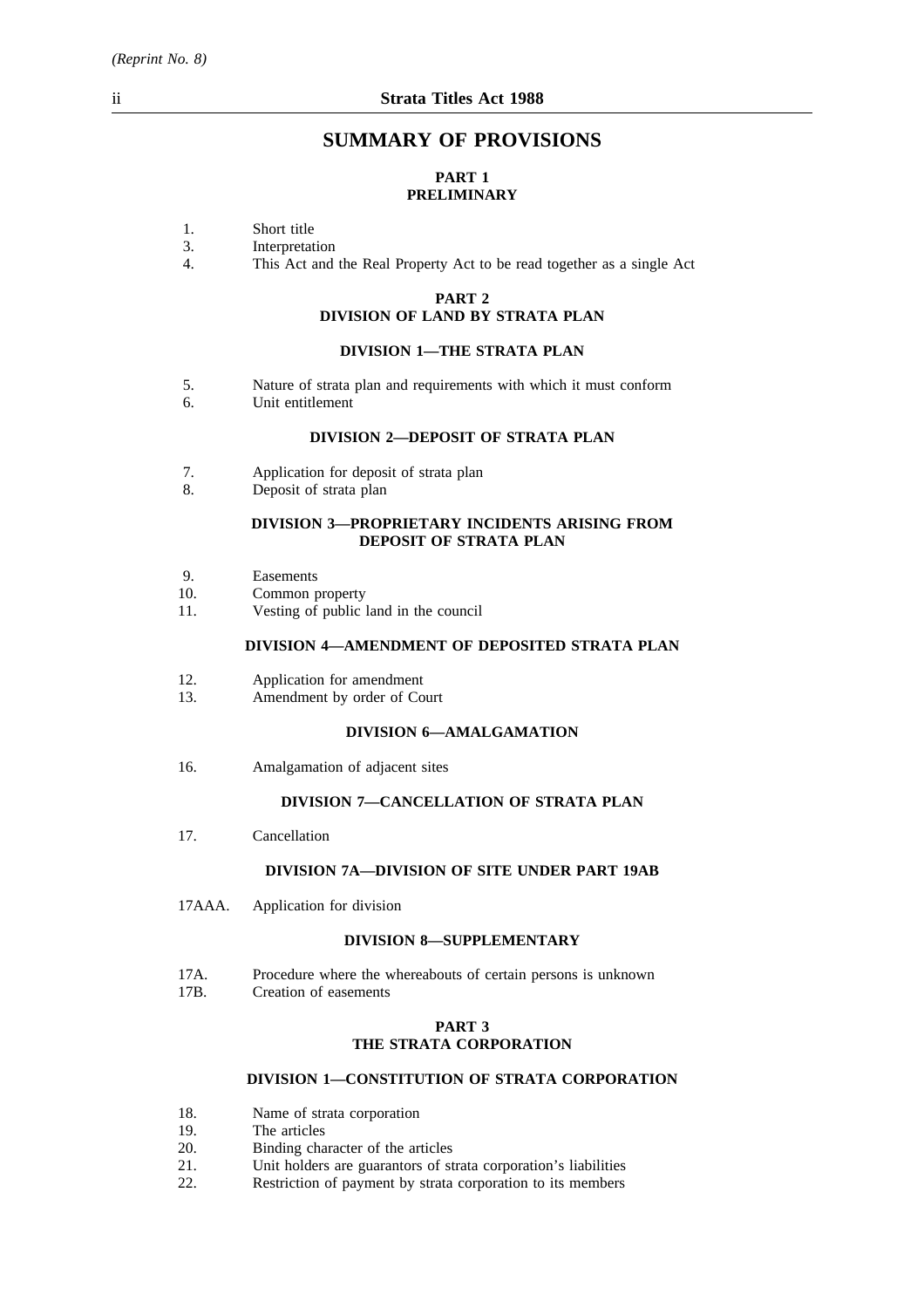- 23. Officers of strata corporation
- 24. Contractual formalities

#### **DIVISION 2—GENERAL FUNCTIONS, POWERS AND DUTIES**

- 25. Functions
- 26. General powers<br>27. Power to raise r
- Power to raise money

### **DIVISION 3—SPECIAL POWERS OF STRATA CORPORATION TO MAINTAIN THE INTEGRITY OF THE STRATA SCHEME**

- 28. Power to enforce duties of maintenance or repair
- 29. Alterations and additions
- 29A. Application of Division

### **DIVISION 4—DUTY TO INSURE**

- 30. Duty to insure
- 31. Duty to insure against liability
- 32. Right of unit holders to satisfy themselves as to insurance

### **DIVISION 5—GENERAL MEETINGS**

- 33. Holding of general meetings<br>34 Voting rights at general mee
- Voting rights at general meetings

### **DIVISION 6—MANAGEMENT COMMITTEE**

- 35. Management committee
- 36. Validity of acts

#### **DIVISION 6A—AGENTS' TRUST ACCOUNTS**

- 36A. Application of Division<br>36B. Interpretation
- **Interpretation**
- 36C. Trust money to be deposited in trust account
- 36D. Withdrawal of money from trust account
- 36E. Authorised trust accounts
- 36F. Application of interest
- 36G. Keeping of records
- 36H. Audit of trust accounts
- 36I. Obtaining information for purposes of audit or examination
- 36J. Banks, etc., to report deficiencies in trust accounts
- 36K. Confidentiality
- 36L. Banks, etc., not affected by notice of trust

#### **DIVISION 7—APPOINTMENT OF ADMINISTRATOR**

37. Administrator of strata corporation's affairs

#### **DIVISION 8—SUPPLEMENTARY**

- 38. Duties of the original proprietor in relation to strata corporation
- 39. Power to require handing over of property
- 40. Record keeping
- 41. Information to be furnished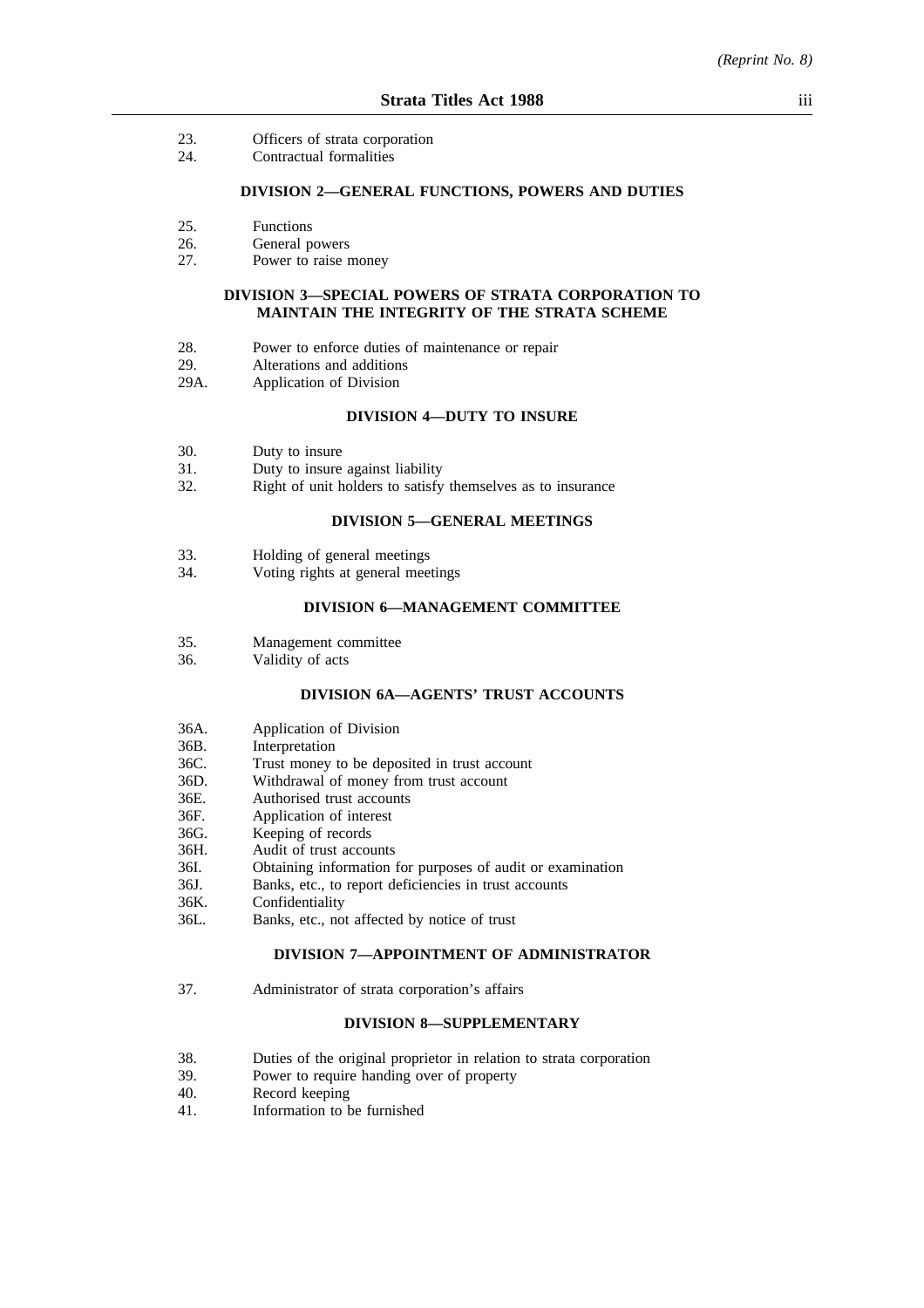#### **PART 3A RESOLUTION OF DISPUTES**

41A. Resolution of disputes, etc.

#### **PART 4 MISCELLANEOUS**

- 42. Unit holder's power of entry<br>43. Insurance by unit holder
- 43. Insurance by unit holder<br>44. Dealing with part of unit
- 44. Dealing with part of unit<br>44A. Body corporate may act a
- 44A. Body corporate may act as officer, etc.<br>45. Persons under disability, etc.
- 
- 45. Persons under disability, etc.<br>46. Relief where unanimous reso Relief where unanimous resolution required
- 47. Vicarious liability of management committee members
- 48. Applications, etc.
- 49. Service<br>50. Proceed
- 50. Proceedings for offences<br>51. Regulations
- Regulations

#### **SCHEDULE 2**

*Transitional Provisions*

### **SCHEDULE 3**

*Articles of Strata Corporation*

### **APPENDIX 1 LEGISLATIVE HISTORY**

### **APPENDIX 2 DIVISIONAL PENALTIES AND EXPIATION FEES**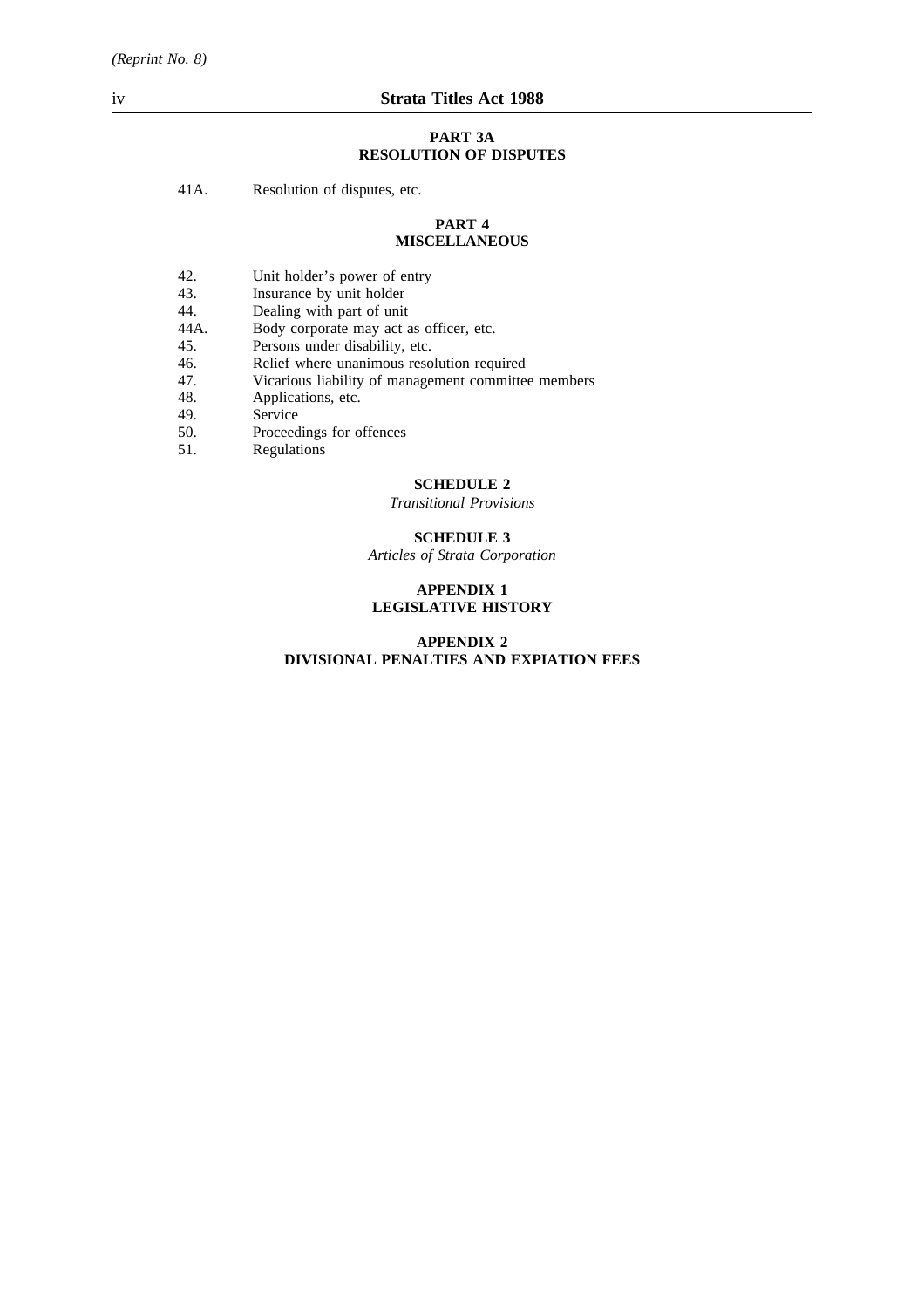## **STRATA TITLES ACT 1988**

being

Strata Titles Act 1988 No. 13 of 1988 [Assented to 7 April  $1988$ ]<sup>1</sup>

as amended by

Strata Titles Act Amendment Act 1989 No. 16 of 1989 [Assented to 20 April 1989]<sup>2</sup>

Strata Titles Act Amendment Act 1990 No. 13 of 1990 [Assented to 12 April 1990]<sup>3</sup>

Statute Law Revision Act (No. 2) 1990 No. 54 of 1990 [Assented to 22 November 1990]<sup>4</sup>

Strata Titles (Resolution of Disputes) Amendment Act 1991 No. 78 of 1991 [Assented to 12 December 1991]<sup>5</sup>

Real Property (Transfer of Allotments) Amendment Act 1992 No. 23 of 1992 [Assented to 14 May 1992]<sup>6</sup>

Statutes Amendment (Attorney-General's Portfolio) Act 1992 No. 26 of 1992 [Assented to 14 May 1992]<sup>7</sup> Statutes Repeal and Amendment (Development) Act 1993 No. 54 of 1993 [Assented to 27 May 1993]<sup>8</sup>

Heritage Act 1993 No. 56 of 1993 [Assented to 27 May 1993]<sup>9</sup>

Real Property (Miscellaneous) Amendment Act 1994 No. 11 of 1994 [Assented to 5 May 1994]<sup>10</sup>

Statutes Amendment (Community Titles) Act 1996 No. 38 of 1996 [Assented to 9 May 1996] (as amended by Statutes Amendment (Community Titles) Amendment Act 1997 No. 43 of 1997 [Assented to 17 July  $19971$ <sup>11</sup>

#### **Statutes Amendment (Attorney-General's Portfolio) Act 1998 No. 59 of 1998 [Assented to 3 September 1998]12**

- <sup>1</sup> Came into operation 1 September 1988: *Gaz*. 21 July 1988, p. 420.
- <sup>2</sup> Came into operation 4 May 1989: *Gaz*. 27 April 1989, p. 1152.
- Ss. 6(b) and 27 came into operation 1 September 1988: s. 2(2); remainder of Act came into operation 2 August 1990: *Gaz*. 26 July 1990, p. 397.
- <sup>4</sup> Came into operation (except Scheds. 2, 3 and 4) 22 November 1990: s. 2(1); Sched. 2 came into operation 1 August 1990: s. 2(2); Sched. 4 came into operation 24 December 1990: *Gaz*. 6 December 1990, p. 1685.
- <sup>5</sup> Came into operation 2 April 1992: *Gaz*. 19 March 1992, p. 876.
- <sup>6</sup> Came into operation 21 May 1992: *Gaz*. 21 May 1992, p. 1468.
- <sup>7</sup> Came into operation 6 July 1992: *Gaz*. 2 July 1992, p. 209.
- <sup>8</sup> Came into operation 15 January 1994: *Gaz*. 27 October 1993, p. 1889.
- <sup>9</sup> Came into operation 15 January 1994: *Gaz*. 27 October 1993, p. 1890.
- <sup>10</sup> Came into operation 8 September 1994: *Gaz*. 8 September 1994, p. 728.
- Came into operation (except s. 41) 4 November 1996: *Gaz*. 31 October 1996, p. 1460; s. 41 came into operation 9 May 1998 (by virtue of the Acts Interpretation Act 1915, s. 7(5)).
- **<sup>12</sup> Part 12 (s. 21) came into operation 13 December 1998:** *Gaz***. 3 December 1998, p. 1676.**

#### *NOTE:*

- *Asterisks indicate repeal or deletion of text.*
- *Entries appearing in bold type indicate the amendments incorporated since the last reprint.*
- *For the legislative history of the Act see Appendix 1.*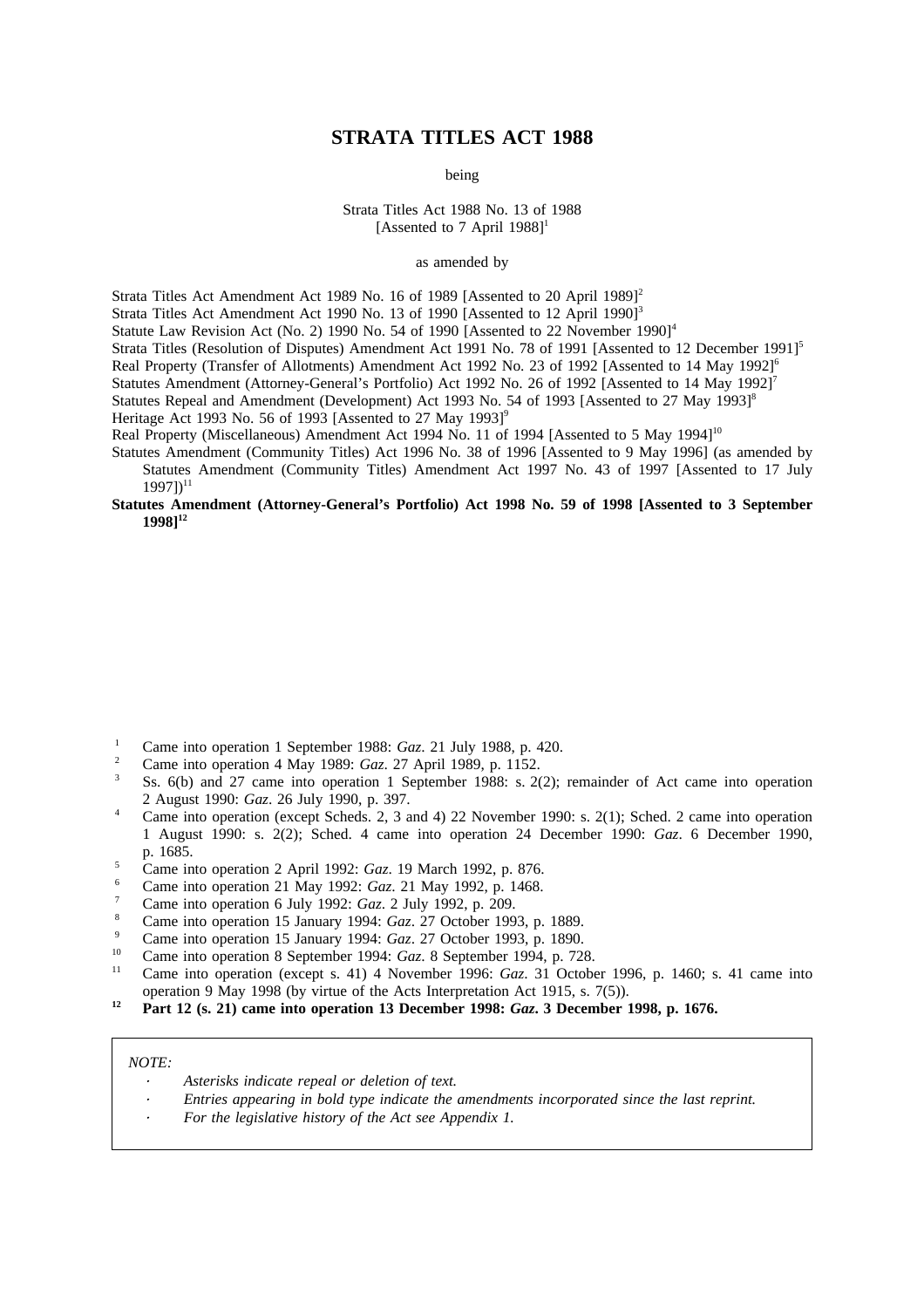### **An Act to provide for the division of land by strata plan; and for other purposes.**

The Parliament of South Australia enacts as follows:

## **PART 1 PRELIMINARY**

### **Short title**

**1.** This Act may be cited as the *Strata Titles Act 1988*.

\*\*\*\*\*\*\*\*\*\*

### **Interpretation**

**3.** (1) In this Act, unless the contrary intention appears—

"**allotment**" means the whole of the land comprised in a certificate of title;

"**building**" includes a fixed structure;

"**ceiling**" includes a false or suspended ceiling;

"**the Commission**" means the Development Assessment Commission constituted under the *Development Act 1993;*

"**council**" means—

- *(a)* in relation to a local government area—a municipal or district council;
- *(b)* in relation to the parts of the State that lie outside local government areas—the Outback Areas Community Development Trust;

"**the Court**" means the Supreme Court of South Australia;

"**deposited**" in relation to a strata plan means deposited in the Lands Titles Registration Office by the Registrar-General;

"**easement**" includes a right of way;

"**encumbrance**" includes—

- *(a)* a life estate or a lease; or
- *(b)* a mortgage or charge; or
- *(c)* a claim or lien; or
- *(d)* an easement; or
- *(e)* a caveat;

"**fence**" includes a gate;

"**floor**" includes a stairway or ramp;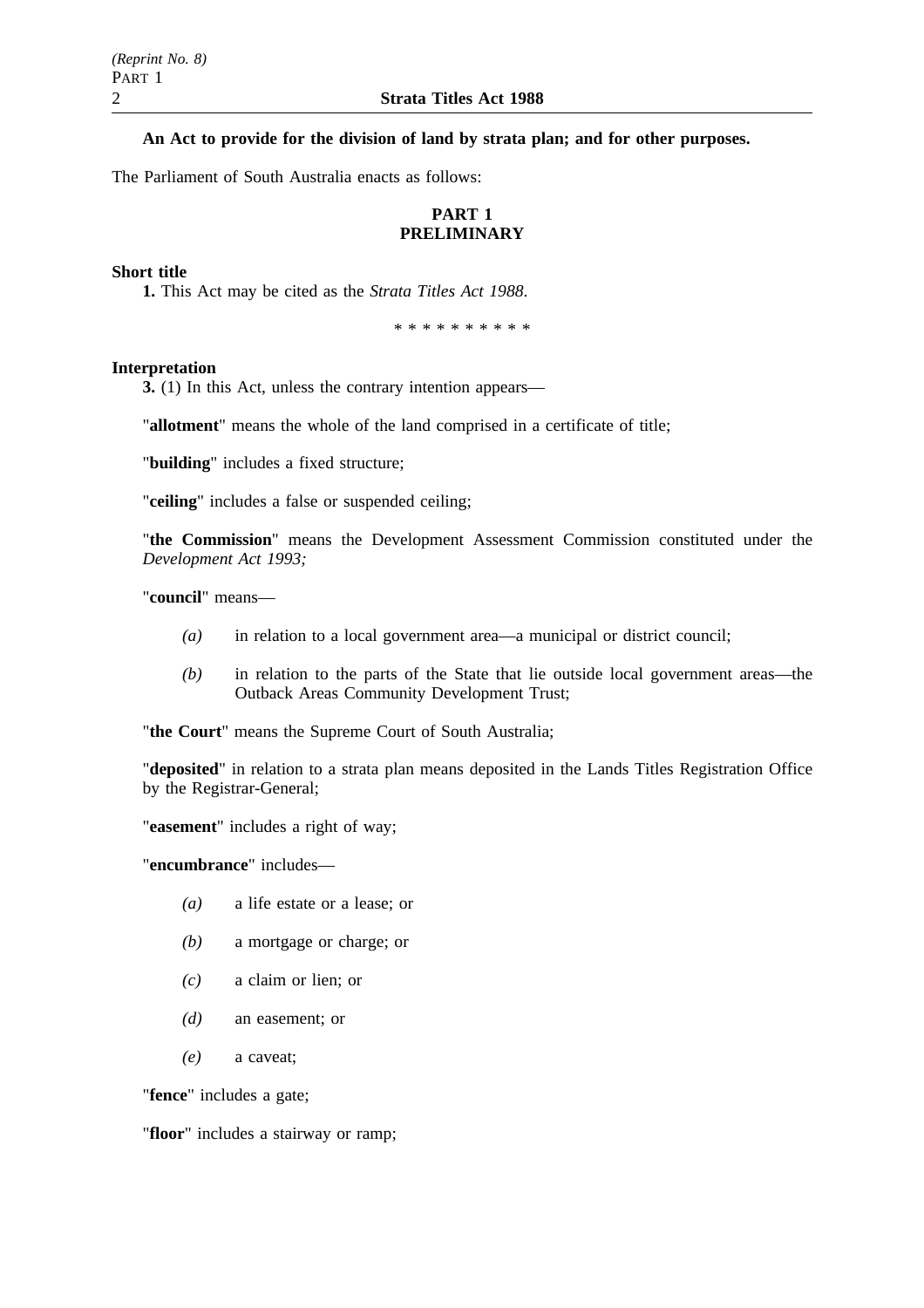"**occupier**" in relation to a unit means a person who occupies the unit on a temporary or permanent basis (either solely or jointly with other persons) and includes a person who is unlawfully in occupation of a unit;

"**original registered proprietor**" in relation to a strata scheme means the person who was, immediately before the deposit of the strata plan, the registered proprietor of an estate in fee simple in the land;

"**owner**" in relation to land means the proprietor of an estate in fee simple in the land;

"**public land**" means—

- *(a)* land vested in a council;
- *(b)* land controlled or managed by a council;

"**registered encumbrance**" means an encumbrance registered or entered on a certificate of title;

"**site**" means the land comprised in a strata plan (as distinct from the buildings and other improvements to that land);

"**special resolution**" in relation to a strata corporation means a resolution as to which the following conditions are satisfied;

- *(a)* at least 14 days' written notice, setting out the terms of the proposed resolution, is given to the unit holders;
- *(b)* the resolution is supported at a duly convened general meeting of the strata corporation by a number of votes equal to, or exceeding, two-thirds of the total number of votes that could be exercised at a general meeting of the corporation assuming that all unit holders attended and exercised their right to vote;

"**statutory encumbrance**" means—

- *(a)* an agreement relating to the management, preservation or conservation of land lodged under Part 5 of the *Development Act 1993*;
- *(b)* any agreement or proclamation registered or noted on the title immediately before the commencement of the *Development Act 1993* that is continued in force by virtue of the provisions of the *Statutes Repeal and Amendment (Development) Act 1993*;

\*\*\*\*\*\*\*\*\*\*

- *(d)* a heritage agreement entered into under the *Heritage Act 1993*;
- *(da)* a heritage agreement entered into under the *Native Vegetation Act 1991*;
- *(db)* an Aboriginal heritage agreement entered into under the *Aboriginal Heritage Act 1988*;
- *(e)* an endorsement relating to a retirement village made on a certificate of title under the *Retirement Villages Act 1987*;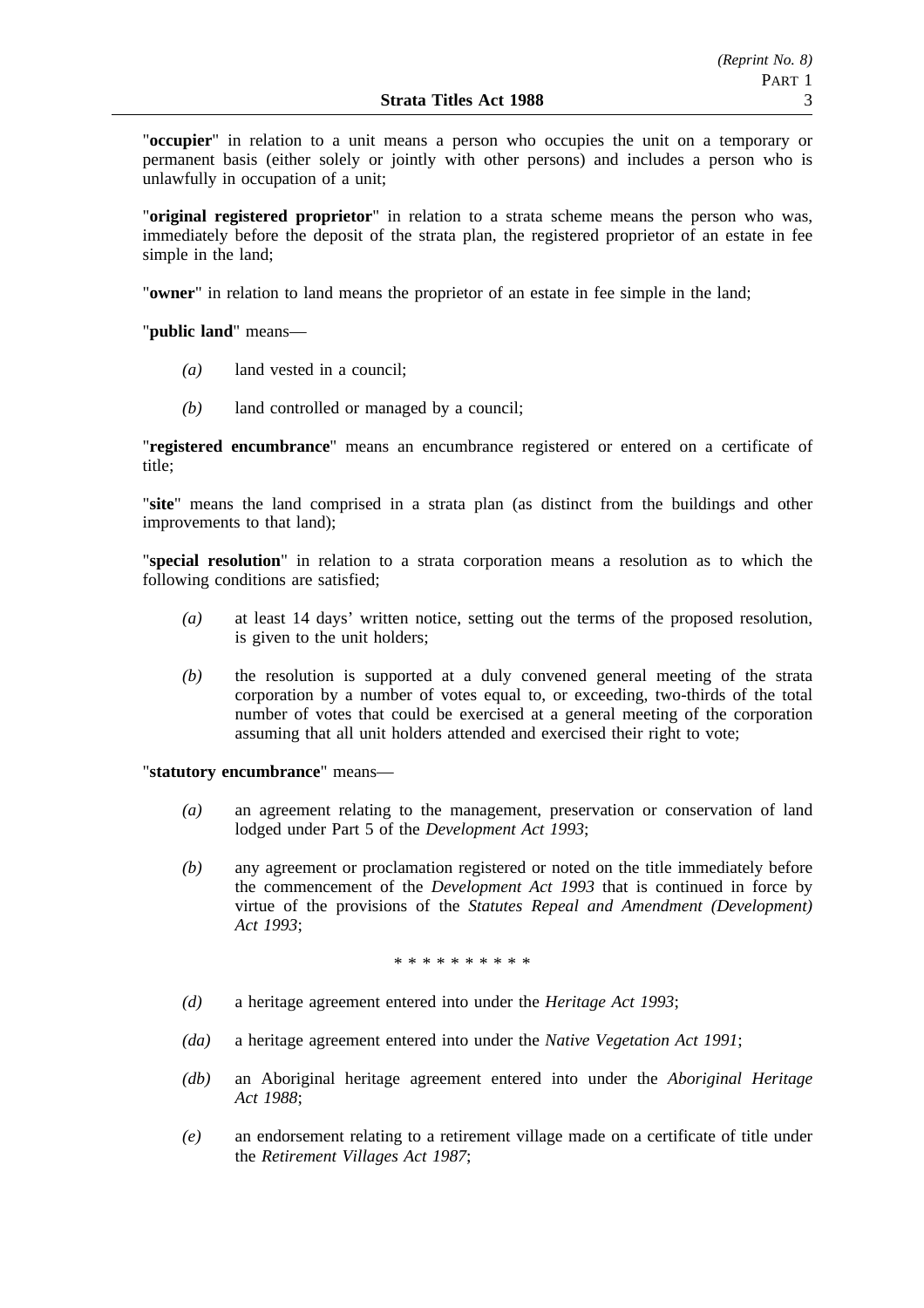*(f)* any other encumbrance created by statute and prescribed by the regulations for the purposes of this definition;

"**the strata community**" means those who reside or work at the units in a strata scheme;

"**strata corporation**" means a body corporate created under this Act on the deposit of a strata plan;

"**strata scheme**" means—

- *(a)* the land comprised in a strata plan; and
- *(b)* the buildings and other improvements on that land;

"**unanimous resolution**" in relation to a strata corporation means a special resolution passed without any dissentient vote at a general meeting of the corporation;

"**unit**" means an area shown on a strata plan as a unit;

"**unit holder**" means—

- *(a)* a person registered as proprietor of an estate in fee simple in the unit;
- *(b)* if the fee simple is divided into a life estate with a remainder or reversionary interest—the person registered as the proprietor of the life estate;

"**wall**" includes a door or window.

(2) For the purposes of this Act, land will be regarded as being adjacent to other land if the land—

- *(a)* abuts on the other land; or
- *(b)* is separated from the other land only by—
	- (i) a road, street, footpath, railway or thoroughfare; or
	- (ii) a reserve or other similar open space.

*Note: For definition of divisional penalties (and divisional expiation fees) see Appendix 2*.

### **This Act and the Real Property Act to be read together as a single Act**

**4.** This Act and the *Real Property Act 1886* will be read together and construed as if the two Acts constituted a single Act.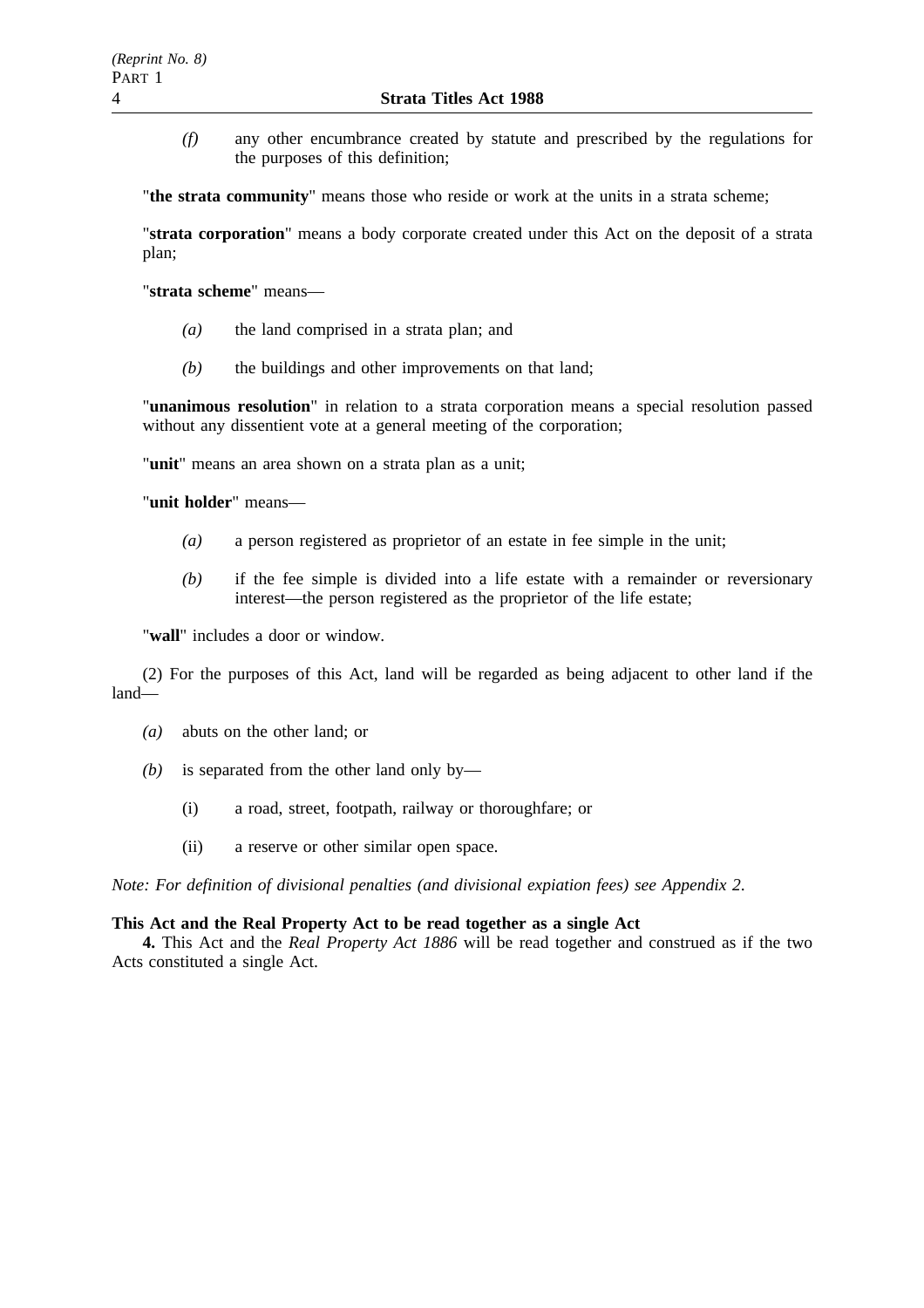### **PART 2 DIVISION OF LAND BY STRATA PLAN**

### **DIVISION 1—THE STRATA PLAN**

**Nature of strata plan and requirements with which it must conform**

**5.** (1) A strata plan is a plan dividing land into—

- *(a)* units (of which there must be at least two); and
- *(b)* common property.
- (2) A strata plan must comprise the whole of one or more allotments.
- (3) A strata plan—
- *(a)* must define the units to be created by the plan in a manner that allows the boundaries of each unit to be ascertained; and
- *(b)* must assign to each unit a distinguishing number; and
- *(c)* must include a schedule of unit entitlements in relation to the units; and
- *(d)* must delineate the boundaries of the land comprised in the plan; and
- *(e)* must delineate in relation to those boundaries the external lateral boundaries of all buildings on the land; and
- *(f)* must comply with any other requirements stipulated by the Registrar-General.
- (4) A unit—
- *(a)* must consist of, or include, the whole or a part of a building;
- *(b)* need not be wholly within one or more buildings;
- *(c)* may be below, on or above the surface of land;
- *(d)* may be wholly on one storey or level or partly on one storey or level and partly on another or others;
- *(e)* may include an area (a "unit subsidiary")—
	- (i) for the separate use of the occupier of the unit; and
	- (ii) appurtenant to the portion of the unit designed for separate occupation.

(5) Subject to any explicit statement to the contrary in a strata plan, the following principles apply to the definition of a unit by strata plan—

- *(a)* where a boundary is defined by reference to a wall or fence—the boundary is the inner surface of the wall or fence;
- *(b)* where a boundary is defined by reference to a floor—the boundary is the upper surface of the floor;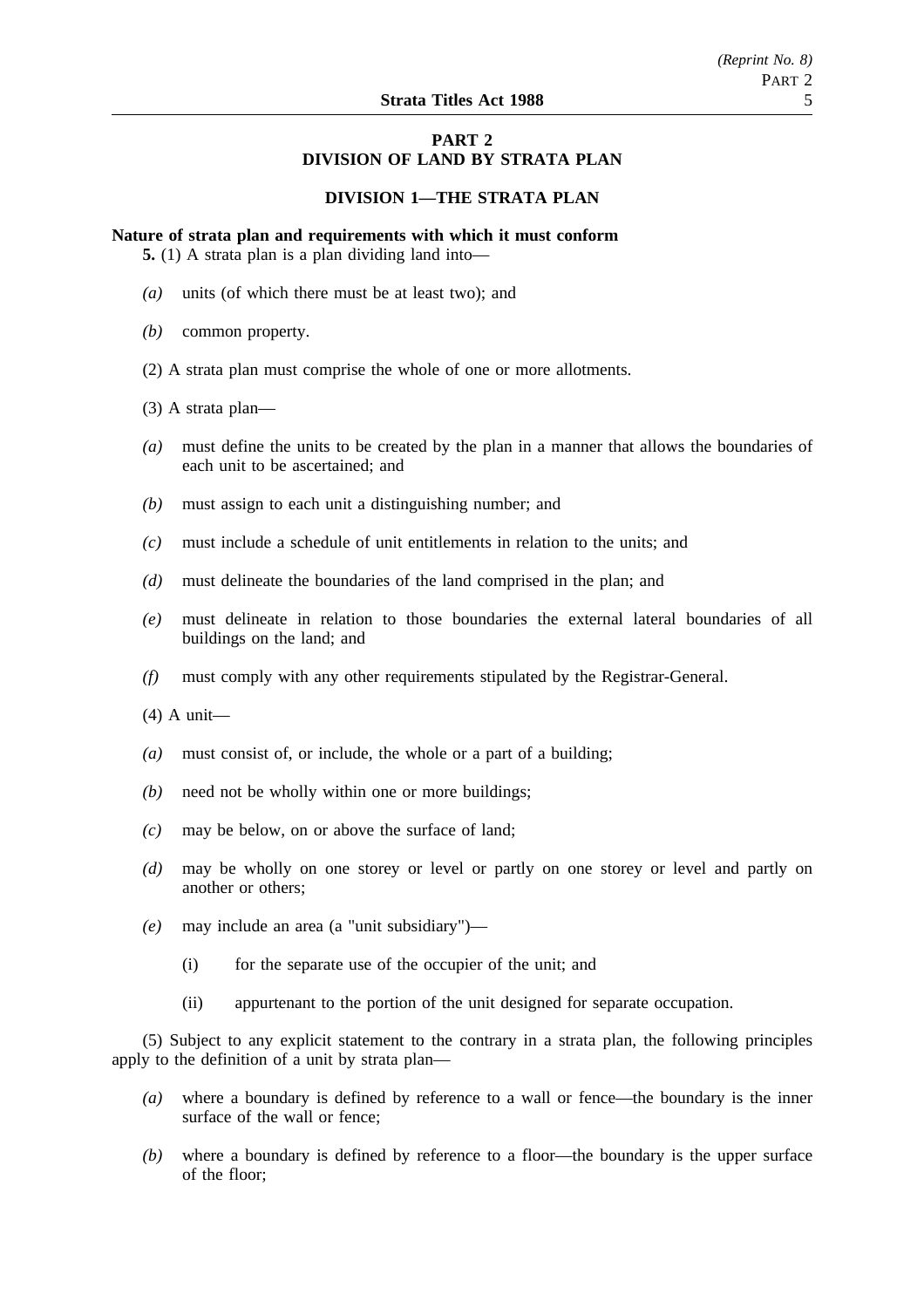- *(c)* where a boundary is defined by reference to a ceiling or roof—the boundary is the under surface of the ceiling or roof.
- (6) The common property comprises—
- *(a)* any land or space that is not within a unit;
- *(b)* any pipe, cable, wire, duct or drain that is not for the exclusive use of a unit;
- *(c)* any structure that is not for the exclusive use of a unit installed before the deposit of the strata plan;
- *(d)* any structure installed by a strata corporation as part of the common property;
- *(e)* any other structure on the site committed to the care of a strata corporation as part of the common property.

(7) Subject to any explicit statement to the contrary in the strata plan, a wall or fence between a building that forms part of a unit and a unit subsidiary to that unit is part of the common property.

(8) The plan must conform with any requirements of the regulations as to the design of the strata scheme.

#### **Unit entitlement**

**6.** (1) The unit entitlement of a unit is a number assigned to the unit that bears in relation to the aggregate unit entitlements of all of the units defined on the relevant strata plan (within a tolerance of  $\pm$  10 per cent) the same proportion that the capital value of the unit bears to the aggregate capital value of all of the units.

(2) The unit entitlement of a unit must be expressed as a whole number.

(3) The aggregate unit entitlements of all units defined on a strata plan must, if the regulations so provide, be a number fixed in the regulations.

### **DIVISION 2—DEPOSIT OF STRATA PLAN**

### **Application for deposit of strata plan**

**7.** (1) Subject to subsection (2), an application for the deposit of a strata plan may only be made by the owner of the land to which the plan relates.

(2) Where a person makes an application under subsection (1) and before the plan is deposited—

- *(a)* title to the land to which the plan relates is transferred; or
- *(b)* a mortgagee becomes entitled to exercise a power of sale in relation to the land,

the successor in title to the land, or the mortgagee, is entitled to proceed with the application and must, within one month of becoming so entitled, inform the Registrar-General of that fact and whether he or she proposes to proceed with the application.

(3) The applicant must provide evidence to the satisfaction of the Registrar-General that any person with an encumbrance registered in relation to the land consents to the application.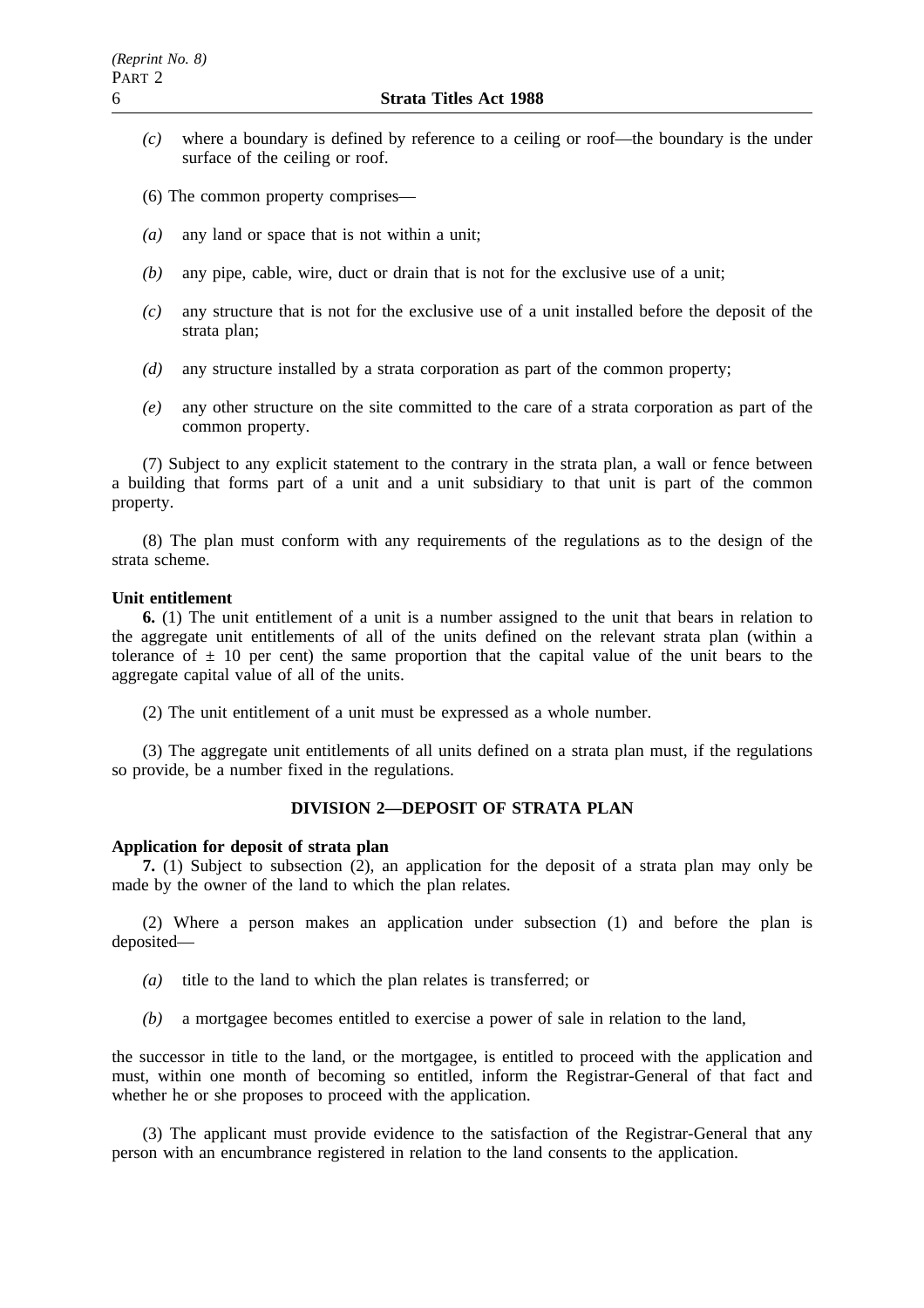- (4) The application must be accompanied by—
- *(a)* the strata plan to which it relates; and
- *(b)* the duplicate certificate of title for the land to which the plan relates; and
- *(c)* the appropriate certificate of approval required under the *Development Act 1993*; and
- *(d)* a certificate by a licensed surveyor in the prescribed form (which may be endorsed on the plan) certifying that the plan has been correctly prepared to a prescribed scale in accordance with this Act; and
- *(e)* a certificate from a licensed valuer certifying that the schedule of unit entitlements is correct; and
- *(f)* any instrument, duly executed, that is to be registered on the deposit of the plan; and
- *(g)* such other documentary material as the Registrar-General may require.

(5) An applicant for the deposit of a strata plan must furnish the Registrar-General with such further information as the Registrar-General may require.

(6) If it appears from a strata plan that any part of a building encroaches over land not included in the site, the application for deposit of the plan can only be accepted if—

- *(a)* no part of a unit to be created by the plan forms part of the encroachment; and
- *(b)* (i) the encroachment is over public land and the council within whose area the land is situated consents to the encroachment; or
	- (ii) the encroachment consists of the protrusion of footings, or footings and associated structures of a prescribed nature, by not more than the prescribed distance beyond the boundaries of the site, and the owner of the land over which the encroachment occurs consents to the encroachment; or
	- (iii) it is established to the Registrar-General's satisfaction that the encroachment is otherwise authorised by law.
- (7) Where an application affected by an encroachment is accepted by the Registrar-General—
- *(a)* unless the encroachment is over public land, the Registrar-General will, on the deposit of the strata plan, enter the encroachment on any relevant certificate of title; and
- *(b)* any consent given in relation to the encroachment is binding on present and subsequent owners and occupiers of the land.

### **Deposit of strata plan**

**8.** (1) Where—

- *(a)* application is made for the deposit of a strata plan in accordance with this Act; and
- *(b)* the requirements made by or under this Act in relation to the application have been satisfied; and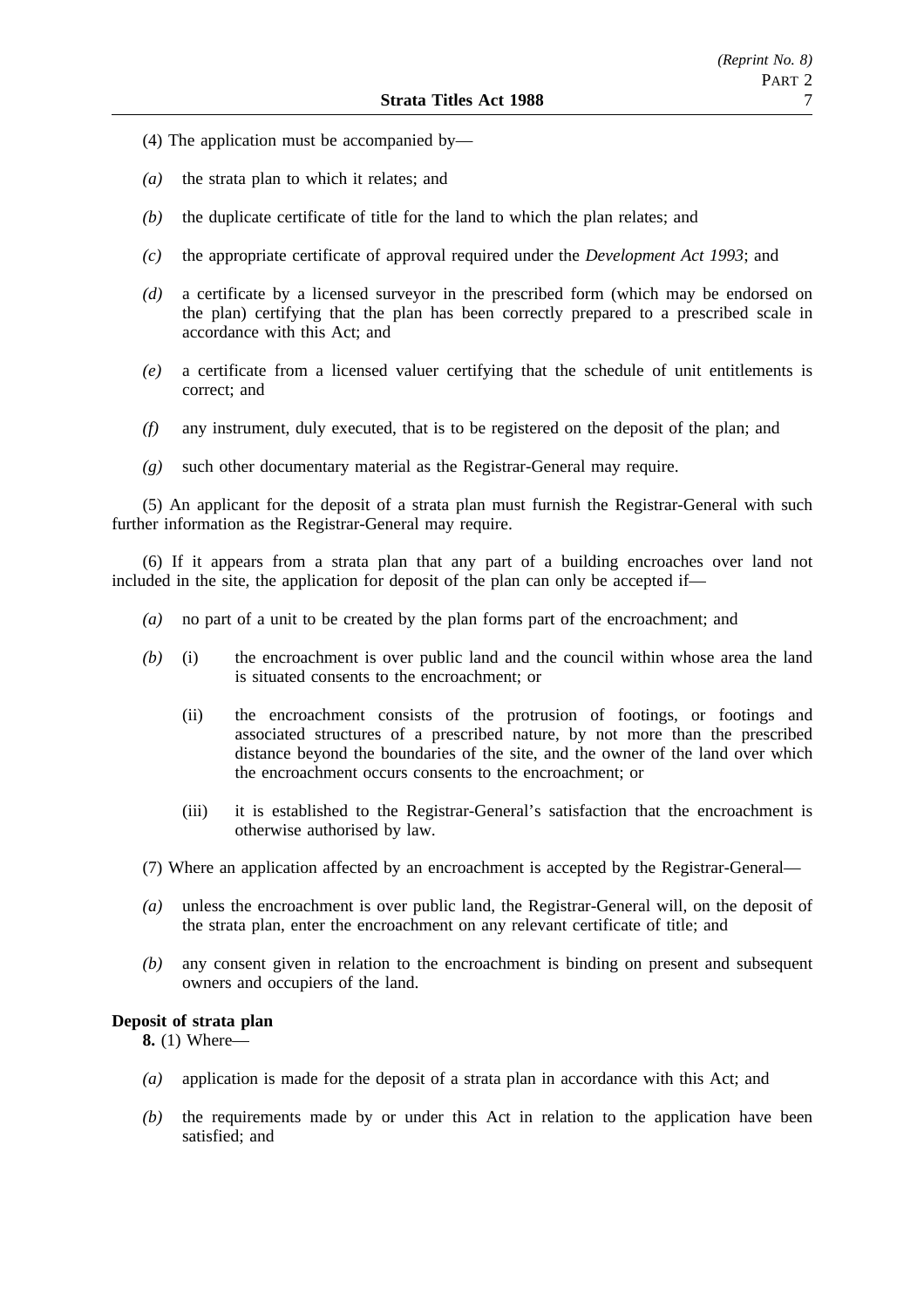*(c)* the plan conforms with the requirements of this Act,

the Registrar-General will, subject to subsection (1a), deposit the plan in the Lands Titles Registration Office and assign a number to it.

(1a) The Registrar-General may only deposit a strata plan under subsection (1) if proceedings for the deposit of the plan were commenced before the day fixed by proclamation for that purpose.

(1b) Proceedings for the deposit of a strata plan will be taken to have commenced when—

- *(a)* the application to the relevant authority or authorities for approval for the deposit of the plan or for authorisation to divide the land by strata plan was made under Part 2 Division 5 of this Act (before that Division was repealed) or under the *Development Act 1993*; or
- *(b)* the application to the relevant authority for approval for the construction of the building to be divided by the plan was made (this paragraph only applies if, at the time the application was made under the *Development Act 1993* or the *Building Act 1971*, it was intended by the applicant that the building would be divided by a strata plan),

whichever was first.

- (2) On the deposit of a strata plan under subsection  $(1)$ —
- *(a)* an appropriate note must be entered on any certificate of title for the land to which the plan relates; and
- *(b)* the existing certificates for the land must then be cancelled and new certificates issued for the units and common property created by the plan; and
- *(c)* a strata corporation with the powers and functions conferred or assigned by this Act is created.

(3) The certificates of title for the units will be issued in the name of the registered proprietor of the land to which the plan relates and the certificate for the common property will be issued in the name of the strata corporation.

(4) Where land to which a strata plan relates is subject to a registered easement, the easement will be registered on the relevant certificates of title issued under this section.

\*\*\*\*\*\*\*\*\*\*

(6) Subject to subsection (7), where land to which a strata plan relates is subject to a registered encumbrance (other than an easement) that is to continue after the deposit of the plan, the encumbrance—

- *(a)* will be registered on the certificate of title for each unit; but
- *(b)* will not be registered on the certificate for the common property (and the encumbrance will be taken to be discharged to the extent to which the encumbrance is not registered on that certificate).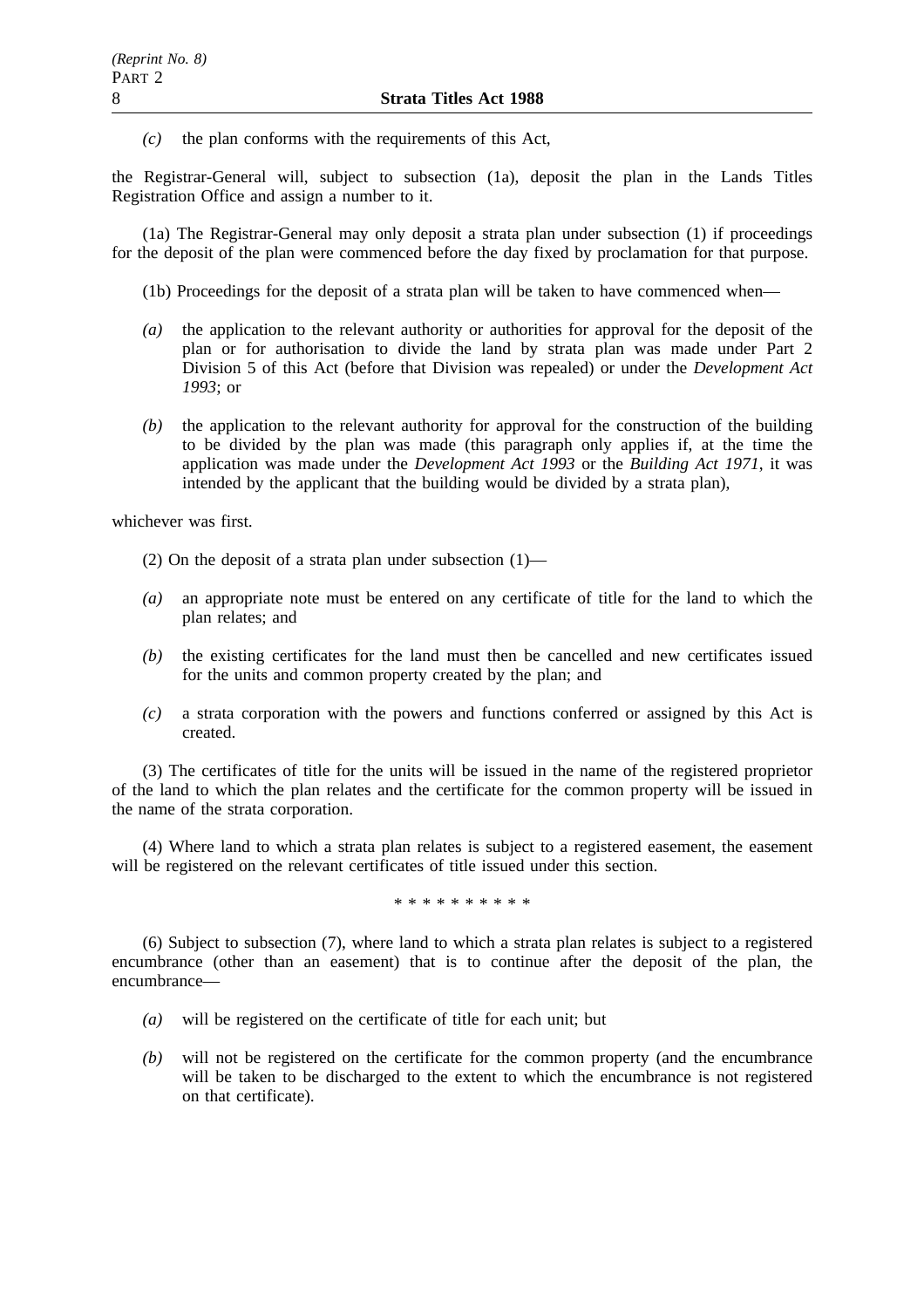(7) The Registrar-General must, in relation to a statutory encumbrance, make such notes or other endorsements on the certificate of title for any unit, or for the common property, as may be appropriate according to the nature and extent of the encumbrance.

### **DIVISION 3—PROPRIETARY INCIDENTS ARISING FROM DEPOSIT OF STRATA PLAN**

### **Easements**

**9.** The following easements exist, to the extent required by the nature of the strata scheme, between the units and between the units and common property:

- *(a)* easements of support and shelter;
- *(b)* easements allowing for the establishment and maintenance of pipes, ducts, cables and other equipment so that—
	- (i) a unit may be supplied with water, gas, electricity, heating oil, or air-conditioned air;
	- (ii) a unit may be connected to the telephone or to a radio or television antenna;
	- (iii) a unit may be connected to sewerage, garbage, drainage or other similar services.

#### **Common property**

**10.** (1) The common property is held by the strata corporation in trust for the unit holders.

(2) An equitable share in the common property attaches to each unit and cannot be alienated or dealt with separately from the unit.

(3) The extent of the share is proportioned to the unit entitlement of the unit.

#### **Vesting of public land in the council**

**11.** (1) Any land shown on a deposited strata plan as a road, street, thoroughfare, reserve or similar open space (except any such land shown on the plan as an easement or excluded by regulation from the application of this section) is vested in the council in fee simple free of any encumbrance.

(2) Any road, street or thoroughfare that vests in a council under subsection (1) will be regarded, for all purposes, as a public road, street or thoroughfare.

### **DIVISION 4—AMENDMENT OF DEPOSITED STRATA PLAN**

### **Application for amendment**

**12.** (1) An application for the amendment of a deposited strata plan may be made only by the strata corporation.

- (2) The applicant must provide evidence to the satisfaction of the Registrar-General—
- *(a)* that the application is made in pursuance of a unanimous resolution duly passed at a properly convened meeting of the strata corporation;
- *(b)* that any person with an encumbrance registered in relation to units or common property affected by the proposed amendment consents to the amendment.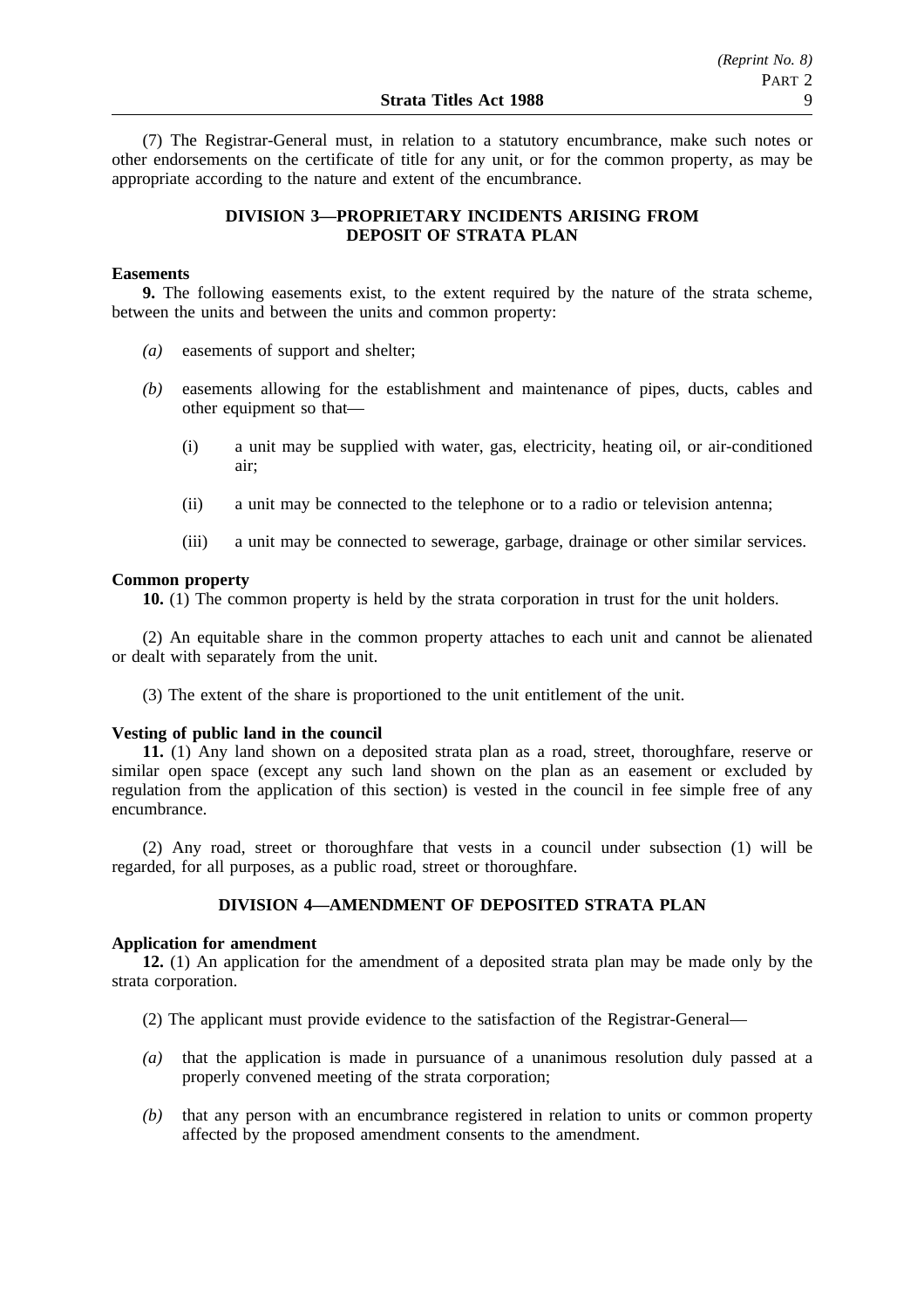- (3) The application must be accompanied by—
- *(a)* any duplicate certificates of title affected by the amendment; and
- *(b)* if the amendment affects the delineation of units or common property—the appropriate certificate of approval required under the *Development Act 1993*; and
- *(c)* if the amendment affects the delineation of units, common property or any buildings on the site—
	- (i) a plan indicating the changes to be effected by the amendment;
	- (ii) a certificate from a licensed surveyor in the prescribed form (which may be endorsed on the plan) certifying that the plan correctly delineates the units, the common property and the buildings on the site;
	- (iii) a certificate from a licensed valuer certifying the amount (if any) by which the value of any unit or the common property would be varied by the amendment; and
- *(d)* if the amendment—
	- (i) consists of a variation of the unit entitlements of the units; or
	- (ii) affects the relative value of the units,

a fresh schedule of unit entitlements certified correct by a licensed valuer; and

- *(e)* an instrument providing for the discharge of any registered encumbrance shown on the original certificate or certificates of title of the units that should, in the opinion of the Registrar-General, be discharged; and
- *(f)* such other documentary material as the Registrar-General may require.
- (3a) Where—
- *(a)* the erection or alteration of a building on the site causes an encroachment on land not included in the site; and
- *(b)* the application for amendment relates (wholly or in part) to the erection or alteration of that building,

the application can only be accepted if—

- *(c)* no part of a unit would, if the amendment were made, form part of the encroachment; and
- *(d)* (i) the encroachment is over public land and the council within whose area the land is situated consents to the encroachment; or
	- (ii) the encroachment consists of the protrusion of footings, or footings and associated structures of a prescribed nature, by not more than the prescribed distance beyond the boundaries of the site, and the owner of the land over which the encroachment occurs consents to the encroachment; or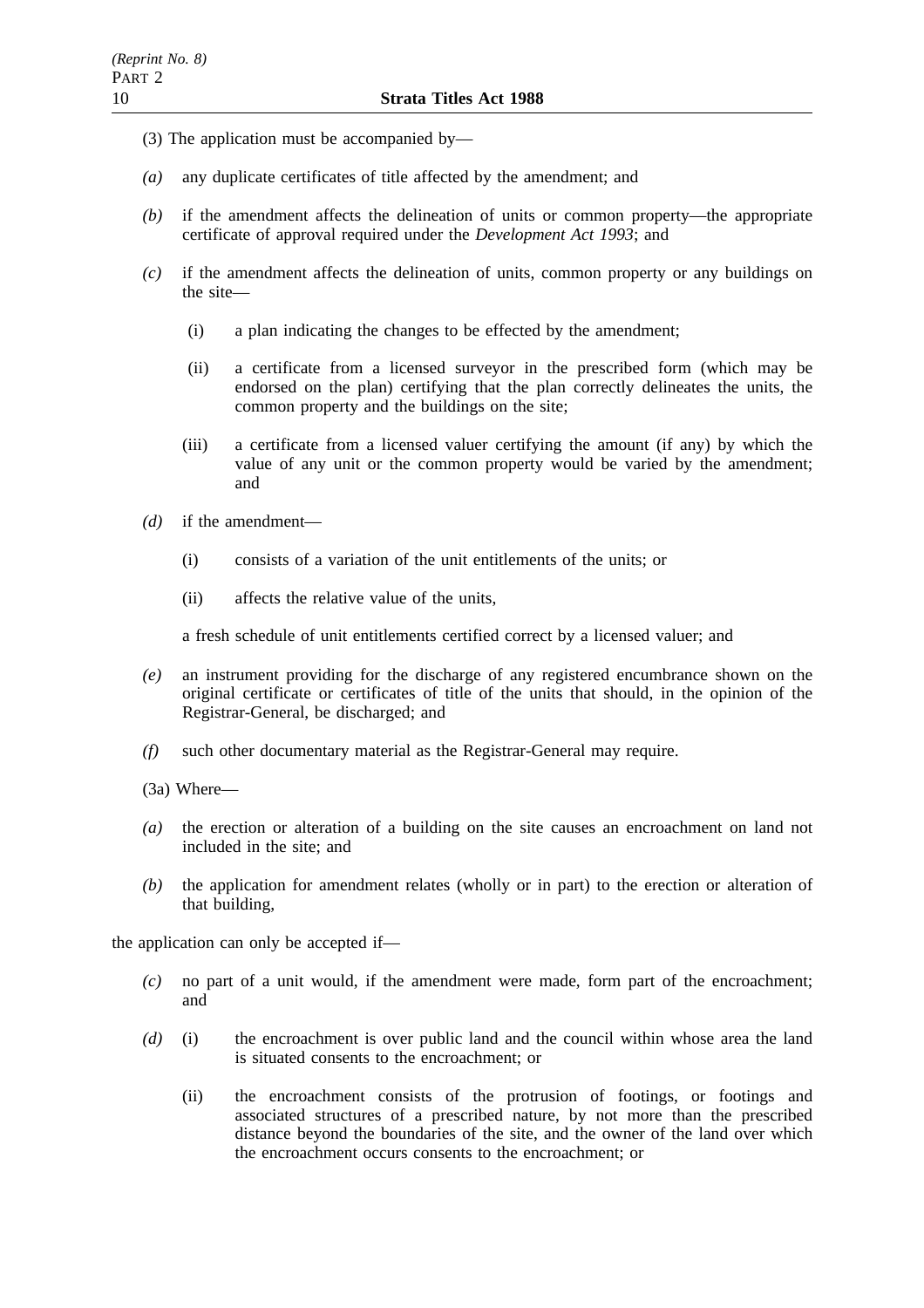(iii) it is established to the Registrar-General's satisfaction that the encroachment is otherwise authorised by law.

(4) Where due application is made for the amendment of a strata plan, the Registrar-General will, so far as the nature of this amendment requires—

- *(a)* amend the plan in accordance with the application, or substitute a fresh strata plan;
- *(b)* amend or endorse any certificate of title affected by the amendment, or cancel any such certificate and issue a new certificate or new certificates;
- *(c)* substitute a fresh schedule of unit entitlements.
- (4a) Where an application affected by an encroachment is accepted by the Registrar-General—
- *(a)* unless the encroachment is over public land, the Registrar-General will, on the amendment of the plan, enter the encroachment on any relevant certificate of title; and
- *(b)* any consent given in relation to the encroachment is binding on present and subsequent owners and occupiers of the land.

(5) Where part of a unit is, on the amendment of the strata plan by the Registrar-General, transferred to another unit or to common property, then—

- *(a)* the part is discharged from any encumbrance (other than an easement) registered over the unit from which it is transferred; and
- *(b)* if the part is being transferred to another unit—the part will be held subject to any encumbrance registered over the whole of that unit.

(5a) Where part of the common property is, on the amendment of the strata plan by the Registrar-General, transferred to a unit, then—

- *(a)* the part is discharged from any encumbrance (other than an easement) registered over the common property; and
- *(b)* the part will be held subject to any encumbrance registered over the whole of the unit.
- (6) Where an amendment provides for—
- *(a)* the division of a unit into two or more units; or
- *(b)* the consolidation of two or more units into one unit,

any unit created by the amendment will be held subject to any registered encumbrance shown on the original certificate or certificates of title (unless an instrument providing for the discharge of the encumbrance is lodged with the Registrar-General).

\*\*\*\*\*\*\*\*\*\*

(7) An application for the amendment of a deposited strata plan that effects the transfer of an interest in land is a conveyance.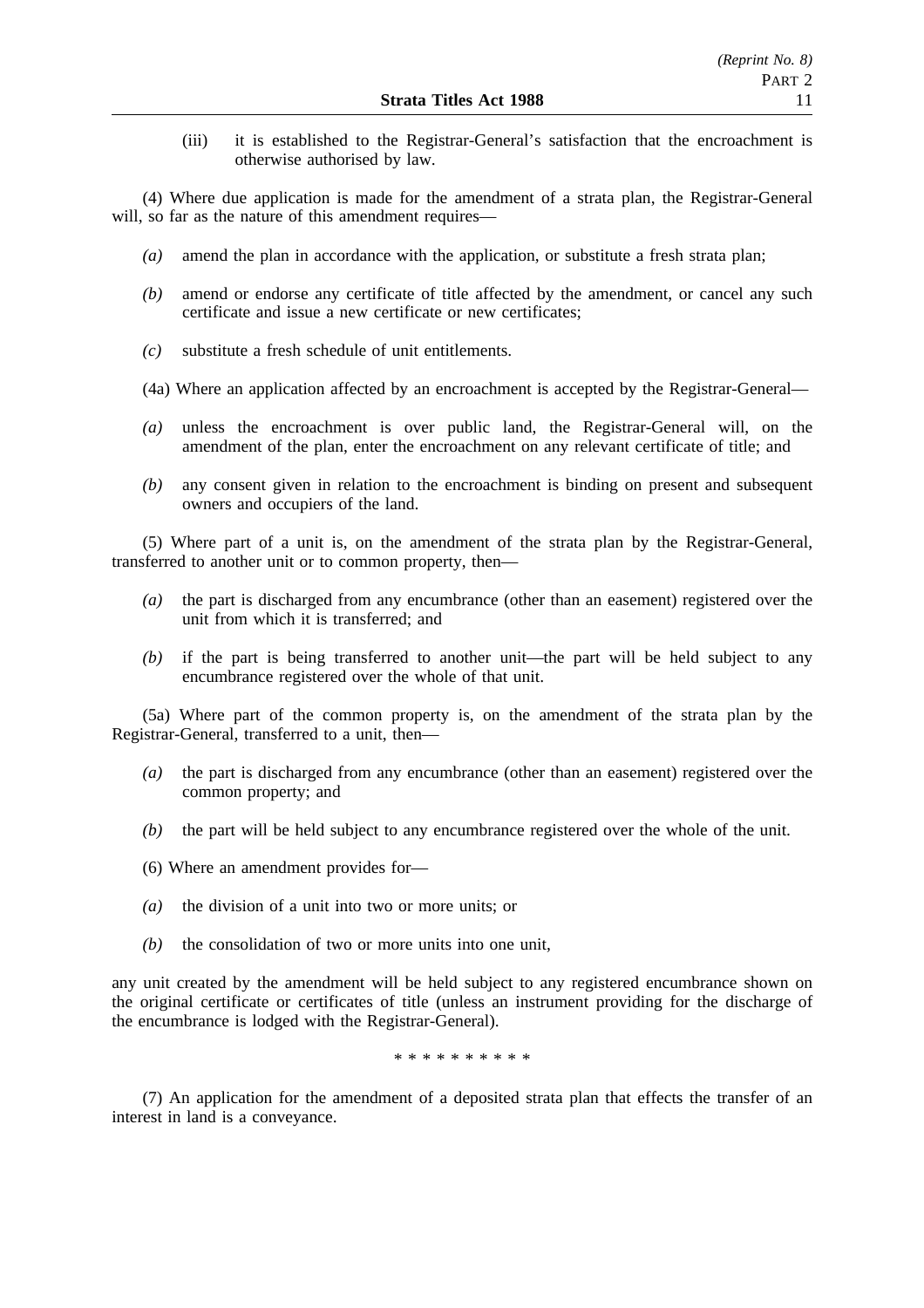(8) If, on amendment of a deposited strata plan, part, but not the whole, of an allotment within the meaning of Part 19AB of the *Real Property Act 1886* is to be included in the site or land is to be removed from the site, the application under this section will be taken to be an application for division under Part 19AB of the *Real Property Act 1886* as well as being an application under this section and accordingly—

- *(a)* both this section and Part 19AB apply to and in relation to the application; and
- *(b)* if part of an allotment is to be included from outside the site, the application must be made jointly by the strata corporation and the registered proprietor of the allotment to be divided; and
- *(c)* the Registrar-General may direct that a combined plan or two separate plans be lodged with the application.

### **Amendment by order of Court**

**13.** (1) The Court may, on application under this section, order the amendment of a strata plan.

- (2) An application may be made under this section by—
- *(a)* the strata corporation; or
- *(b)* a unit holder; or
- *(c)* any other person who has a registered interest in a unit; or
- *(d)* an insurer of a unit or any of the common property.
- (3) Such an application may only be made—
- *(a)* for the purpose of correcting an error in the plan;
- *(b)* for the purpose of varying the unit entitlements of the units;
- *(c)* for the purpose of achieving amendments that have become desirable in view of damage to buildings within the strata scheme;
- *(d)* for the purpose of achieving any other amendments that are desirable in the circumstances of the particular case.
- (4) The Court may, on an application under this section, make—
- *(a)* an order for amendment of the strata plan;
- *(b)* any further orders that may be necessary to achieve justice between those affected by the amendment;
- *(c)* incidental or ancillary orders.

(5) Where an order for the amendment of a strata plan is made, the Registrar-General will, on lodgement of the order and any other documentary material the Registrar-General requires, amend the plan in accordance with the order.

\*\*\*\*\*\*\*\*\*\*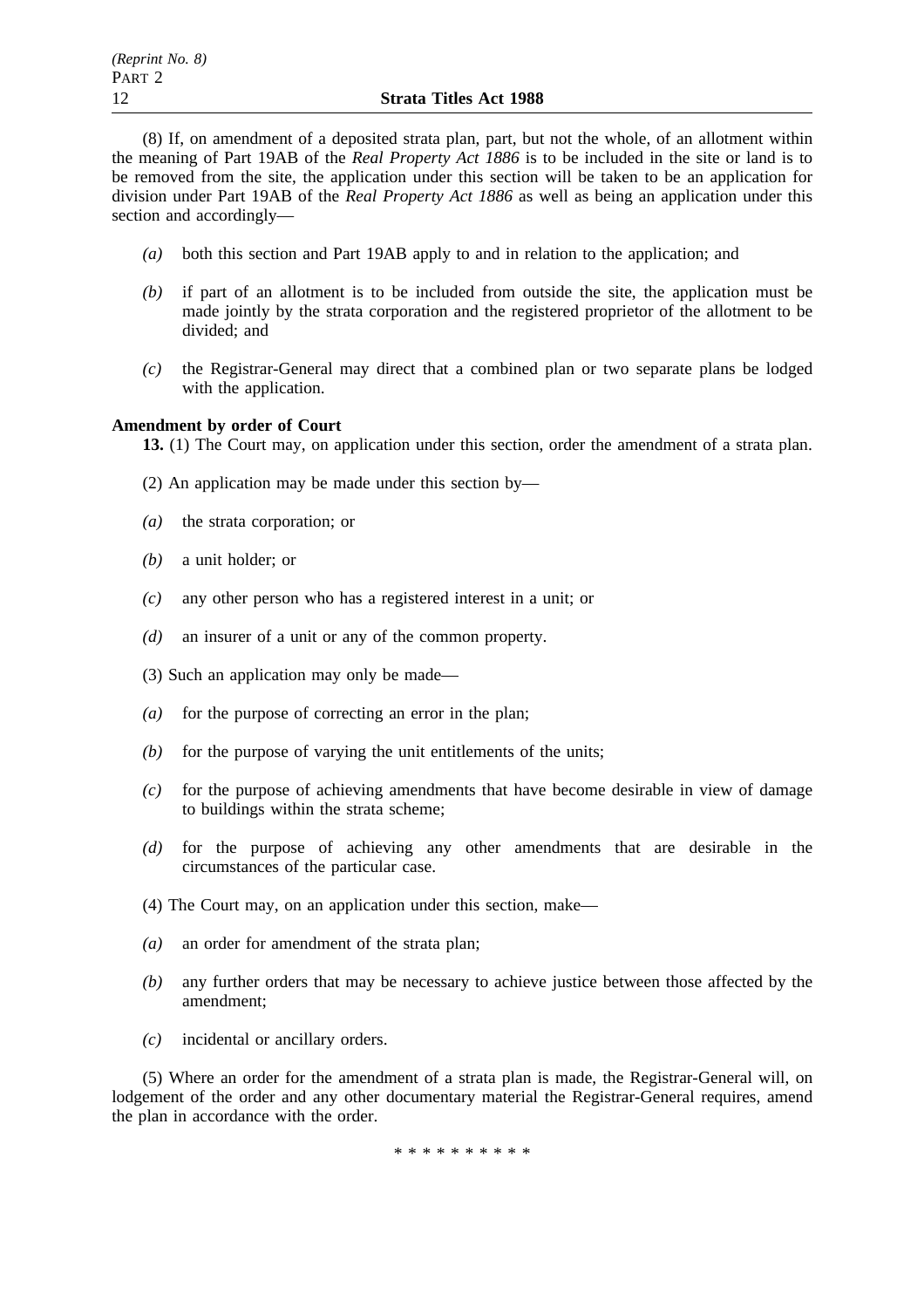### **DIVISION 6—AMALGAMATION**

### **Amalgamation of adjacent sites**

**16.** (1) Where the sites comprised in two or more deposited strata plans are adjacent to each other, the strata plans may be amalgamated to form a single strata plan.

- (2) An application for amalgamation—
- *(a)* must be under the common seals of the strata corporations affected by the proposed amalgamation; and
- *(b)* must be endorsed with a statement to the effect that the application is made in pursuance of unanimous resolutions duly passed at properly convened meetings of the strata corporations; and
- *(c)* must be endorsed with the consent of all persons (other than unit holders) with registered interests in the units; and
- *(d)* must be accompanied by—
	- (i) a fresh strata plan prepared in accordance with this Act covering the proposed new site; and
	- (ia) a certificate from a licensed valuer certifying that the schedule of unit entitlements included in the fresh strata plan is correct; and
	- (ii) the duplicate certificates for all of the units and common properties; and
	- (iii) the articles proposed for the corporation to be created by the proposed amalgamation (unless the articles are to be in accordance with schedule 3); and
	- (iv) such other documentary material as the Registrar-General may require.

(3) If the Registrar-General deposits the fresh strata plan in pursuance of an application under this section—

- *(a)* the existing deposited strata plans will be cancelled and the fresh plan deposited in substitution for them;
- *(b)* a new number will be assigned to the fresh plan;
- *(c)* appropriate amendments will be made to the certificates for the units, or new certificates issued;
- *(d)* a new certificate will be issued for the common property;
- *(e)* the existing strata corporations will be dissolved and a new strata corporation created;
- *(f)* the assets and liabilities of the strata corporations will vest in or attach to the strata corporation created on deposit of the fresh plan.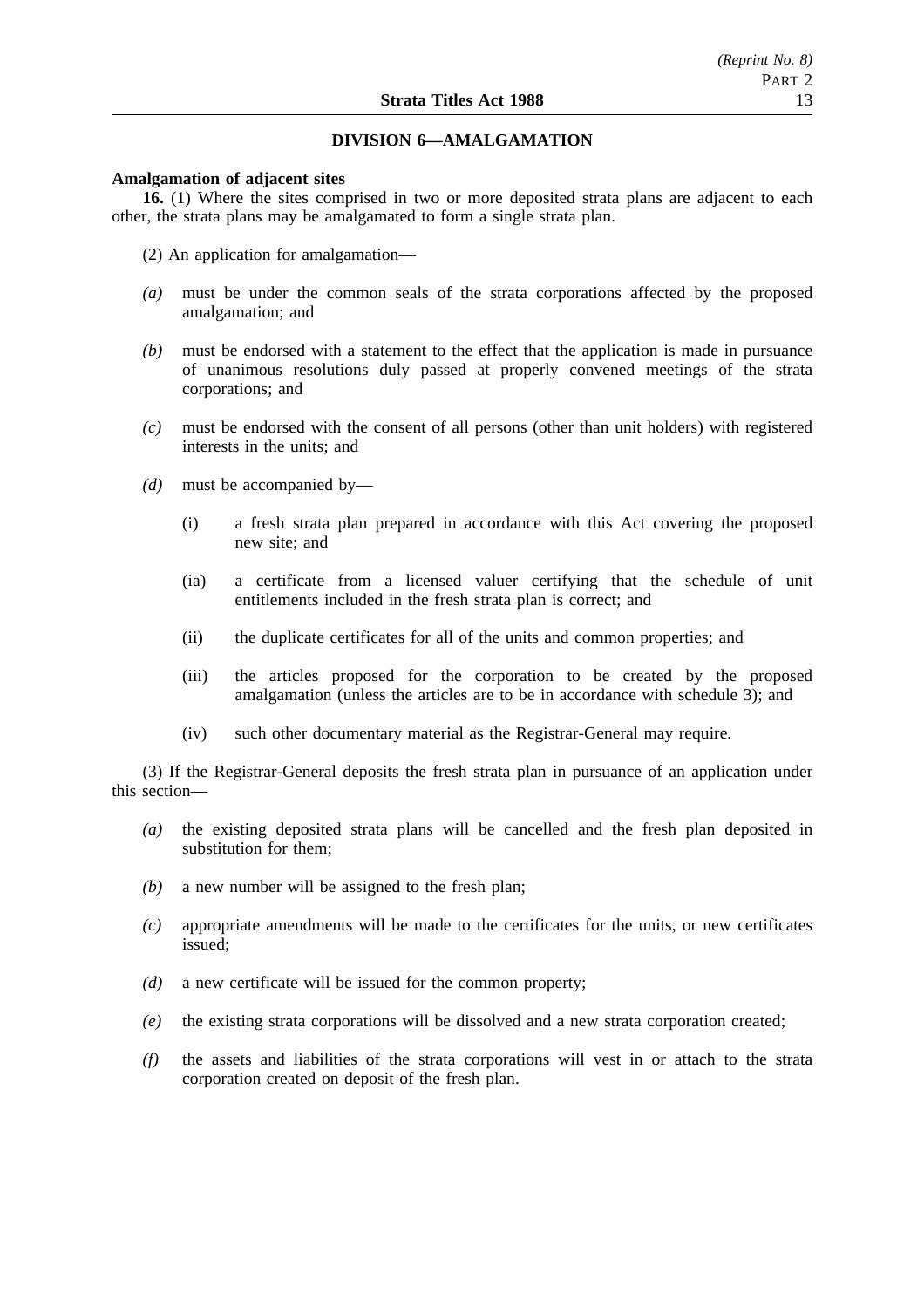### **DIVISION 7—CANCELLATION OF STRATA PLAN**

### **Cancellation**

**17.** (1) A deposited strata plan may be cancelled—

- *(a)* by lodging an instrument of cancellation with the Registrar-General; or
- *(b)* by order of the Court.

(2) An instrument of cancellation must be under the seal of the strata corporation and endorsed with the approval of—

- *(a)* all unit holders;
- *(b)* all other persons with registered interests in a unit or the common property.
- (3) An instrument of cancellation must be accompanied by—
- *(a)* unless the Registrar-General otherwise directs—the duplicate certificate of title for every unit and the common property and any duplicate instrument for any registered interest in a unit or the common property; and
- *(b)* such other documentary material as the Registrar-General may require.
- (4) An application for an order of the Court cancelling a strata plan may be made by—
- *(a)* the strata corporation;
- *(b)* a unit holder;
- *(c)* any other person who has a registered interest in a unit.

(5) If the Court makes an order for the cancellation of a strata plan, the strata corporation must lodge with the Registrar-General—

- *(a)* a copy of the order together with an application to note the order;
- *(b)* the duplicate certificates of title for the units and common property and any duplicate instruments relating to registered interests in the units and common property (except any such duplicate certificates and instruments exempted from production by the Court).

(6) The Registrar-General must, if satisfied that all terms of the order that are to be complied with before the cancellation of the plan (if any) have been complied with, cancel the strata plan by making an endorsement to that effect on the strata plan and making a note of the cancellation in the Register Book on every certificate affected by the cancellation.

- (7) On cancellation of a strata plan—
- *(a)* all land comprised in the plan (other than land vested in the council) vests in fee simple in the former registered proprietors of the units as tenants in common in proportions fixed by reference to the unit entitlements of their respective units;
- *(b)* the strata corporation is dissolved;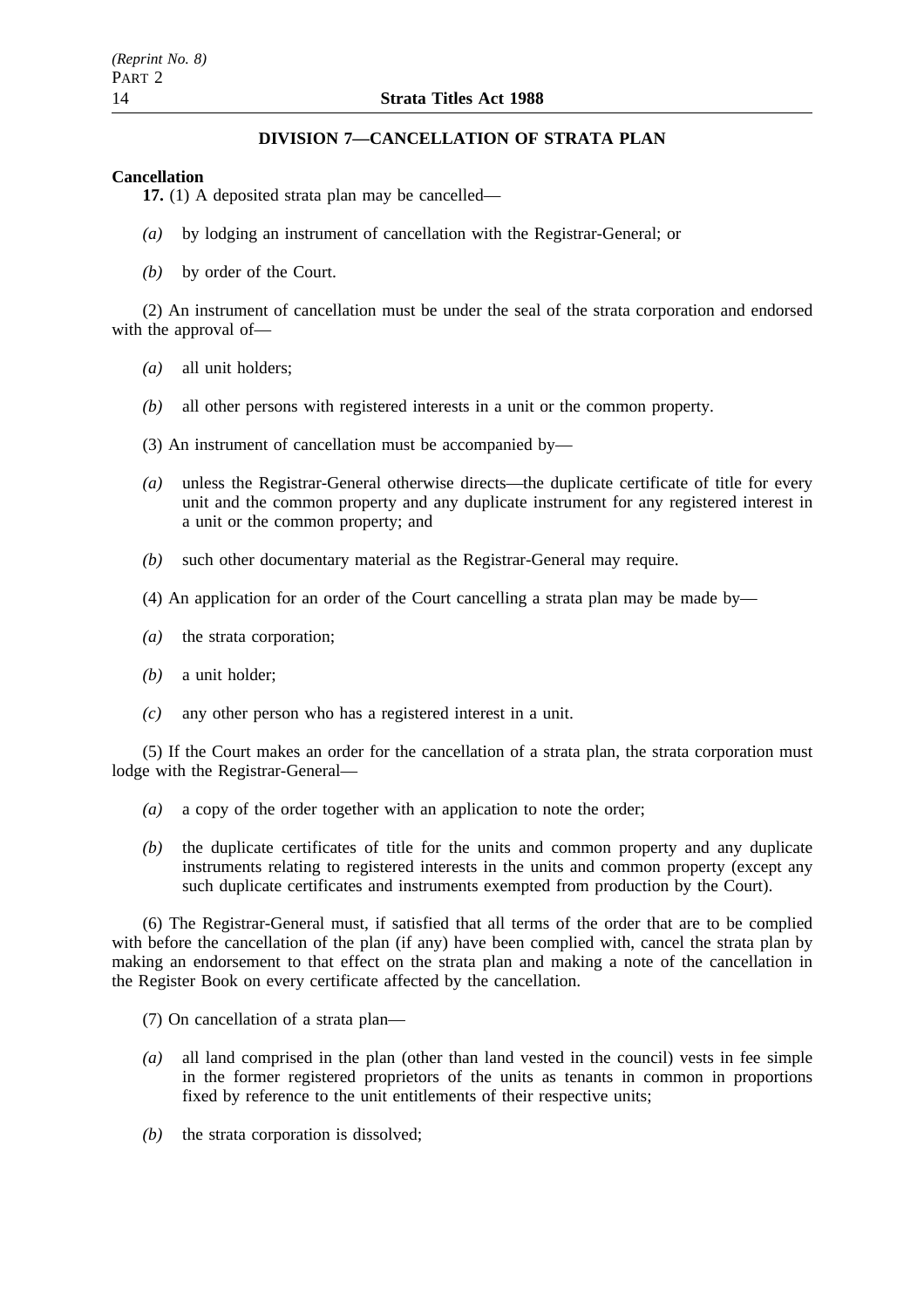- *(c)* the liabilities of the former strata corporation will attach directly to the former registered proprietors jointly and severally (but they will be entitled to contribution amongst each other in proportions determined by reference to the unit entitlements of the former units);
- *(d)* subject to any order of the Court, the assets of the former strata corporation will be divided between the former registered proprietors in proportions determined by reference to the unit entitlements of the former units.

(7a) The estate vested in a former registered proprietor of a unit under subsection (7)*(a)* will be subject to—

- *(a)* any estate or interest that was, immediately prior to the cancellation of the strata plan, entered on the original certificate of his or her unit; and
- *(b)* at the request of the registered proprietor of the servient tenement and the dominant tenement (if any)—any easement that was discharged when the strata plan was originally deposited in the Lands Titles Registration Office.

(8) For the purposes of subsection (7), the former registered proprietor of a unit is the person who was the registered proprietor of the unit immediately before the cancellation of the plan.

(9) On cancellation of a deposited strata plan, the site becomes an allotment for the purposes of Part 19AB of the *Real Property Act 1886* but if that land had been comprised of two or more allotments before division under this Act those allotments are not revived.

### **DIVISION 7A—DIVISION OF SITE UNDER PART 19AB**

### **Application for division**

**17AAA.** (1) A strata corporation may apply to the Registrar-General for the division of the site under Part 19AB of the *Real Property Act 1886* and for that purpose the site will be taken to be an allotment within the meaning of Part 19AB and the strata corporation will be taken to be the registered proprietor of the site.

(2) The plan of division lodged with the application must be endorsed with the consent of the owners of the units comprising the site as well as the consents of the other persons required by Part 19AB Division 2 of the *Real Property Act 1886*.

(3) On deposit of the plan of division under Part 19AB the strata plan is cancelled, the strata corporation is dissolved and—

- *(a)* the liabilities of the former corporation attach directly to the owners of the former units jointly and severally (but they will be entitled to contribution amongst each other in proportions determined by reference to the unit entitlements of the former units);
- *(b)* the assets of the former strata corporation (excluding the common property) will be divided between the owners of the former units in proportions determined by reference to the unit entitlements of the former units.

(4) The cancellation of a strata plan on the deposit of a plan of division under Part 19AB revokes the articles of the strata corporation.

(5) If, on the division of a site under this Division, the land comprising the former site is transferred to the owners of the former units in the same shares as if the strata plan had been cancelled under Division 7, no duty is payable under the *Stamp Duties Act 1923* in respect of the transfer.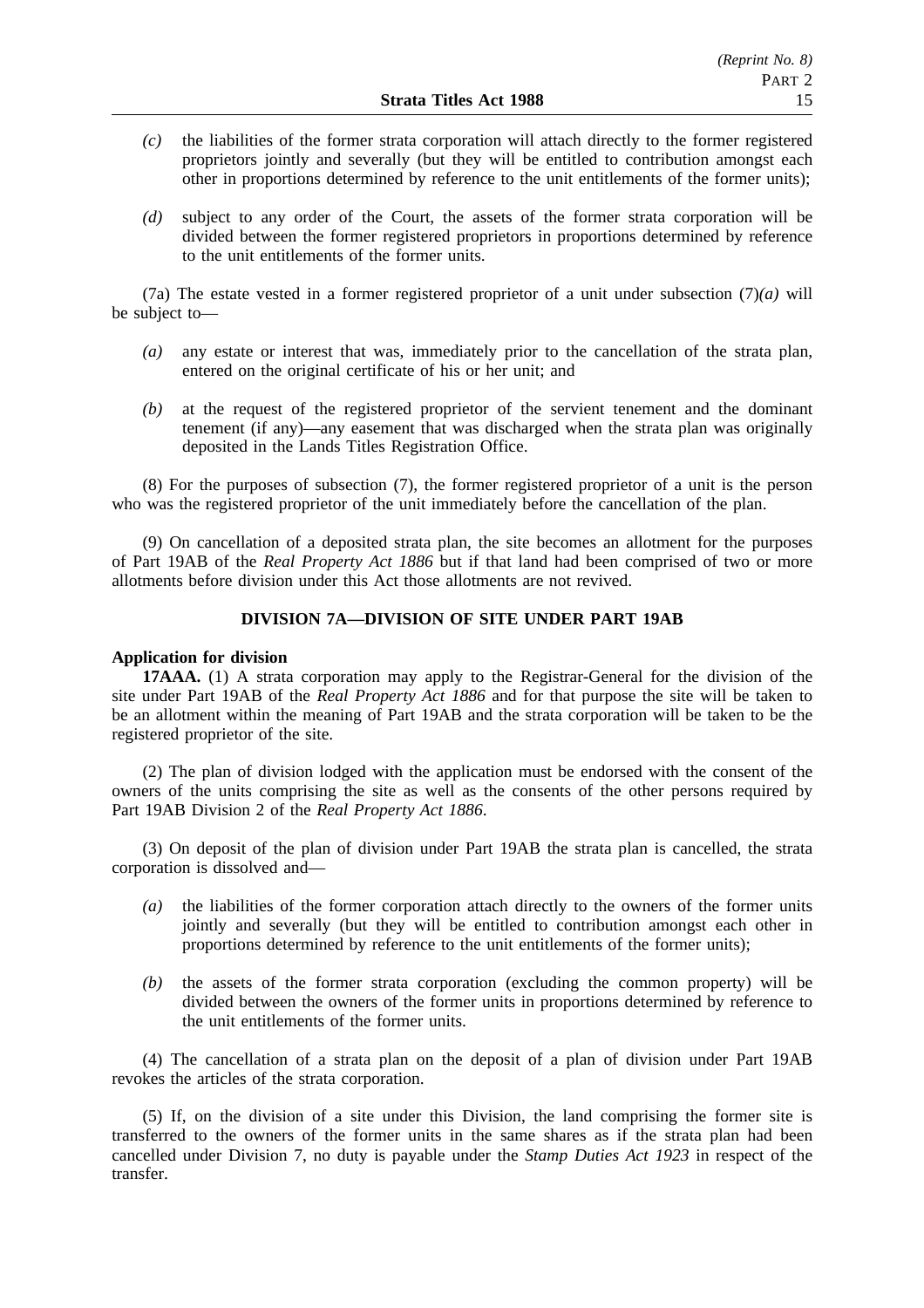### **DIVISION 8—SUPPLEMENTARY**

# **Procedure where the whereabouts of certain persons is unknown**

**17A.** (1) Where—

- *(a)* application is made to the Registrar-General under Division 2 or 4; and
- *(b)* a person's consent to the application, or in respect to some other related matter under the relevant Division, is required; and
- *(c)* the Registrar-General is satisfied by such evidence as the Registrar-General may require—
	- (i) that the applicant has been unable, after making reasonable inquiries, to ascertain the whereabouts of the person; and
	- (ii) that the applicant has complied with the notice requirements under subsection (2); and
	- (iii) that at least 28 days have elapsed since the applicant complied with those requirements; and
	- (iv) that no objection has been lodged by the person; and
- *(d)* the Registrar-General determines (in his or her absolute discretion) that it is reasonable to proceed without the consent,

the person will be taken to have given his or her consent, and, notwithstanding the *Real Property Act 1886*, the Registrar-General may, if he or she thinks fit, dispense with the requirement that a duplicate certificate of title be produced for the purpose of any dealing to which the person's consent is taken to have been given if the duplicate certificate of title would normally be produced by that person.

- (2) The notice requirements referred to in subsection  $(1)(c)(ii)$  are that the applicant has—
- *(a)* posted to the person whose consent is required, at the last address of the person appearing in the Register Book, a notice containing the prescribed information; and
- *(b)* published a copy of the notice in a newspaper circulating generally throughout the State; and
- *(c)* in a case involving an encroachment, left a copy of the notice in a conspicuous place on or near the land over which the encroachment has occurred.

### **Creation of easements**

**17B.** (1) Where it appears that land within a site is intended to be the dominant or servient tenement of an easement created on the deposit or amendment of a strata plan, the applicant for the deposit or amendment of the plan must lodge with the Registrar-General an instrument, in a form approved by the Registrar-General—

- *(a)* describing the land (if any) to which the easement will be appurtenant; and
- *(b)* describing the land that will be subject to the easement; and
- *(c)* setting out the terms of the easement.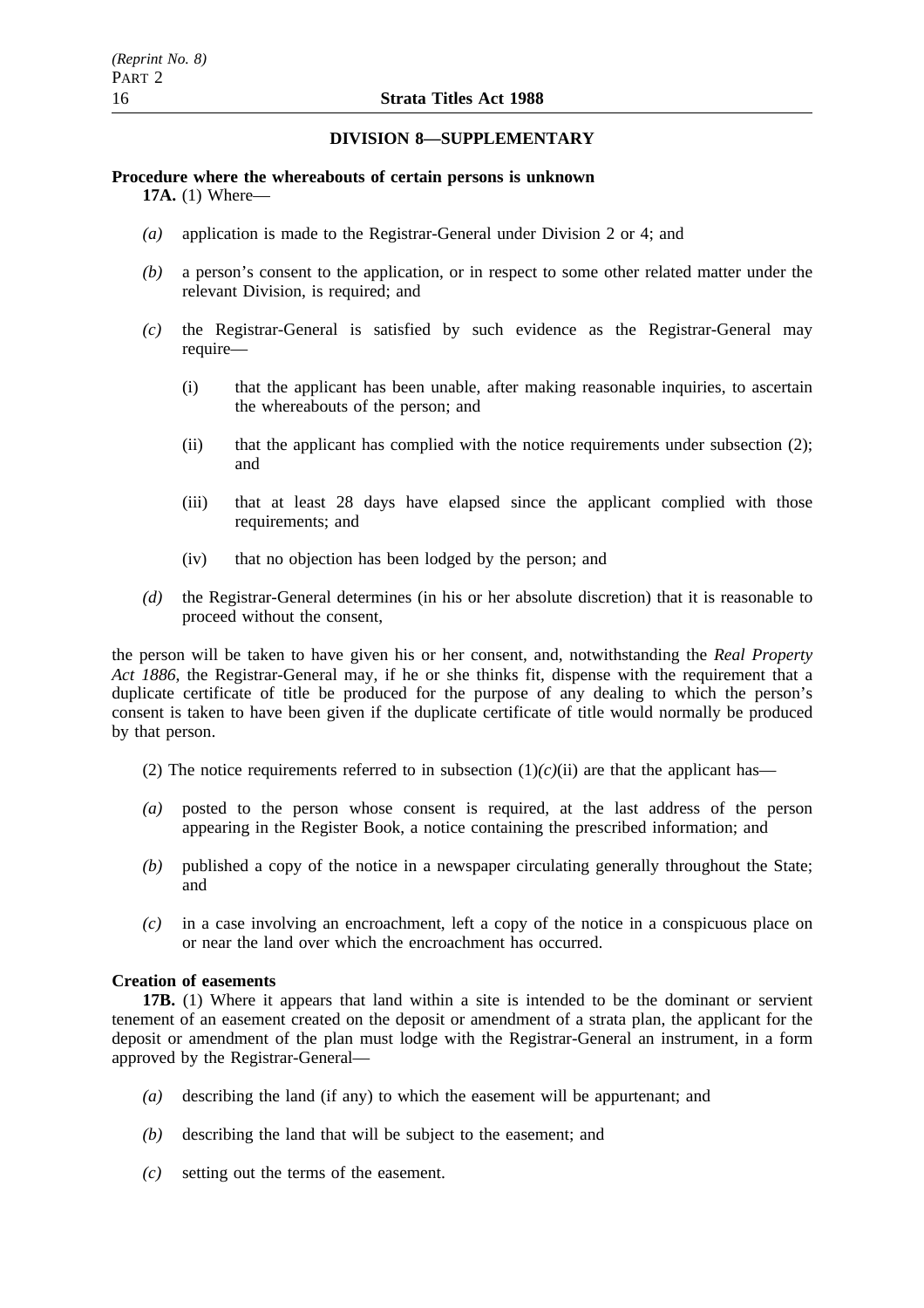(2) The instrument referred to in subsection (1) must be executed by the registered proprietor of the land that will be subject to the easement and—

- *(a)* where the easement will be appurtenant to land—the registered proprietor of that land; or
- *(b)* where the easement will not be appurtenant to any land—the person who will be entitled to exercise rights conferred by the easement.

(3) On the deposit or amendment of the strata plan (as the case may be), the easement vests in—

- *(a)* where the easement will be appurtenant to land—the registered proprietor of that land; or
- *(b)* where the easement will not be appurtenant to any land—the person who will be entitled to exercise rights conferred by the easement.

\*\*\*\*\*\*\*\*\*\* \*\*\*\*\*\*\*\*\*\* \*\*\*\*\*\*\*\*\*\*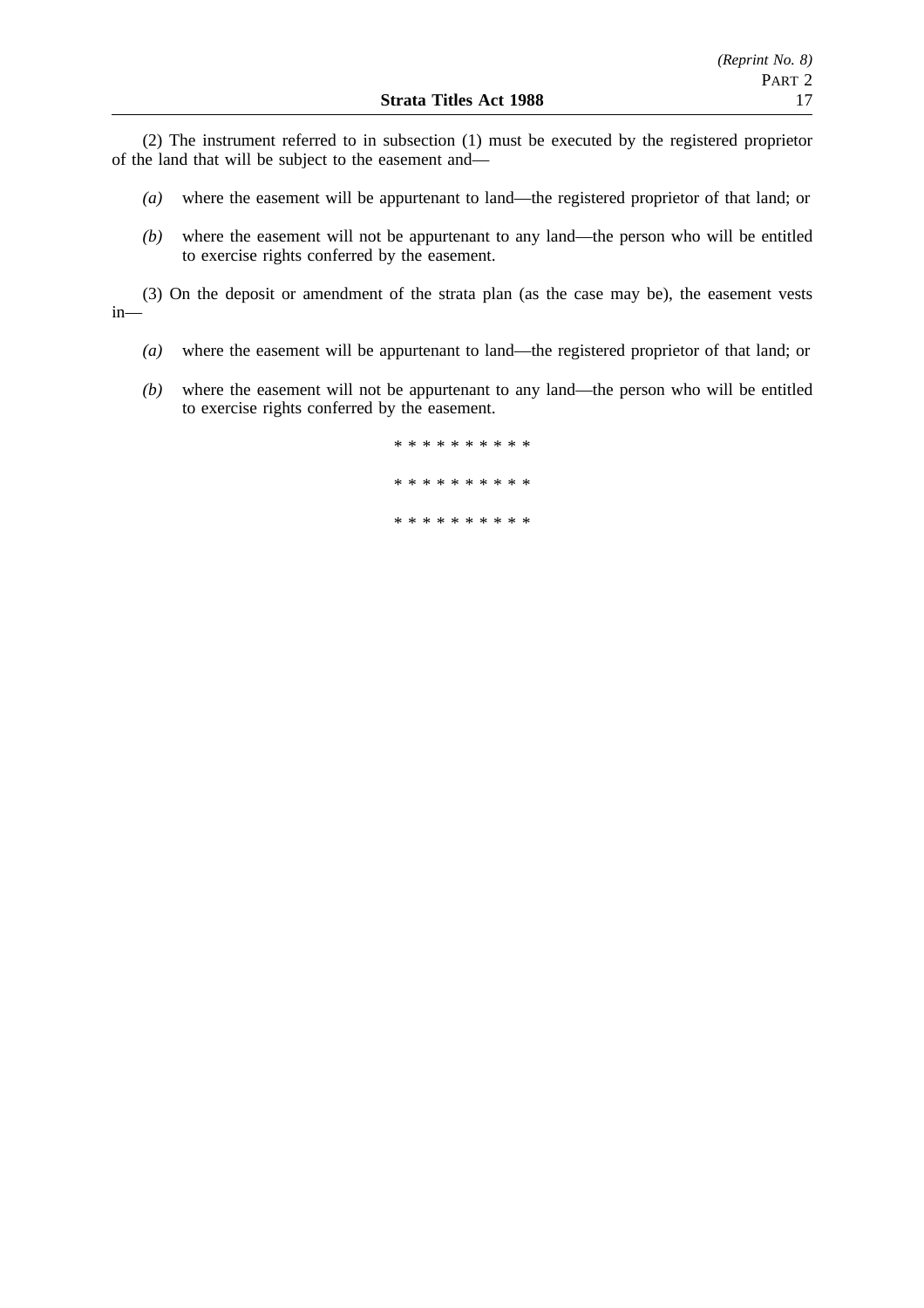### **PART 3 THE STRATA CORPORATION**

### **DIVISION 1—CONSTITUTION OF STRATA CORPORATION**

#### **Name of strata corporation**

**18.** (1) The name of a strata corporation is "Strata Corporation No. Incorporated" (the number being the number of the deposited strata plan).

- (2) The abbreviation "Inc." may be used in place of the word "Incorporated".
- (3) The strata corporation must have a common seal bearing its name.
- (4) All the unit holders of the units are members of the strata corporation.

#### **The articles**

**19.** (1) Subject to this section, the articles of a strata corporation will be as set out in schedule 3.

(2) A strata corporation may by special resolution—

- *(a)* adopt articles in substitution for those set out in schedule 3; or
- *(b)* revoke or vary articles previously so adopted.

(3) A resolution under subsection (2) has no effect until a copy of the resolution certified in the prescribed manner and accompanied (where appropriate) by the substituted articles, or the variation to the articles, is lodged with the Registrar-General.

- (4) The articles of a strata corporation cannot—
- *(a)* prevent or restrict alienation of a unit by a unit holder;
- *(b)* prevent or restrict a unit holder from leasing or granting rights of occupation in respect of a unit;
- *(c)* prevent an occupier of a unit who is blind or deaf from keeping a guide dog at the unit, or restrict the use of a guide dog by such a person.

### **Binding character of the articles**

**20.** (1) The articles of a strata corporation are binding on—

- *(a)* the corporation; and
- *(b)* the unit holders; and
- *(c)* insofar as they affect the use of units or the common property—occupiers of units who are not unit holders.

(2) A unit holder or mortgagee in possession of a unit must take reasonable steps to ensure that an occupier of the unit who is not a unit holder complies with the articles of the strata corporation.

\*\*\*\*\*\*\*\*\*\*\*\*\*\*\*\*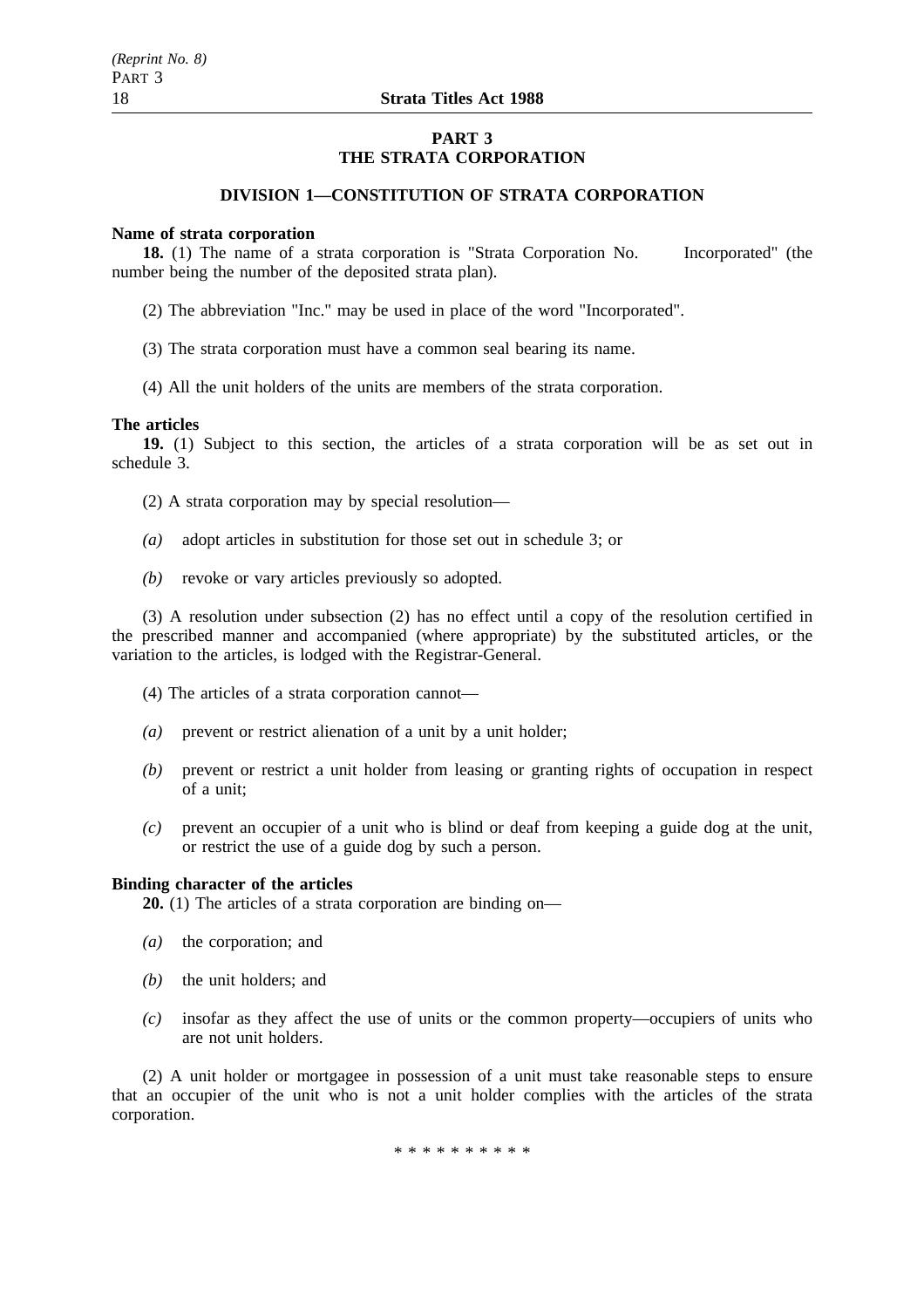#### **Unit holders are guarantors of strata corporation's liabilities**

**21.** (1) If a strata corporation defaults in payment of a pecuniary liability, the liability is enforceable against the unit holders jointly and severally.

(2) The unit holders have amongst themselves a right of contribution determined by reference to the respective unit entitlements of the various units.

#### **Restriction of payment by strata corporation to its members**

**22.** (1) Except as authorised by or under this Act, or by order of the Court, a strata corporation must not make any payment to any of its members.

(2) Subsection (1) does not prevent—

- *(a)* reasonable payments to a member for services provided to the strata corporation by that member;
- *(b)* the reimbursement of costs or expenses incurred by a member on behalf of the strata corporation.

### **Officers of strata corporation**

**23.** (1) A strata corporation must have the following officers:

- *(a)* a presiding officer (to preside at meetings of the corporation); and
- *(b)* a secretary; and
- *(c)* a treasurer.

(1a) Unless all of the units comprised in the strata scheme consist of non-residential premises, the officers of a strata corporation must be unit holders.

(2) Any two or more of the above offices may be held simultaneously by the same person.

(3) Until the first appointments are made to the above offices, they will be held by the original proprietor (or, if the original proprietor is a body corporate, by its nominee or in the absence of a nominee, by its secretary).

(4) Appointments to the above offices must be made by the strata corporation at a general meeting of the corporation.

(5) A strata corporation must not allow any of the above offices to remain vacant for more than six months.

(6) A strata corporation may appoint or engage a person to assist any person appointed under this section as an officer of the corporation.

#### **Contractual formalities**

**24.** A strata corporation contracts as follows:

- *(a)* a contract may be entered into under the common seal of the corporation; or
- *(b)* a contract may be entered into by an officer or agent authorised by the corporation to enter into the contract on its behalf.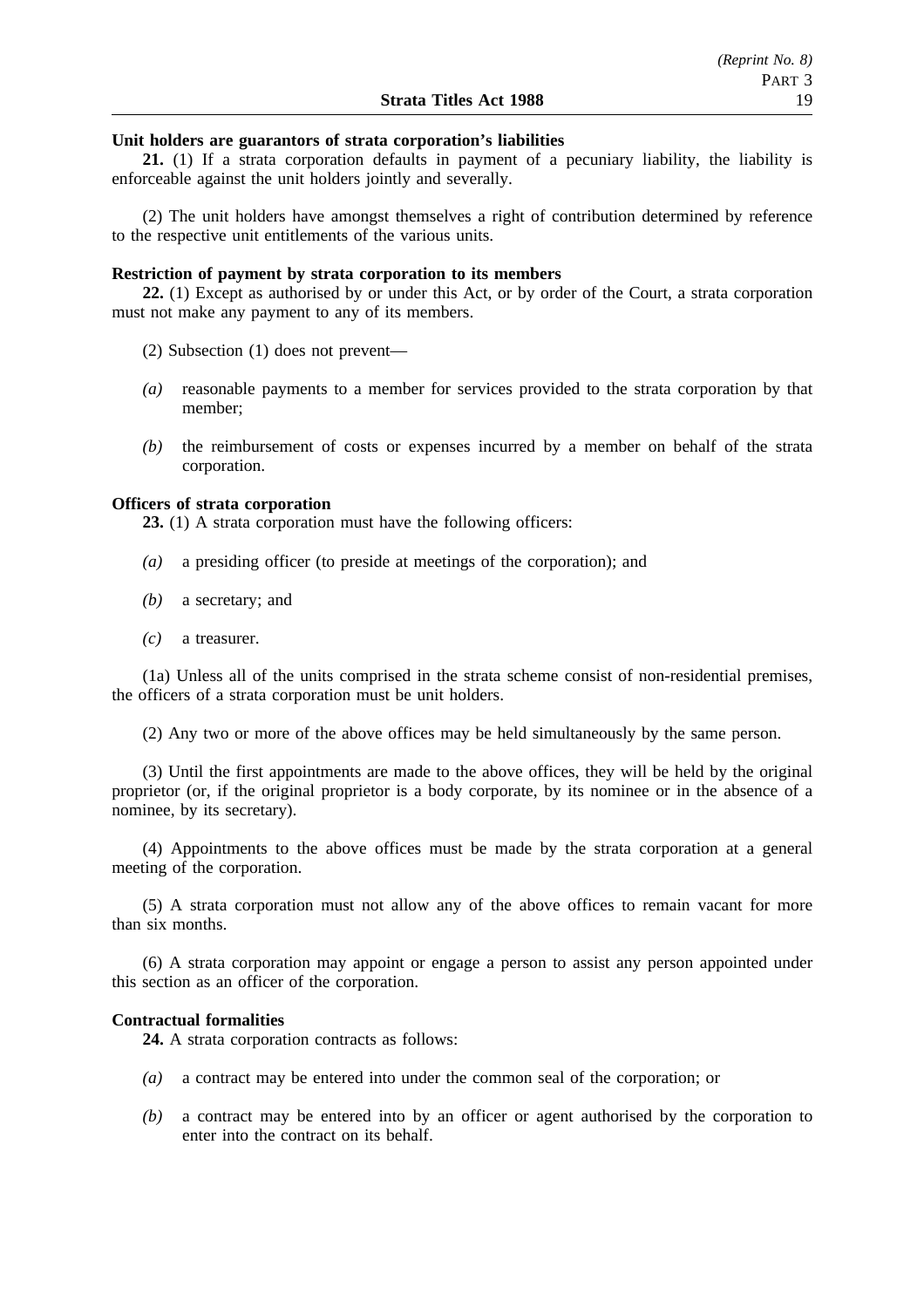### **DIVISION 2—GENERAL FUNCTIONS, POWERS AND DUTIES**

#### **Functions**

**25.** The functions of the strata corporation are as follows:

- *(a)* to administer and maintain the common property for the benefit of the unit holders and, to such extent as may be appropriate, other members of the strata community; and
- *(b)* to administer all other property of the corporation; and
- *(c)* to enforce the articles of the corporation.

### **General powers**

**26.** (1) For the purpose of carrying out its functions, a strata corporation may—

- *(a)* acquire, deal with and dispose of real and personal property (including an interest in a unit) and rights in relation to real and personal property;
- *(b)* borrow money and obtain other forms of financial accommodation;
- *(c)* open and maintain accounts at banks, building societies and credit unions;
- *(d)* invest money not immediately required for its purposes—
	- (i) in investments in which trustees are authorised by statute to invest trust funds; or
	- (ii) in any prescribed investment;
- *(e)* enter into any kind of contract or arrangement;
- *(f)* do anything reasonably incidental to its functions under this Act.
- (2) A strata corporation cannot acquire property unless—
- *(a)* the property is reasonably required for the purposes of the corporation or for the use or benefit of the strata community;
- *(b)* in the case of real property, the property is a unit within the site or is adjacent to the site.

(3) A strata corporation cannot acquire, deal with or dispose of real property unless authorised by unanimous resolution of the corporation.

(4) The strata corporation may, if authorised to do so by unanimous resolution of the corporation, grant to a unit holder an exclusive right to occupy part of the common property for a specified period.

(5) A strata corporation may only dispose of real property that has been held as common property if the property no longer forms part of the site.

(6) If a strata corporation sells real property, any money received in respect of the sale must, after paying the costs of the sale and any associated expenses, be paid into the funds of the corporation and used to meet any outstanding administrative expenses or other liabilities of the corporation and any remaining balance may then, by unanimous resolution of the corporation, be divided between the unit holders in proportion to the unit entitlements of their respective units.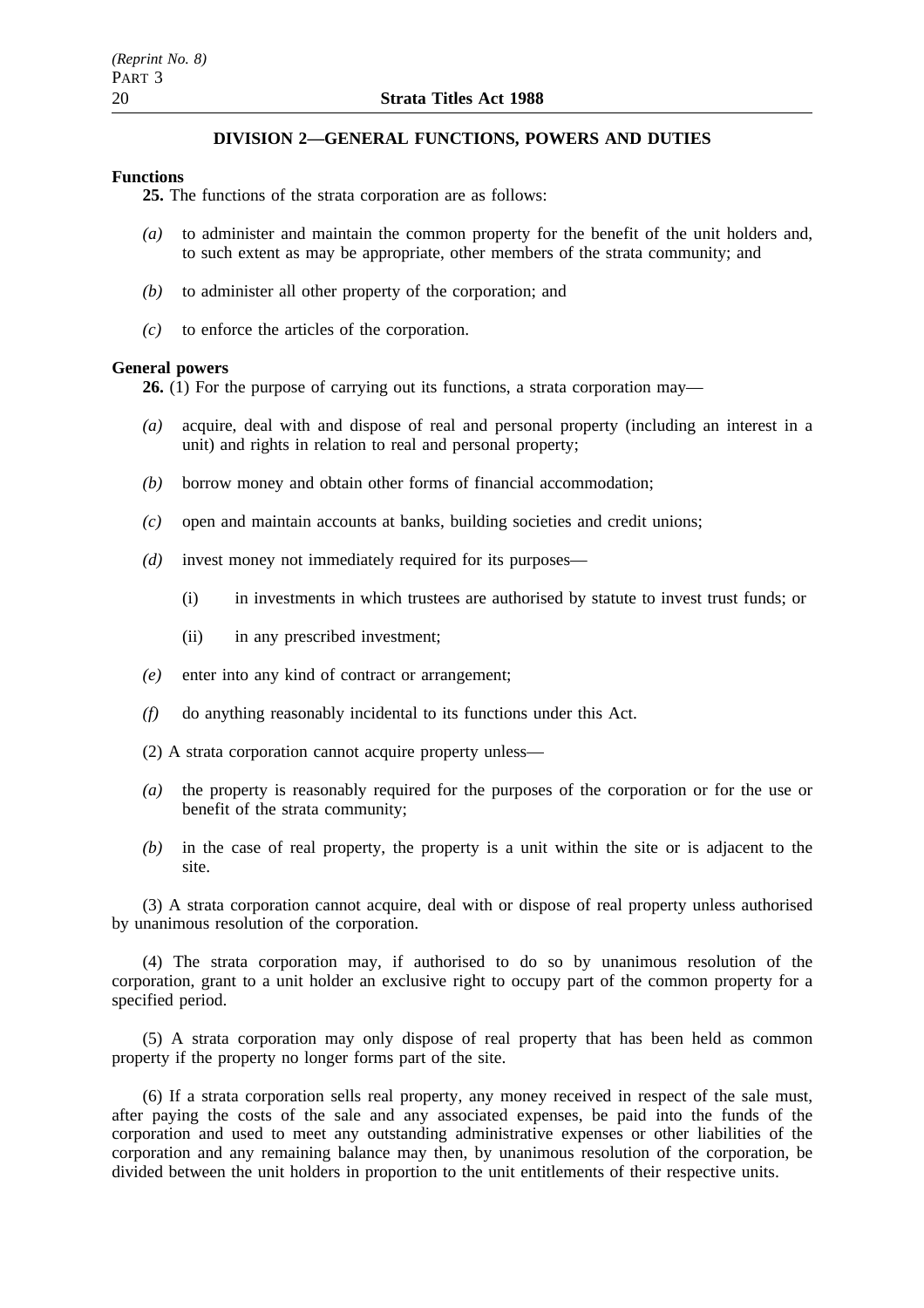#### **Power to raise money**

**27.** (1) A strata corporation may raise such funds (including reserve funds for future expenditure of a capital nature) as it thinks necessary.

(2) For the purpose of raising funds the strata corporation may, by resolution, levy contributions against all unit holders.

- (3) The contributions—
- *(a)* will be proportional to the unit entitlements of the various units; or
- *(b)* will be determined on such other basis as the strata corporation decides by unanimous resolution.

(4) If a contribution is not paid on or before the date on which it becomes due and payable in accordance with a resolution of the strata corporation, it bears interest at a rate fixed by the corporation.

(5) The strata corporation may recover an unpaid contribution (and interest on any such contribution), as a debt, from the unit holder of the unit in respect of which the contribution is payable (whether or not that person was the unit holder when the liability arose).

(6) If the strata corporation carries out work that wholly or substantially benefits a particular unit or group of units, the corporation may, subject to any agreement to the contrary, recover the cost of that work as a debt from the unit holder or unit holders of the unit or units.

(7) Where the cost referred to in subsection (6) is recoverable from two or more unit holders, the extent of their liability will be proportioned according to the unit entitlements of their respective units.

(8) An amount paid by a person under this section is not recoverable by the person from the strata corporation when he or she ceases to be a unit holder.

### **DIVISION 3—SPECIAL POWERS OF STRATA CORPORATION TO MAINTAIN THE INTEGRITY OF THE STRATA SCHEME**

#### **Power to enforce duties of maintenance or repair**

**28.** (1) A strata corporation may, by notice in writing to a unit holder, require the unit holder—

- *(a)* to carry out specified work in pursuance of a duty of maintenance or repair imposed on the unit holder by the articles;
- *(b)* to carry out specified work to remedy a breach of this Act or the articles on the part of the unit holder, a former unit holder, or an occupier or former occupier of the unit;
- *(c)* to carry out specified work required to be carried out on the unit by a public authority or council.

(2) If the unit holder does not comply with a requirement imposed under this section within the time allowed in the notice, a person or persons authorised by the strata corporation may (using such force as may be reasonably necessary in the circumstances) enter the unit and carry out the specified work.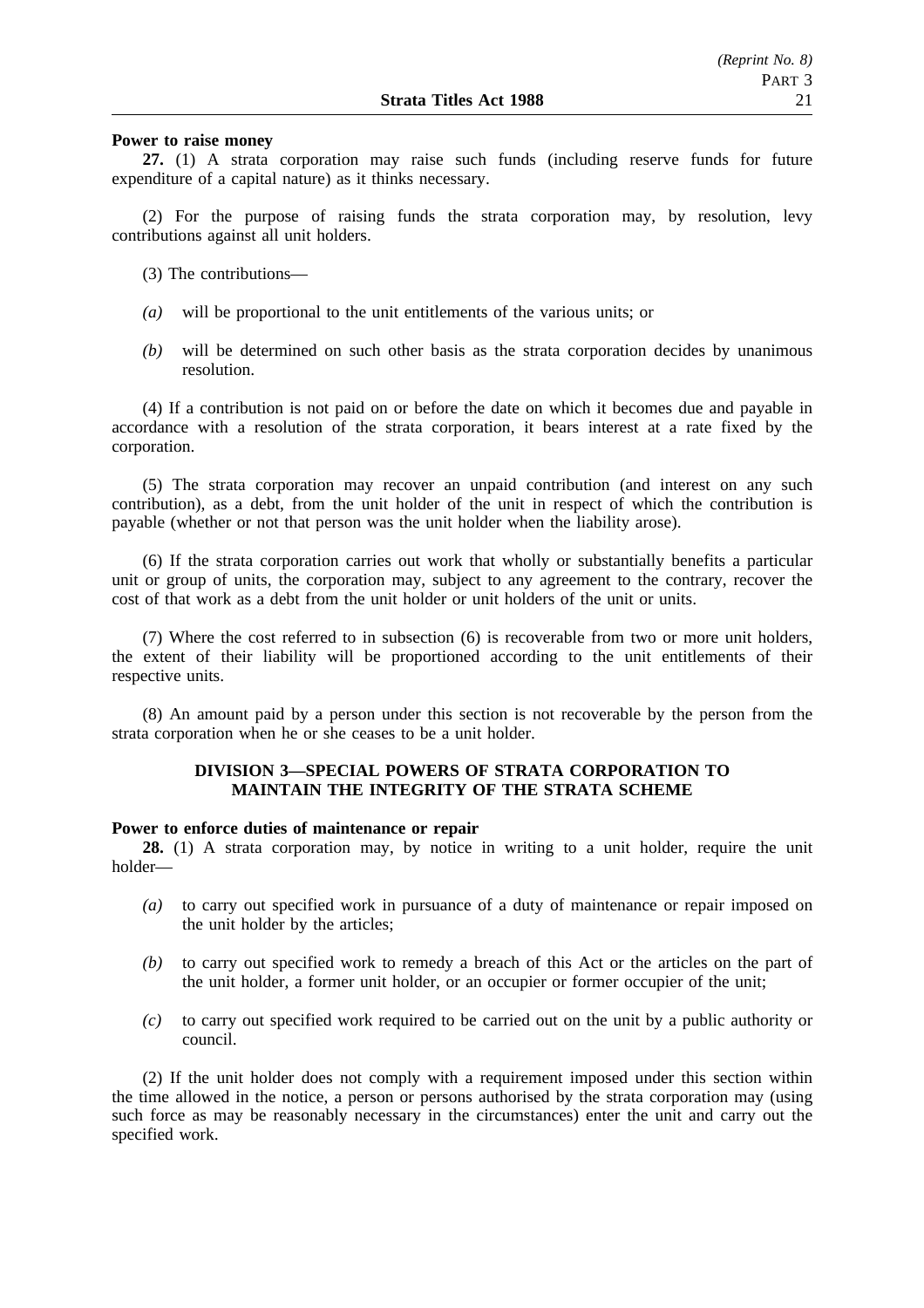(3) A power of entry must not be exercised under subsection (2) unless the unit holder has been given reasonable notice of the proposed entry.

(4) Any cost reasonably incurred by the strata corporation in having work carried out under this section may be recovered as a debt from the unit holder.

(5) Where—

- *(a)* the strata corporation recovers costs from a unit holder under subsection (4); and
- *(b)* the circumstances out of which the work was required are attributable to the act or default of another person,

the unit holder may in turn recover those costs from that other person as a debt.

#### **Alterations and additions**

**29.** (1) A person must not carry out prescribed work in relation to a unit unless the person is authorised to do so—

- *(a)* where all of the units comprised in the strata scheme consist of non-residential premises—under the articles of the strata corporation; or
- *(b)* in any case—by special resolution of the strata corporation.

(2) Where a person acts in contravention of this section, the strata corporation may, by notice in writing to the unit holder, require him or her to carry out, within a reasonable period fixed in the notice, specified work—

- *(a)* to remedy any structural deficiency caused by the work; or
- *(b)* to restore the unit to its previous state.

\*\*\*\*\*\*\*\*\*\* \*\*\*\*\*\*\*\*\*\* \*\*\*\*\*\*\*\*\*\*

(6) In this section—

"**prescribed work**" in relation to a unit means—

- *(a)* the erection, alteration, demolition or removal of a building or structure;
- *(b)* the alteration of the external appearance of a building or structure.

#### **DIVISION 4—DUTY TO INSURE**

#### **Application of Division**

**29A.** This Division does not apply to a strata corporation if all units comprised in the strata scheme are held by the same registered proprietor and no unit comprised in the strata scheme is subject to a contract for sale.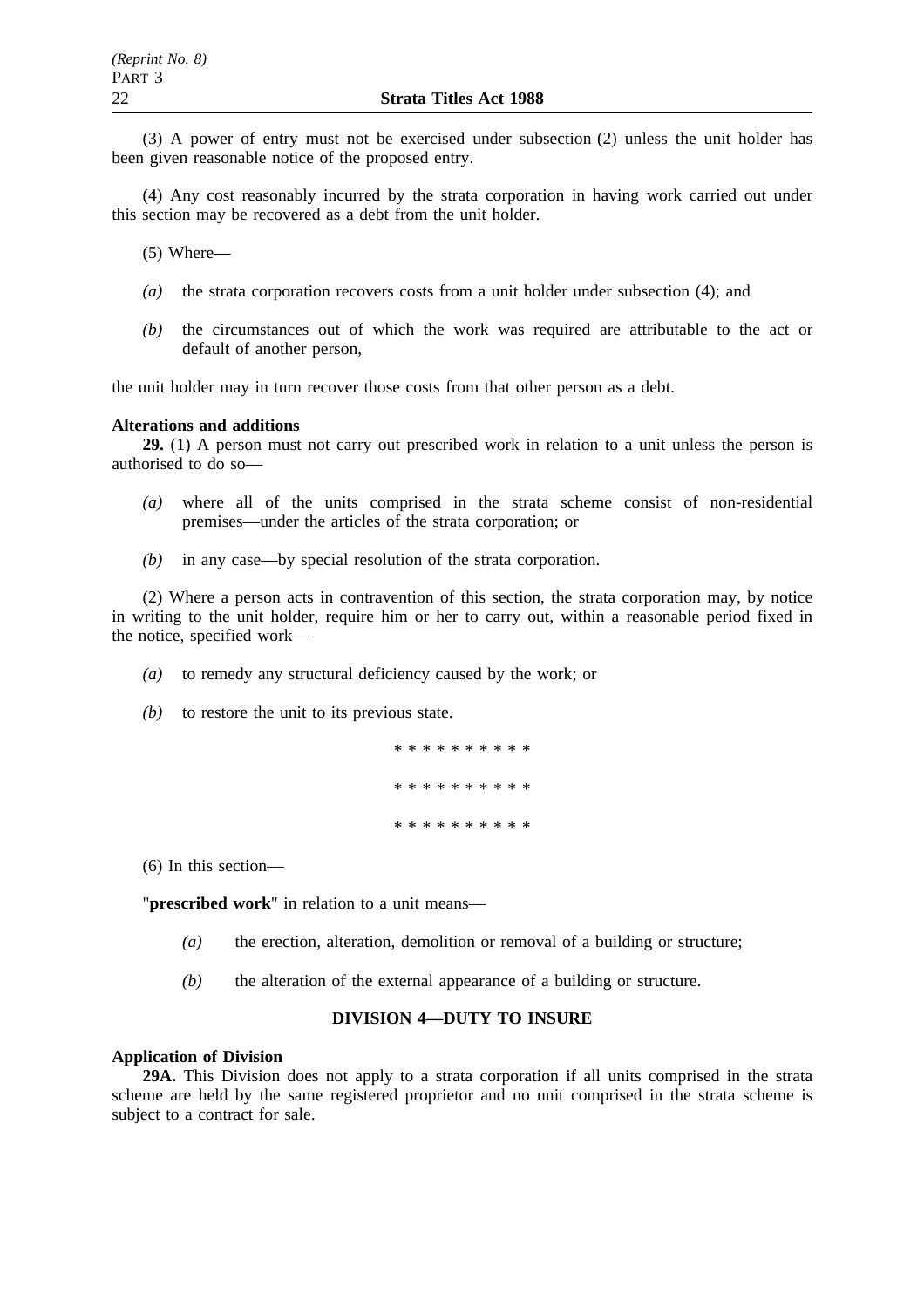#### **Duty to insure**

**30.** (1) A strata corporation must keep all buildings and building improvements on the site insured to their replacement value.

(2) The replacement value of buildings and building improvements is the cost of their complete replacement including the cost of any necessary preliminary demolition work, any necessary surveying, architectural or engineering work and any other associated or incidental costs.

(3) The insurance must be against—

- *(a)* risks of damage caused by events (other than subsidence) declared to be prescribed events in relation to home building insurance under Part 5 of the *Insurance Contracts Act 1984* of the Commonwealth; and
- *(b)* risks against which insurance is required by the regulations.

(4) Any money to which a strata corporation is entitled under a contract of insurance in relation to damage to buildings or building improvements must, subject to any contrary order of the Court, be applied by it in reinstating or repairing those buildings or building improvements.

#### **Duty to insure against liability**

**31.** (1) A strata corporation must keep itself insured against liability in tort.

(2) The insurance cover must be for at least \$5 000 000 or such greater amount as the regulations may prescribe.

(3) A strata corporation must keep itself insured against any other liability—

- *(a)* determined by special resolution of the corporation; or
- *(b)* prescribed by the regulations.

#### **Right of unit holders to satisfy themselves as to insurance**

**32.** (1) A strata corporation must, at the request of a unit holder, produce for inspection all current policies of insurance taken out by the corporation.

(2) A request under subsection (1) may be addressed to the secretary.

### **DIVISION 5—GENERAL MEETINGS**

#### **Holding of general meetings**

**33.** (1) A strata corporation may hold a meeting of its members (a "general meeting") at any time.

(2) Such a meeting may be convened by—

- *(a)* the secretary; or
- *(b)* if the corporation has a management committee—any two members of the committee; or
- *(c)* the unit holders of one-fifth or more of the total number of units; or
- *(d)* in the case of the first such meeting—the original registered proprietor.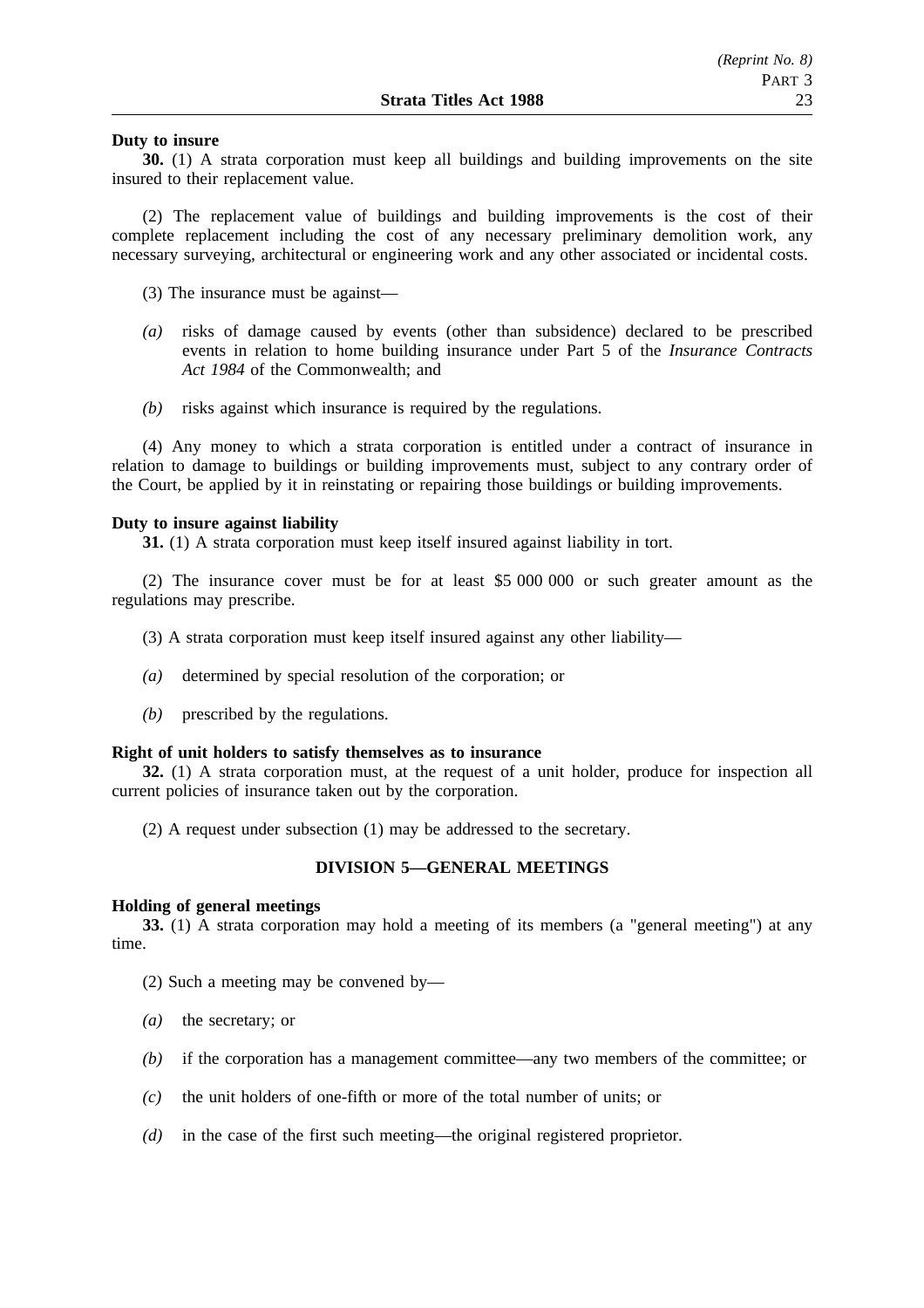(3) A meeting is convened by giving written notice of the day, time and place of the meeting to all unit holders at least 14 days before the date of the meeting.

(3a) A person or group of persons proposing to convene a meeting of the members of a strata corporation should take reasonable steps to ensure that the proposed day, time and place are reasonably convenient to a majority of members of the corporation.

(4) The corporation must hold at least one such meeting (the "annual general meeting") in every calendar year and no more than 15 months after the last such meeting.

(5) Subject to subsection (6), no business may be transacted at a general meeting of the corporation unless a quorum, consisting of persons entitled to exercise the voting power in respect of not less than one-half of the units, is present at the time when the meeting proceeds to business.

(6) If a quorum is not formed within half an hour of the time appointed for a general meeting of the corporation—

- *(a)* the unit holders present must appoint another day for the meeting, being a day at least seven days but not more than 14 days away; and
- *(b)* the meeting then stands adjourned to that day at the same place and time; and
- *(c)* if the quorum is not formed at the adjourned meeting within half an hour of the relevant time, the persons who are present and entitled to vote constitute a quorum.

(7) Where a meeting of the corporation is adjourned under subsection (6), the secretary of the corporation must cause reasonable notice of the day, place and time of the adjourned meeting to be given, in writing, to the unit holders.

(8) In the absence of the presiding officer at a meeting of the corporation, another person who is entitled to vote at the meeting must be chosen to preside.

#### **Voting rights at general meetings**

**34.** (1) Subject to this section, at a general meeting of a strata corporation, one vote may be exercised in respect of each unit on any matter arising for decision.

 $(2)$  If—

- *(a)* all of the units comprised in the strata scheme consist of non-residential premises; and
- *(b)* the strata corporation has, by unanimous resolution, decided to adopt the voting system provided by this subsection,

then a number of votes is exercisable in respect of each unit equivalent to the unit entitlement of the unit.

- (3) A vote may be exercised as follows:
- *(a)* it may be exercised (subject to paragraph *(b)*) by the unit holder or a proxy of the unit holder;
- *(b)* if there are two or more unit holders in respect of the same unit, the following provisions apply:
	- (i) if only one attends the meeting—the vote is exercisable by that unit holder;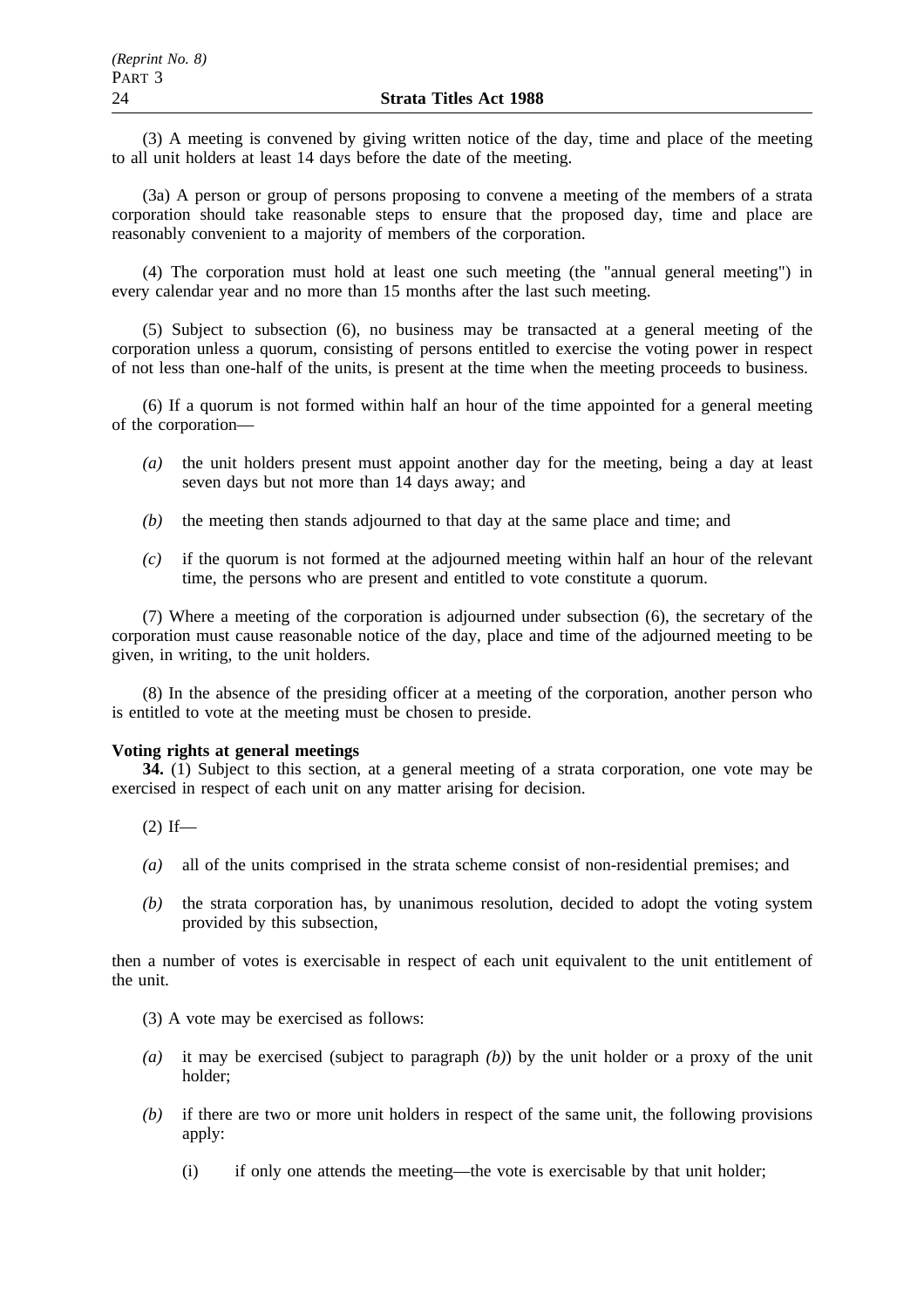(ii) if two or more attend the meeting—the vote is exercisable by one of them on behalf of all in accordance with an agreement between them or, if there is no such agreement, by the unit holder whose name appears first on the certificate of title for the unit.

(4) A unit holder may exercise an absentee vote on a proposed resolution by giving the secretary written notice of the proposed vote at least six hours before the time of the meeting.

(5) A written ballot may be demanded by a unit holder (or a proxy of a unit holder) attending a meeting.

(6) Such a ballot will be taken amongst the unit holders (or proxies of unit holders) attending the meeting in such manner as the person presiding at the meeting thinks fit.

(7) Except where a unanimous resolution is required, a vote is not exercisable in relation to a unit unless all amounts due and payable to the strata corporation in respect of the unit have been paid.

(8) A decision supported by the majority of votes cast at a duly convened meeting of the corporation will be taken to be a decision of the corporation (unless a special or unanimous resolution is required).

### **DIVISION 6—MANAGEMENT COMMITTEE**

#### **Management committee**

**35.** (1) Subject to subsection (1a), a strata corporation may, by resolution, appoint a management committee of unit holders.

(1a) Where all of the units comprised in the strata scheme consist of non-residential premises, the management committee may consist of, or include, persons who are not unit holders.

(2) A management committee will, subject to any limitation imposed by the strata corporation, have full power to transact any business of the corporation.

(3) A management committee does not have power to do anything for which a special or unanimous resolution of the strata corporation is required by this Act or by the articles of the corporation.

(4) The prescribed number of members of a management committee constitute a quorum of the committee and no business may be transacted at a meeting of the committee unless a quorum is present.

(4a) The prescribed number for the purposes of subsection (4) is a number ascertained by dividing the total number of members of the committee by two, ignoring any fraction resulting from the division, and adding one.

(4b) A decision supported by a majority of the members at a meeting of a management committee of which at least three days notice has been given to all members will be taken to be a decision of the committee.

(5) A member of a management committee holds office on terms fixed by the strata corporation and may be removed by resolution of the strata corporation at any time.

(6) A management committee may co-opt a suitable person to fill a casual vacancy in the membership of the committee.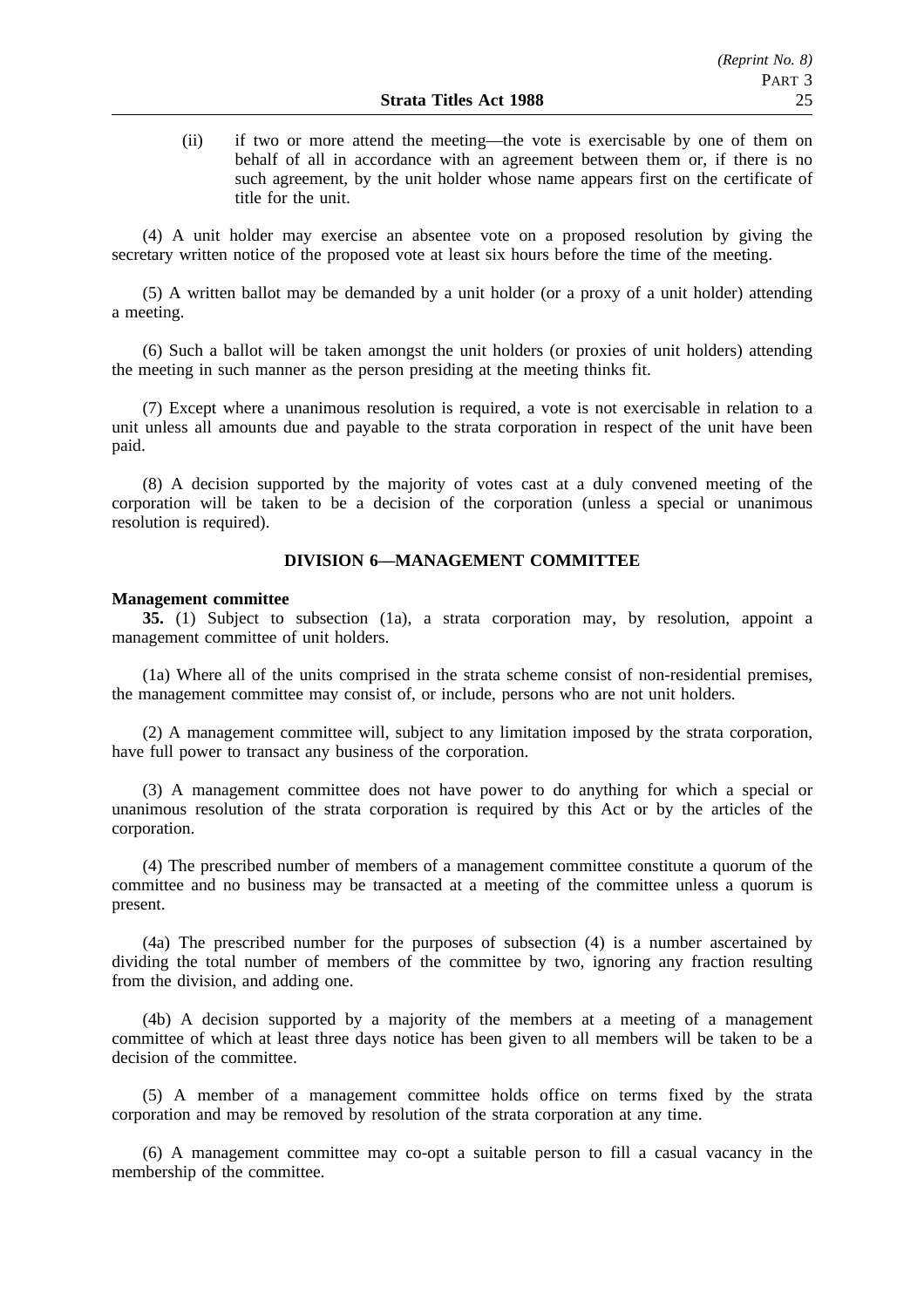(7) A member of a management committee can appoint another person (who must, unless all of the units comprised in the strata scheme consist of non-residential units, be a unit holder) to act as his or her proxy at any meeting of the committee that the member is unable to attend.

(8) A management committee must—

- *(a)* keep minutes of its proceedings; and
- *(b)* cause proper accounting records to be kept in respect of money received and expended by it.

(9) Subject to the articles and any direction of the strata corporation, a committee may otherwise regulate its meetings and proceedings as it thinks fit.

(10) A strata corporation may appoint or engage a person to assist its management committee in the performance of the committee's functions.

#### **Validity of acts**

**36.** Where a management committee acts honestly, the subsequent discovery of some defect affecting the appointment of a member, or the right of a person to act as a member, does not invalidate an act of the committee.

### **DIVISION 6A—AGENTS' TRUST ACCOUNTS**

### **Application of Division**

**36A.** This Division applies where a strata corporation has authorised a person ("**the agent**") (not being a bank, building society, credit union or other financial institution) to receive money from another person (not being the corporation) and to hold the money on behalf of the corporation or to deal with it in accordance with this Division.

### **Interpretation**

**36B.** In this Division, unless the contrary intention appears—

"**agent**" means a person, not being a bank, building society, credit union or other financial institution, who has been authorised by a strata corporation to receive money on its behalf and to hold it or to deal with it in accordance with this Division;

"**auditor**" means a registered company auditor within the meaning of the Corporations Law;

"**financial institution**" means an institution of a kind declared by regulation to be a financial institution;

"**trust account**" means an account in which trust money is required to be deposited by an agent;

"**trust money**" means money received by an agent on behalf of a strata corporation.

### **Trust money to be deposited in trust account**

**36C.** (1) An agent must, as soon as practicable after receiving trust money, deposit the money in an account authorised by this Division in the name of the agent.

Penalty: Division 5 fine.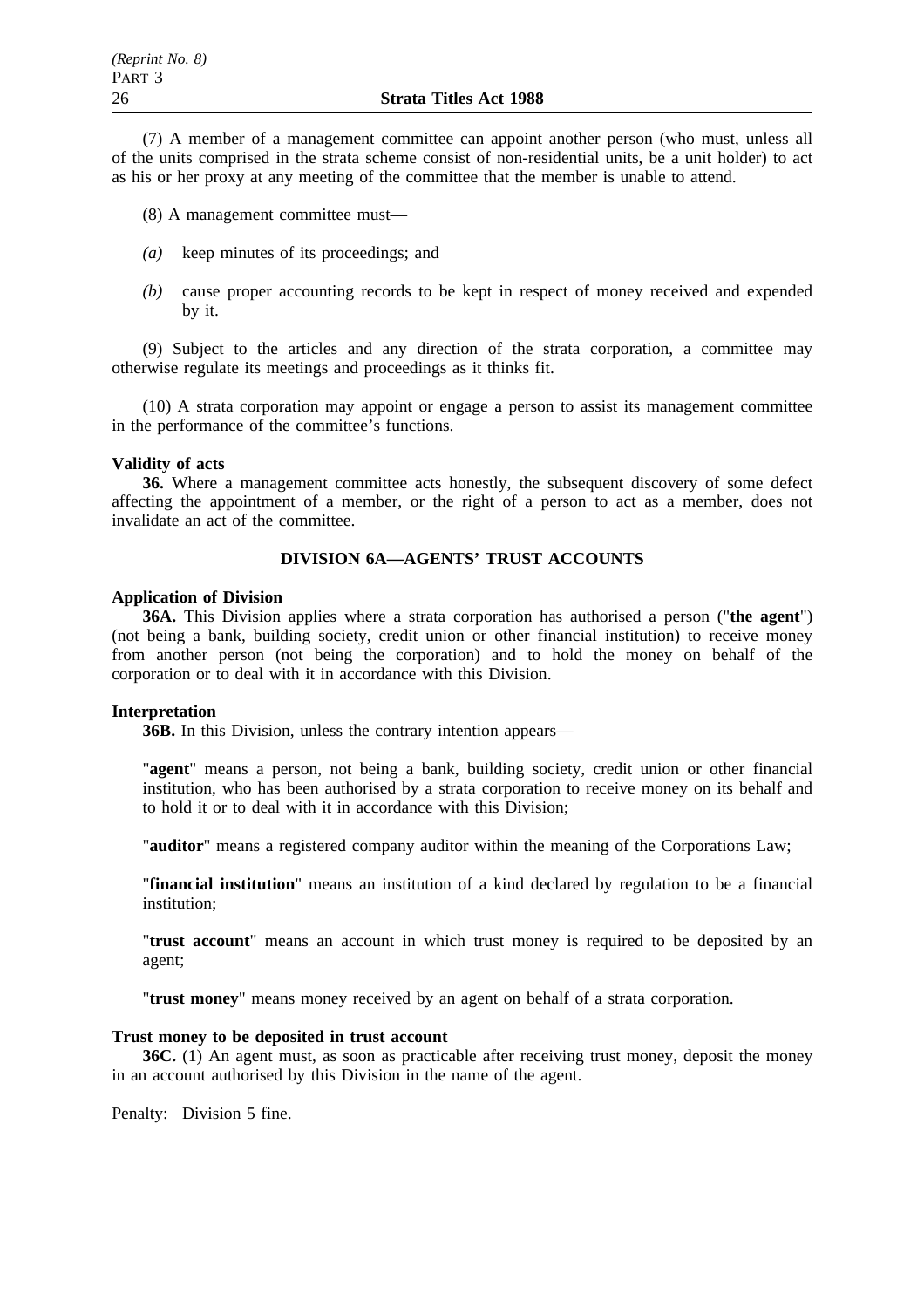(2) An agent must not pay any money except trust money into the agent's trust account.

Penalty: Division 5 fine.

(3) An agent must not withdraw, or permit another person to withdraw, money from a trust account except in accordance with this Part.

Penalty: Division 5 fine.

(4) An agent must, when applying to open a trust account, inform the bank, building society, credit union or other financial institution that the account is to be a trust account for the purposes of this Division.

Penalty: Division 5 fine.

#### **Withdrawal of money from trust account**

**36D.** An agent may withdraw money from a trust account—

- *(a)* in exercise of powers delegated to the agent by the strata corporation; or
- *(b)* in satisfaction of a claim for fees, costs or disbursements (that are authorised by the regulations) that the agent has against the corporation; or
- *(c)* to satisfy an order of a court against the corporation; or
- *(d)* for making any other payment authorised by law.

#### **Authorised trust accounts**

**36E.** An account at a bank, building society or credit union or at any other financial institution prescribed for the purposes of this section by regulation that provides for the payment of interest on money held in the account in accordance with the regulations is authorised for the purposes of this Division.

#### **Application of interest**

**36F.** If money received by an agent on behalf of two or more strata corporations is held in the same trust account, interest credited to the trust account must be credited by the agent proportionately to the strata corporations on whose behalf that money is held.

#### **Keeping of records**

**36G.** (1) An agent must keep detailed records of all trust money received by the agent and of any disbursement of, or other dealing with, that money and must compile detailed accounts of those receipts and disbursements or other dealings that—

- *(a)* accurately disclose the state of the trust account maintained by the agent; and
- *(b)* enable the receipt and disposition of trust money to be conveniently and properly audited; and
- *(c)* comply with all other requirements specified by regulation.

Penalty: Division 5 fine.

- (2) In particular, the agent must, in respect of the receipt of trust money—
- *(a)* make available to the person making payment a receipt that sets out the information specified by regulation in the form specified by regulation; and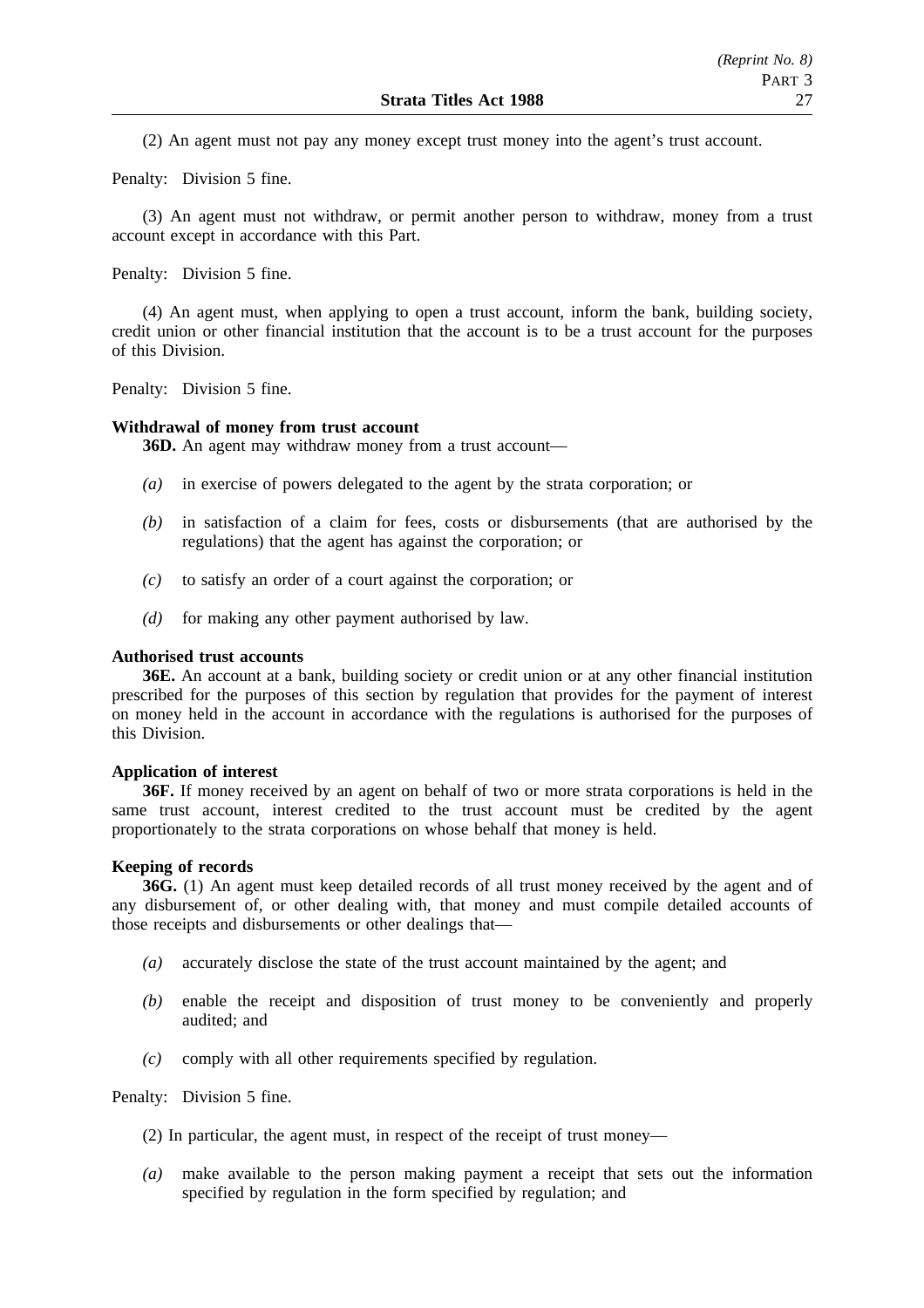*(b)* make and retain a copy of the receipt as part of the agent's records.

Penalty: Division 5 fine.

(3) An agent must, at the request of a strata corporation provide the corporation with a statement setting out details of dealings by the agent with the corporation's money.

Penalty: Division 5 fine.

(4) An agent must keep the accounts and records referred to in this section in a legible written form, or so as to be readily convertible into such a form, for at least five years.

Penalty: Division 5 fine.

#### **Audit of trust accounts**

**36H.** (1) An agent who maintains a trust account must—

- *(a)* have the accounts and records kept under this Division audited by an auditor in respect of each audit period specified by regulation; and
- *(b)* lodge with the strata corporation a statement relating to the audit that sets out the information specified by regulation.
- (2) An agent who—
- *(a)* fails to have accounts and records audited as required; or
- *(b)* fails to lodge the audit statement within the time allowed by or under the regulations,

is guilty of an offence.

Penalty: Division 5 fine.

#### **Obtaining information for purposes of audit or examination**

**36I.** An auditor employed by an agent to make an audit of the trust accounts of the agent, may require the agent or any other person in a position to do so—

- *(a)* to produce all the accounts (including accounts that are not trust accounts) relating to the business of the agent and all documents and records relating to those accounts, including written records that reproduce in a readily understandable form information kept by computer, microfilm or other process; and
- *(b)* to provide any relevant information relating to the operation of the accounts.

(2) The manager or other principal officer of a bank, building society, credit union or other financial institution with which an agent has deposited money, whether in his or her own account or in a general or separate trust account, must, on being required to do so by an auditor employed or appointed to make an audit under this Division, disclose every such account (including all deposit slips, cancelled cheques and other documents relating to the operation of the account) to the auditor.

Penalty: Division 5 fine.

(3) A person who is required by this section to produce documents to an auditor must permit the auditor to make a copy of the whole, or any part, of those documents.

Penalty: Division 5 fine.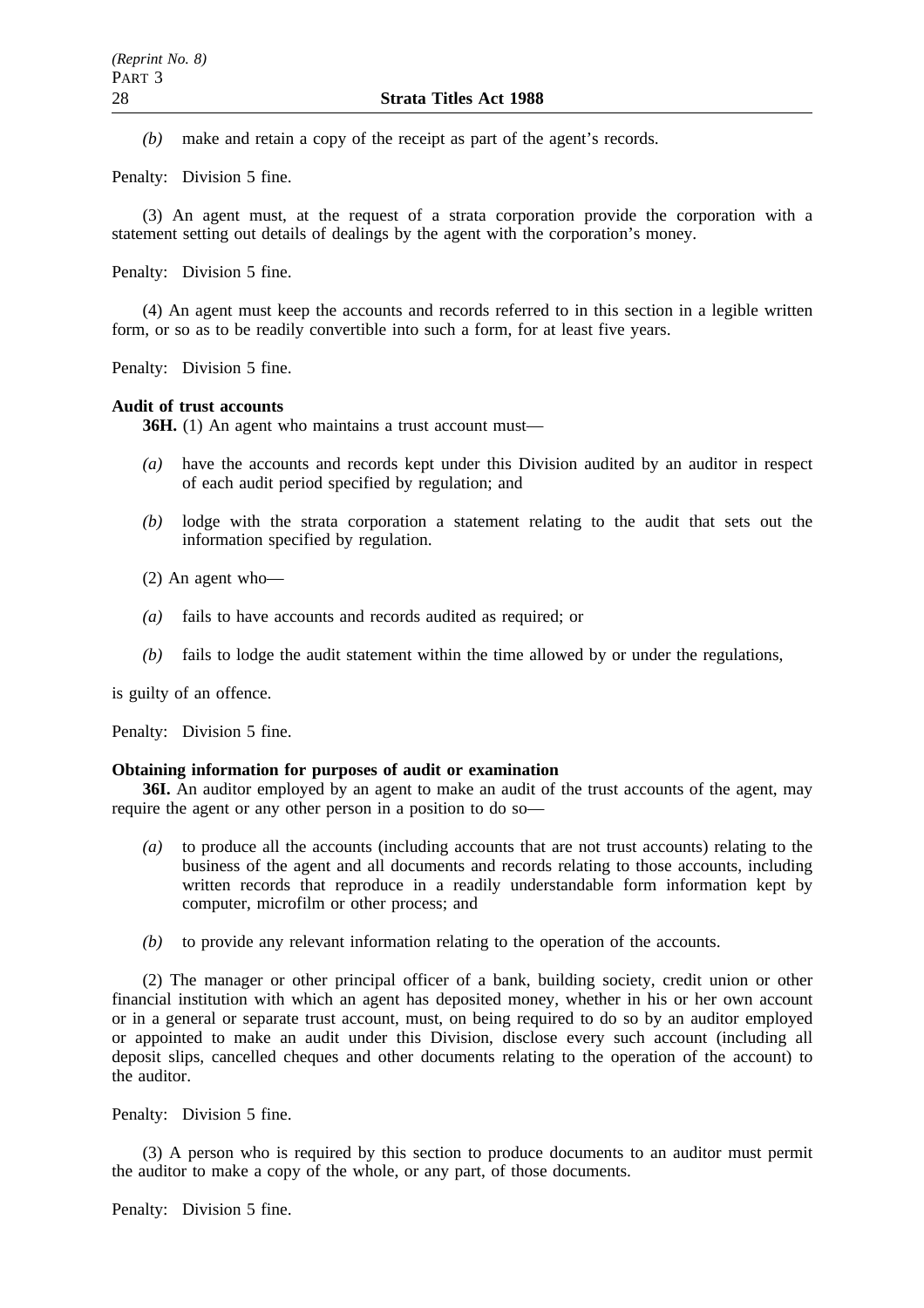(4) In this section—

"**account**" includes a record required to be kept under this Division in relation to the receipt of and disbursement of or other dealing with trust money;

"**agent**" includes a former agent.

### **Banks, etc., to report deficiencies in trust accounts**

**36J.** A bank, building society, credit union or other financial institution with which a trust account has been established must, as soon as practicable, and in any event within 14 days, after becoming aware of a deficiency in that account, report the deficiency to the Minister.

Penalty: Division 5 fine.

#### **Confidentiality**

**36K.** An auditor must not divulge information that has come to his or her knowledge in the course of performing functions under this Division except—

- *(a)* to the agent; or
- *(b)* to the Minister; or
- *(c)* as otherwise required by law.

Penalty: Division 5 fine.

### **Banks, etc., not affected by notice of trust**

**36L.** (1) Subject to subsection (2), a bank, building society, credit union or other financial institution is not affected by notice of a specific trust to which money deposited in a trust account is subject, and is not bound to satisfy itself of the due application of that money.

(2) This section does not relieve a bank, building society, credit union or other financial institution of liability for negligence.

### **DIVISION 7—APPOINTMENT OF ADMINISTRATOR**

#### **Administrator of strata corporation's affairs**

**37.** (1) The Court may, on application by—

- *(a)* a strata corporation;
- *(b)* a creditor of a strata corporation;
- *(c)* a person with a registered interest in a unit,

appoint an administrator of the strata corporation, or remove or replace an administrator previously appointed.

(2) An administrator has, while the appointment remains in force, full and exclusive power to administer the affairs of the strata corporation (including power to do anything for which a special or unanimous resolution of the strata corporation is required).

(3) The administrator must comply with any directions that the Court may give from time to time.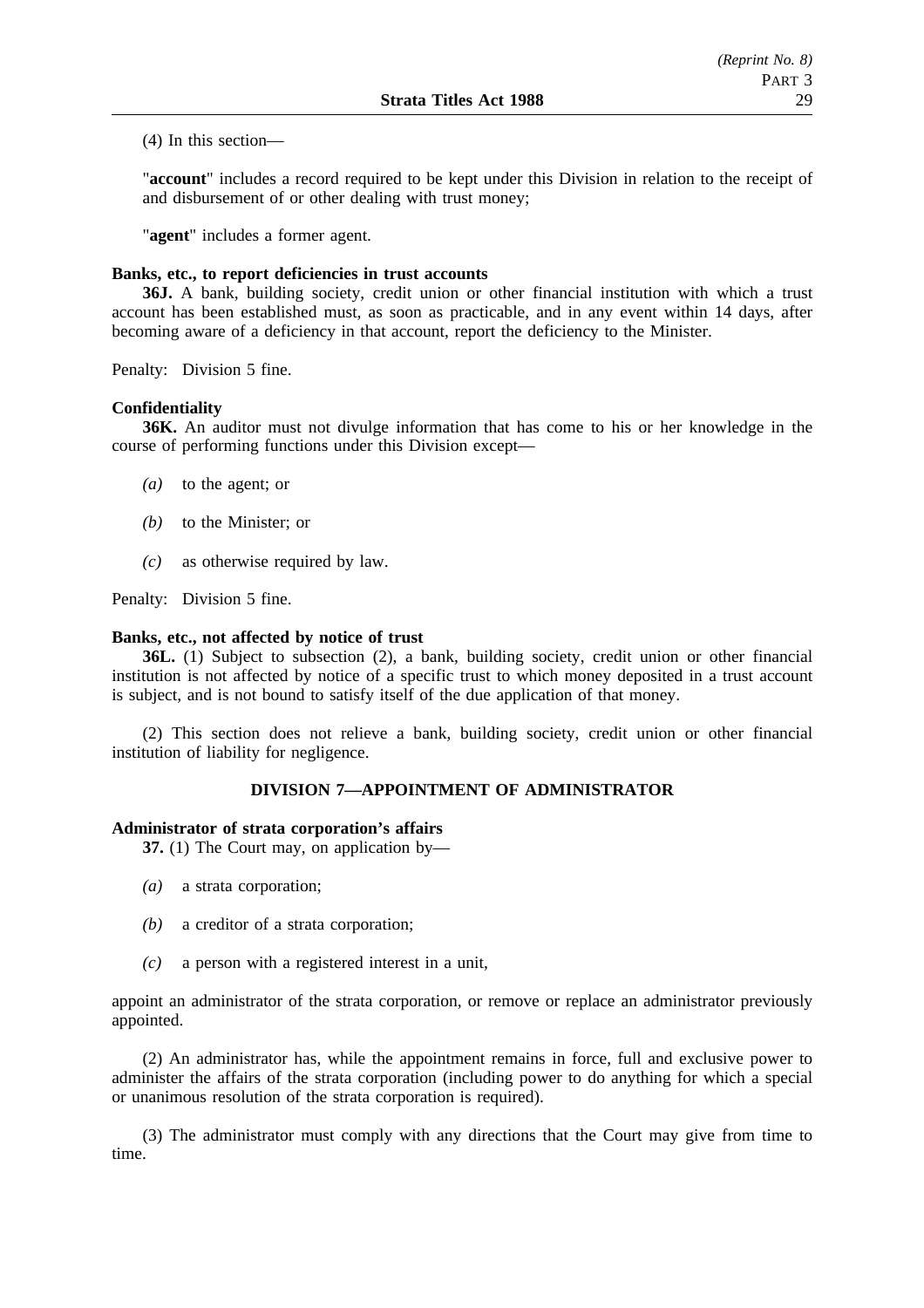(4) The remuneration of an administrator will be fixed by the Court and payable from the strata corporation's funds.

(5) The administrator may, by written instrument, delegate any of his or her powers.

(6) A delegation under subsection (5)—

- *(a)* may be made on such conditions as the administrator thinks fit; and
- *(b)* is revocable at will; and
- *(c)* does not derogate from the power of the administrator to act in any matter personally.
- (7) Where a person—
- *(a)* is appointed as an administrator; or
- *(b)* is removed or replaced as an administrator,

that person must, within 14 days, give the Registrar-General written notice of his or her appointment, removal or replacement.

### **DIVISION 8—SUPPLEMENTARY**

#### **Duties of the original proprietor in relation to strata corporation**

**38.** (1) The original registered proprietor must ensure that a general meeting of the strata corporation is convened within three months after the relevant date.

Penalty: Division 7 fine.

(2) The relevant date is the first date on which there are two or more members of the corporation holding different units.

(3) The original registered proprietor must, at the first general meeting of the strata corporation, place it in possession of—

- *(a)* the duplicate certificate of title for the common property;
- *(b)* a copy of all plans, drawings, specifications and reports in his or her possession relating to the design and construction of buildings and building improvements on the site;
- *(c)* a copy of any other notice, order or document in his or her possession relating to the strata scheme of which the strata corporation will need to know in order to carry out its statutory functions.

Penalty: Division 7 fine.

### **Power to require handing over of property**

**39.** (1) A strata corporation may by notice in writing to a person who has possession of any record, key, or other property of the corporation, require that person to deliver it to an officer of the corporation named in the notice on or before a specified time.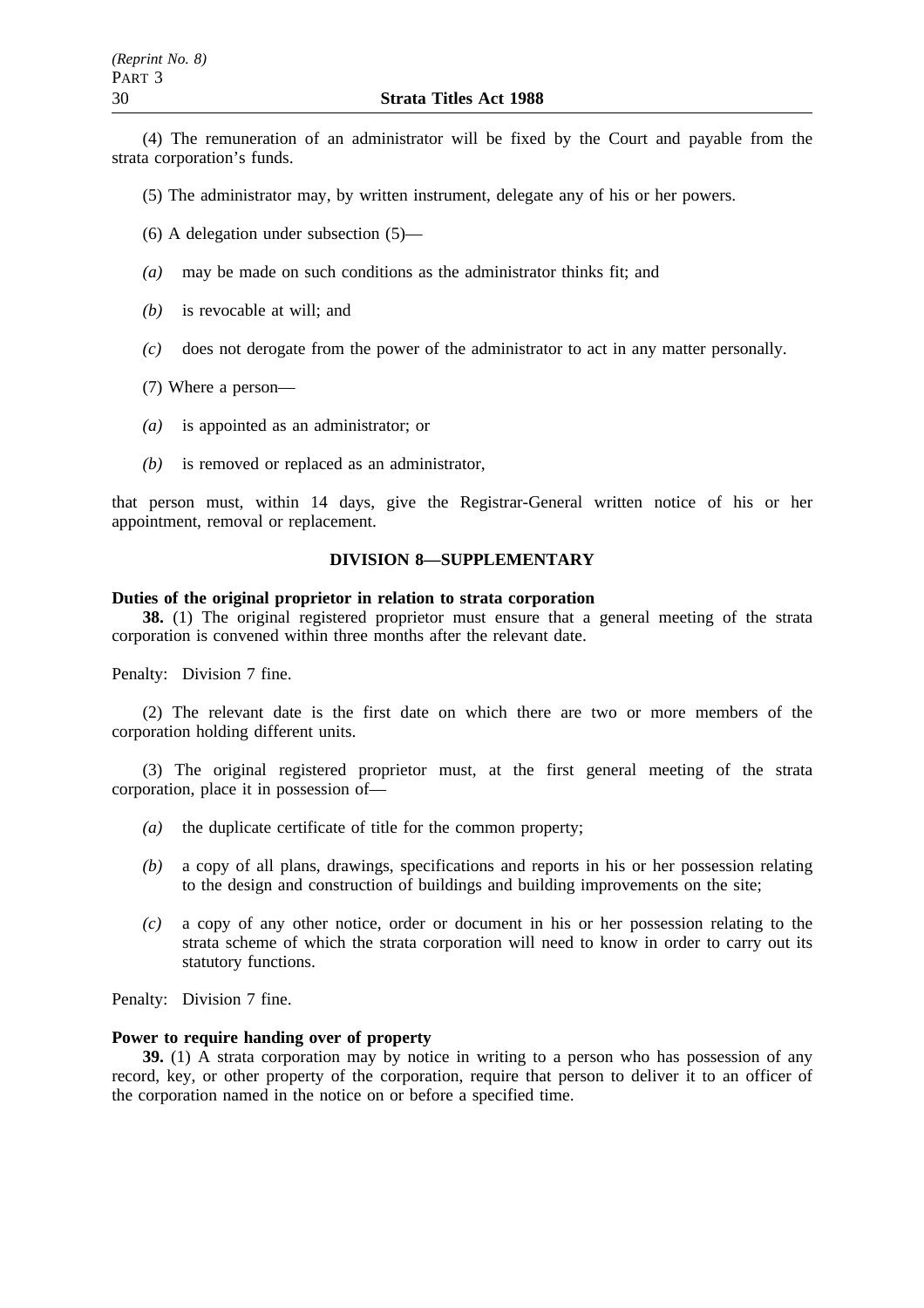(2) A person who fails to comply with a requirement under subsection (1) is guilty of an offence.

Penalty: Division 7 fine.

### **Record keeping**

**40.** (1) A strata corporation must—

- *(a)* keep—
	- (i) a minute book containing minutes of its meetings; and
	- (ii) proper accounting records in respect of its receipts and expenditure;
- *(b)* ensure that a proper statement of accounts is prepared in respect of each accounting period;
- *(c)* keep a record of any notice or order served on the corporation;
- *(d)* retain for such period as may be prescribed—
	- (i) the minute book and accounting records kept under paragraph *(a)*;
	- (ii) a copy of any statement of account prepared under paragraph *(b)*;
	- (iii) any notice or order referred to in paragraph *(c)*;
	- (iv) a copy of any correspondence received or sent by the corporation;
	- (v) notices of meetings of the corporation and its management committee;
	- (vi) such other documentary material as may be prescribed.
- (2) An accounting period for a strata corporation is—
- *(a)* a period—
	- (i) commencing on the commencement of this Act, the date of incorporation of the corporation or the end of a previous accounting period (whichever is the later); and
	- (ii) ending on the following 30 June; or
- *(b)* a period of not less than 9 months and not more than 18 months fixed by the corporation as an accounting period (but the corporation's accounting periods must be consecutive, following immediately one upon the other).

### **Information to be furnished**

**41.** (1) A strata corporation must, on application by or on behalf of the owner or a mortgagee of a unit, or by or on behalf of a prospective purchaser or mortgagee of a unit—

- *(a)* furnish—
	- (i) particulars of any contribution payable in relation to the unit (including details of any arrears of contribution related to the unit);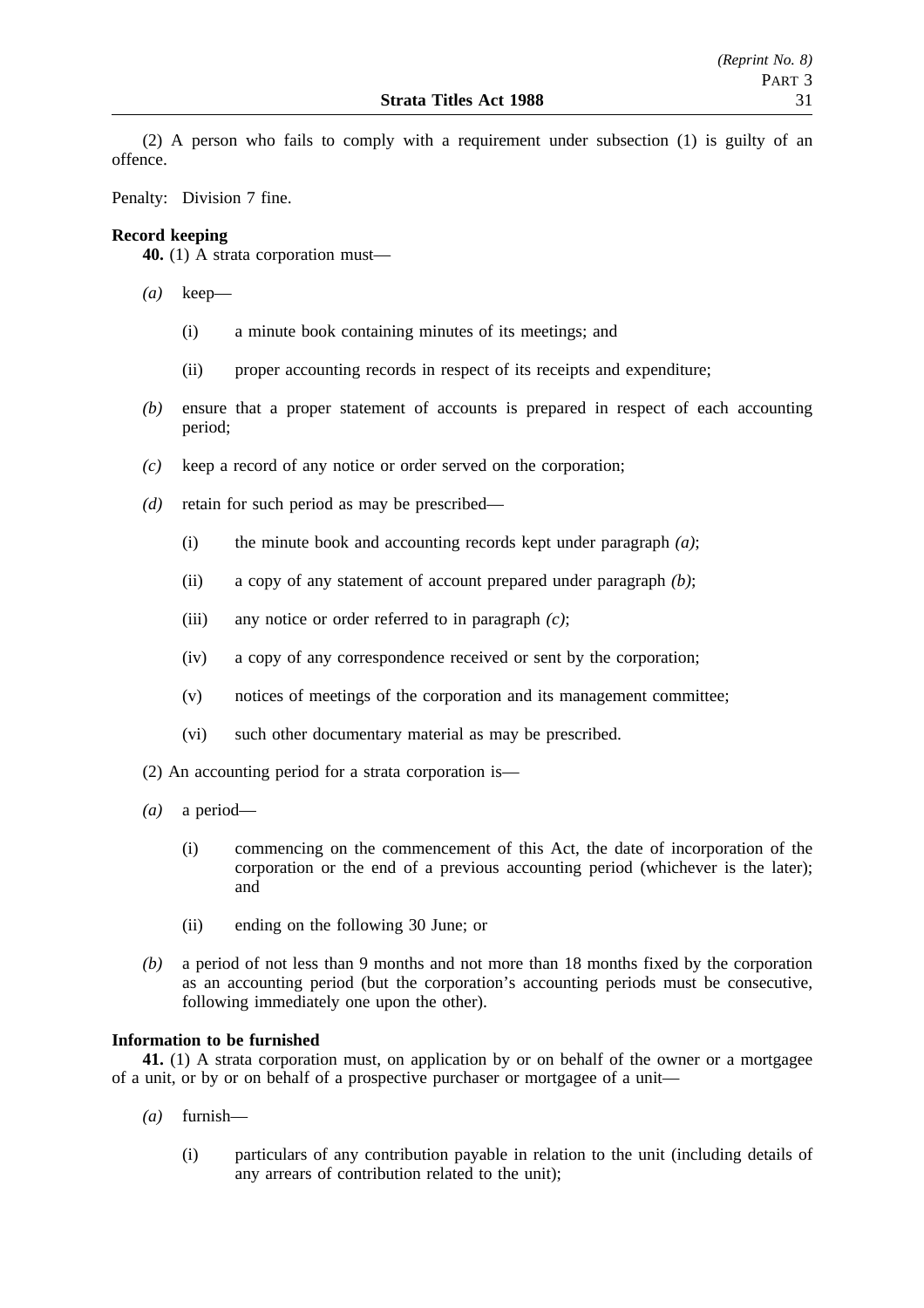- (ii) particulars of the assets and liabilities of the corporation;
- (iii) particulars of any expenditure that the corporation has incurred, or has resolved to incur, and to which the unit holder of the unit must contribute, or is likely to be required to contribute;
- (iv) particulars in relation to any prescribed matter;
- *(b)* provide copies of—
	- (i) the minutes of general meetings of the corporation and meetings of its management committee for such period, not exceeding two years, specified in the application;
	- (ii) the statement of accounts of the corporation last prepared by the corporation;
	- (iii) the articles for the time being in force;
	- (iv) current policies of insurance taken out by the corporation;
- *(c)* make available for inspection—
	- (i) a copy of the accounting records of the corporation;
	- (ii) the minute books of the corporation;
	- (iii) any other prescribed documentary material.

Penalty: Division 9 fine.

(2) An application under this section must be accompanied by the prescribed fee.

(2a) A strata corporation must not charge more than the prescribed fee in respect of a service provided in pursuance of an application under this section.

Penalty: Division 9 fine.

- (3) The application is duly made if given or sent to—
- *(a)* the secretary of the strata corporation;
- *(b)* if the strata corporation has a management committee—any member of the management committee.

(4) A statement of a strata corporation provided for the purposes of subsection (1)*(a)* is, in favour of the person to whom it is provided and as against the corporation, conclusive evidence (as at the date of the statement) of the matters contained in the statement.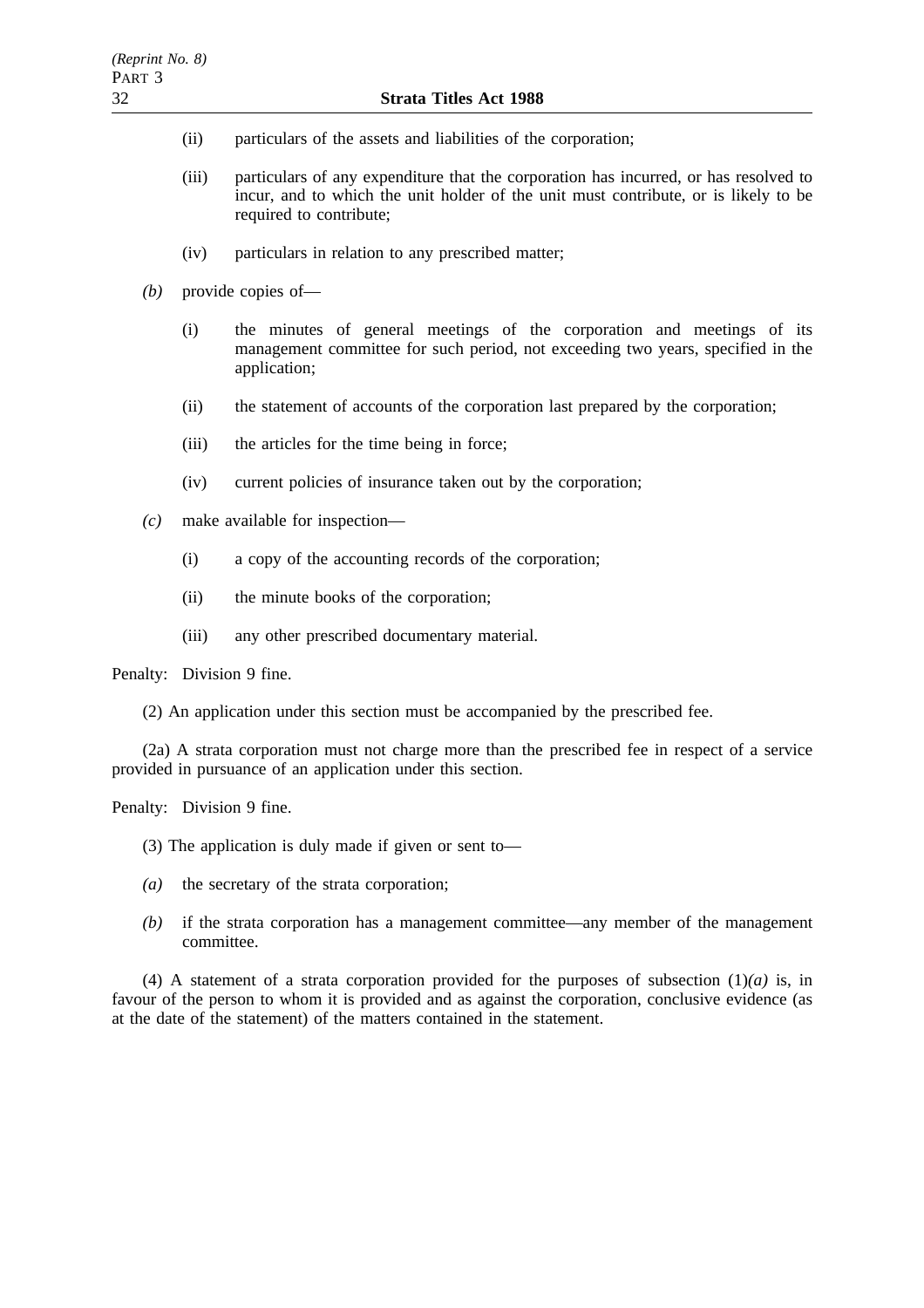### **PART 3A RESOLUTION OF DISPUTES**

#### **Resolution of disputes, etc.**

**41A.** (1) An application may be made under this section—

- *(a)* if a strata corporation or a member of a strata corporation claims that a breach of this Act or of the articles of the corporation has occurred; or
- *(b)* if a member of a strata corporation claims to have been prejudiced, as occupier of a strata unit, by the wrongful act or default of the strata corporation, of the management committee of the strata corporation, or of some other member of the strata corporation; or
- *(c)* if a member of a strata corporation claims that a decision of the strata corporation or of the management committee of the strata corporation is unreasonable, oppressive or unjust; or
- *(d)* if a dispute arises—
	- (i) between a strata corporation and a member of the corporation; or
	- (ii) between two or more members of a strata corporation,

in relation to any aspect of the occupation or use of a strata unit.

(2) Subject to this section, an application must be made to the Magistrates Court and the *Magistrates Court Act 1991* applies, with such modifications as may be necessary for the purpose or as may be prescribed, in relation to the application as if the proceedings were a minor civil action within the meaning of that Act.

(3) A person may, with leave of the District Court, bring an application under this section in the District Court.

(4) The District Court may, on the application of a party to proceedings under this section that have been commenced in the Magistrates Court, order that the proceedings be transferred to the District Court (and such an order will have effect according to its terms).

(5) Proceedings should not be commenced in, or transferred to, the District Court under subsections (3) or (4) unless the District Court considers that it is appropriate for the court to deal with the matter by reason of the complexity or significance of the matter.

(6) A court may, on its own initiative or on an application by a party to the proceedings—

- *(a)* transfer an application under this section to the Supreme Court on the ground that the application raises a matter of general importance; or
- *(b)* state a question of law for the opinion of the Supreme Court.

(7) A court, in hearing and determining an application under this section, should act according to equity, good conscience and the substantial merits of the case, without regard to technicalities and legal forms, and is not bound by the rules of evidence but may inform itself on any matter in such manner as it thinks fit.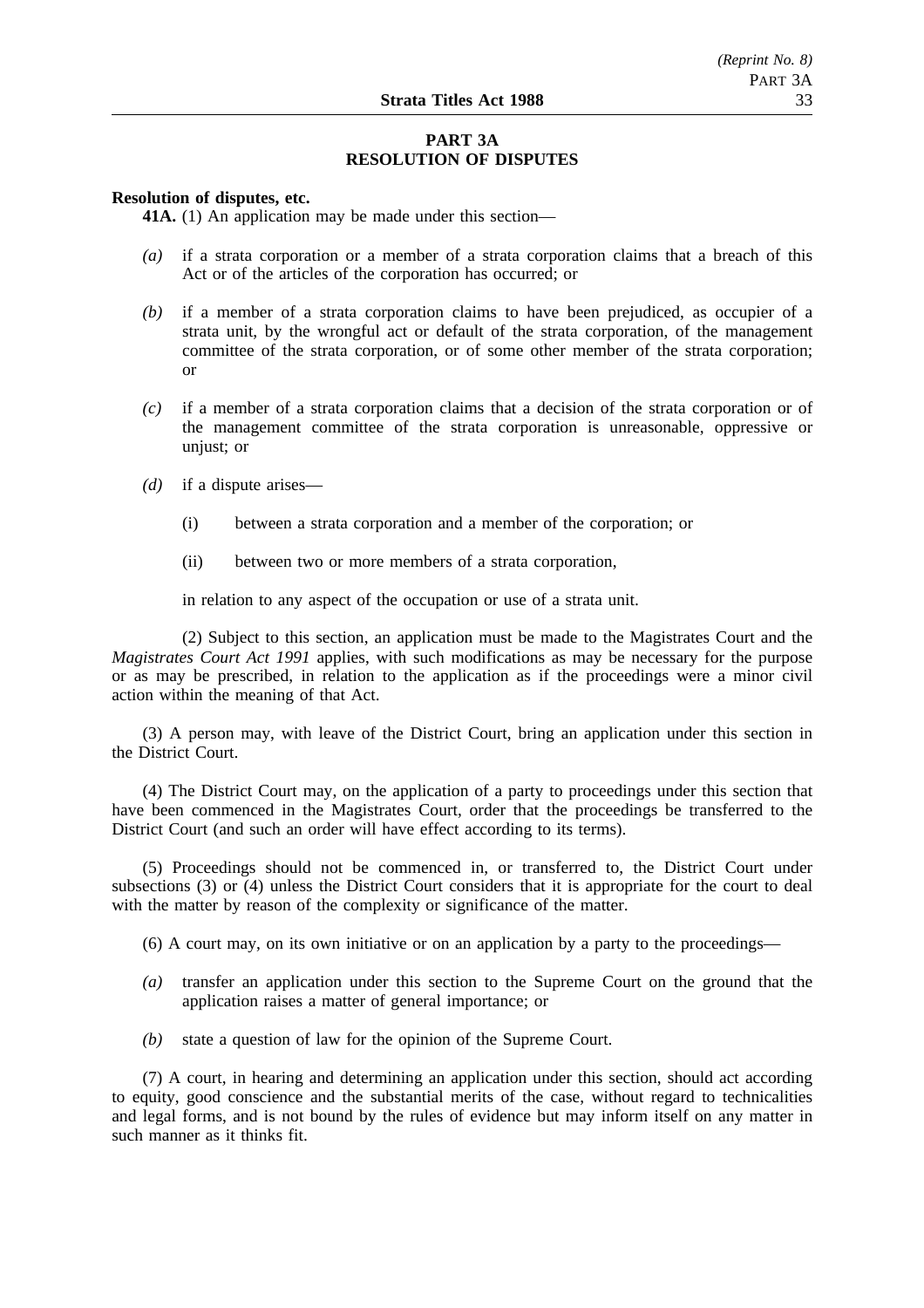(8) A member of a strata corporation duly appointed by the corporation for the purpose may represent the corporation in any proceedings under this section.

- (9) A court may, in respect of an application under this section—
- *(a)* attempt to achieve settlement of the proceedings by agreement between the parties;
- *(b)* require a party to provide reports or other information for the purposes of the proceedings;
- *(c)* order that a party take such action as in the opinion of the court necessary to remedy any default, or to resolve any dispute, and is specified in the order;
- *(d)* order that a party refrain from any further action of a kind specified in the order;
- *(e)* by order—
	- (i) alter the articles of the corporation;
	- (ii) vary or reverse any decision of the corporation, or of the management committee of the corporation;
- *(f)* give judgment on any monetary claim;
- *(g)* make orders as to costs;
- *(h)* make any incidental or ancillary orders.
- (10) A court should not make an order to alter the articles of a corporation unless—
- *(a)* the corporation is a party to the proceedings or the court is satisfied that the corporation has been given a reasonable opportunity to become a party to the proceedings; and
- *(b)* if it appears to the court that the alteration could adversely affect a member of the corporation who is not a party to the proceedings, the court is satisfied that the member has been notified of the possibility that such an order could be made and given a reasonable opportunity to make submissions to the court in relation to the matter; and
- *(c)* in any event, the court is satisfied that the order is essential to achieving a fair and equitable resolution of the matters in dispute.

(11) Where an application is made under this section and the court is satisfied that an interim order is justified by the urgency of the case, the court may make an interim order to safeguard the position of any person pending its final resolution.

(12) An interim order—

- *(a)* has effect for such period as the court may determine and specifies in the order, and may be renewed by the court from time to time; and
- *(b)* may be made or renewed whether or not notice of the application has been given to a respondent; and
- *(c)* unless sooner revoked, ceases to have effect on the determination or resolution of an application under this section.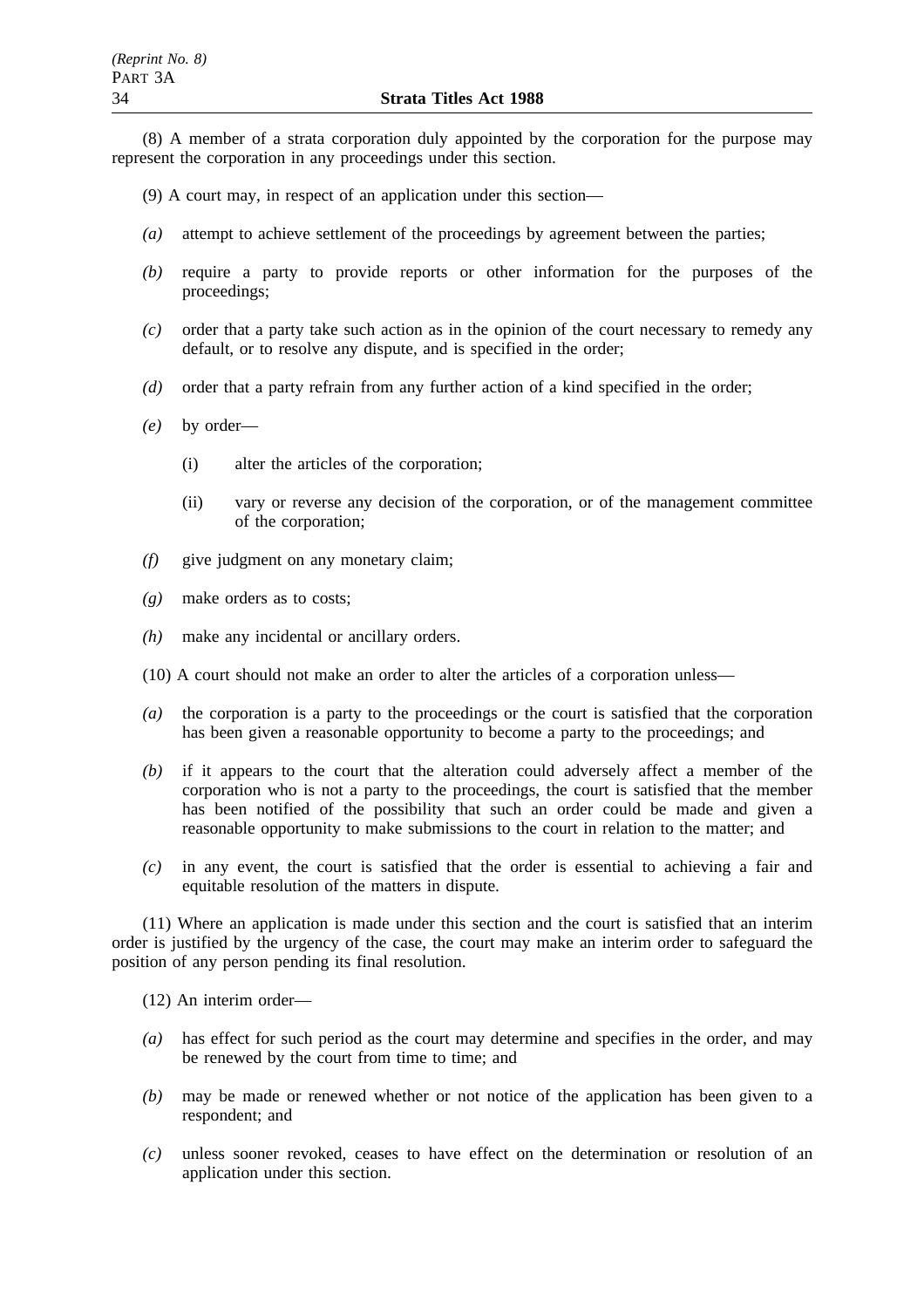(13) A person who fails to comply with an order under this section is guilty of an offence.

Penalty: Division 7 fine.

(14) The power to make an order under this section includes the power to vary or revoke an order.

(15) A court may decline to proceed with an application under this section if it considers that it would be more appropriate for proceedings to be taken in another court or tribunal constituted by law.

(16) This section does not limit or derogate from any civil remedy at law or in equity.

(17) Rules of Court may be made dealing with any matter necessary or expedient for the effective and efficient operation of this section.

(18) The rules for a particular court will be made in the same manner as ordinary rules are made for that court.

(19) In this section—

"**member**" in relation to a strata corporation includes any person who is bound to comply with the articles of the corporation.

\*\*\*\*\*\*\*\*\*\*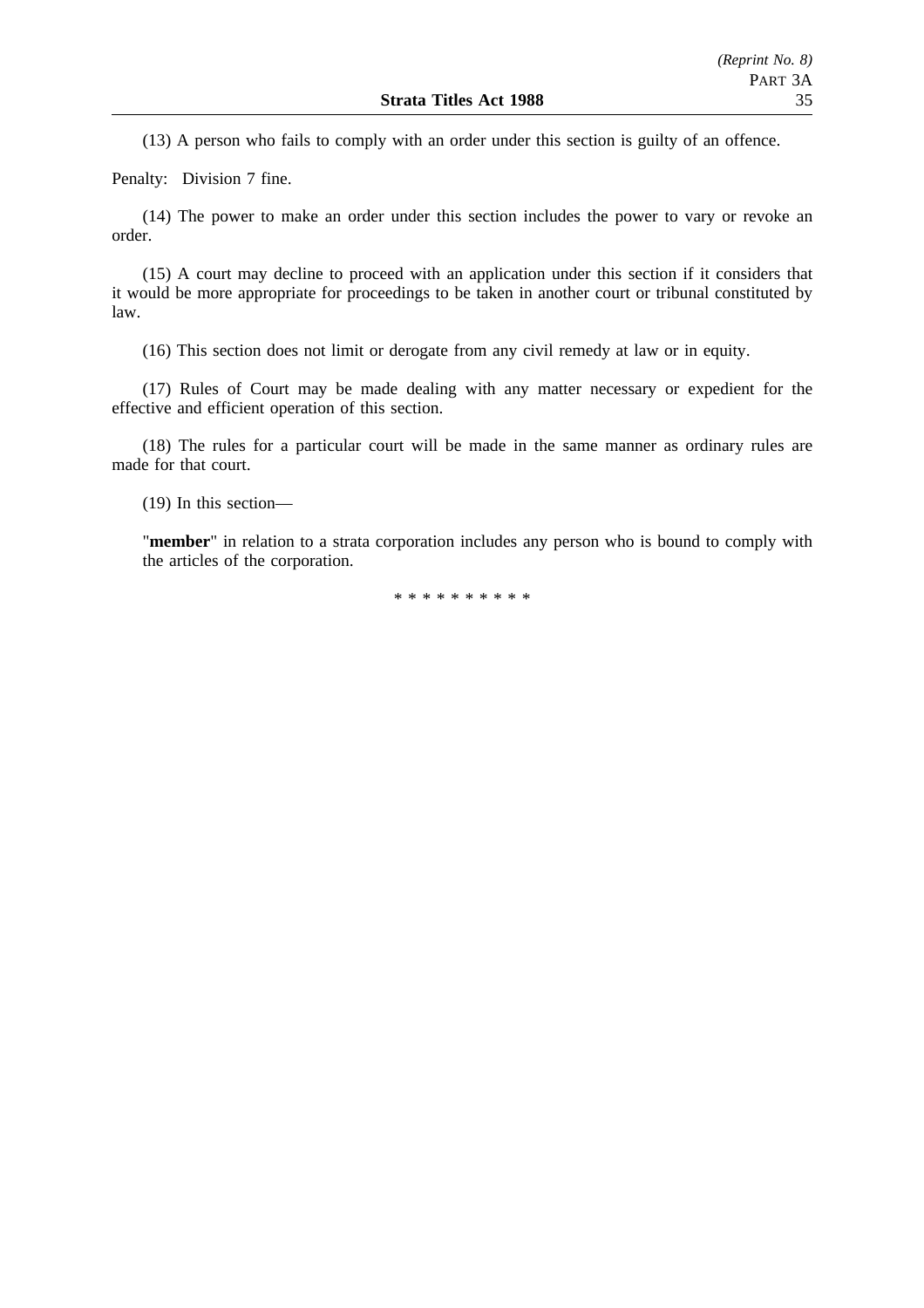### **PART 4 MISCELLANEOUS**

### **Unit holder's power of entry**

**42.** (1) If—

- *(a)* (i) the proper supply of hot or cold water, gas, electricity, heating oil or air-conditioned air to a unit (unit A) fails; or
	- (ii) the sewerage, garbage or drainage system as it affects a unit (unit A) fails to operate properly; and
- *(b)* some other unit (unit B) must be entered in order to investigate the cause of the failure, or to carry out necessary repairs,

the unit holder of unit A, or a person authorised by that unit holder, may, after giving such notice to the unit holder of unit B as may be practicable in the circumstances, enter unit B for that purpose.

(2) Reasonable force may be exerted in the exercise of powers conferred by this section but any damage to unit B must be immediately made good at the expense of the unit holder of unit A.

#### **Insurance by unit holder**

**43.** (1) Nothing in this Act limits the right of a unit holder to effect insurance in respect of the unit.

(2) A contract of insurance may be entered into by the unit holder in respect of damage to the unit for an amount equal to the amount secured at the date of the contract by mortgages over the unit.

(3) Where a contract of insurance of the kind referred to in subsection (2) is in force—

- *(a)* payment must be made by the insurer under the contract to the mortgagees whose interests are noted in the contract in order of their respective priorities, subject to the terms and conditions of the contract;
- *(b)* subject to the terms and conditions of the contract, the insurer is liable to pay under the contract—
	- (i) the amount stated in the contract; or
	- (ii) the amount of the damage; or
	- (iii) the amount sufficient, at the date of the payment, to discharge the mortgages noted in the contract,

whichever is the least amount.

(4) Where the amount so paid by the insurer equals the amount necessary to discharge a mortgage over the unit, the insurer is entitled to an assignment of that mortgage and where the amount is less than the amount necessary to discharge a mortgage over the unit, the insurer is entitled to obtain from the mortgagee a transfer of a proportion of the mortgagee's interest in the mortgage equal to the proportion that the amount of the payment bears to the amount owing under the mortgage immediately before the payment.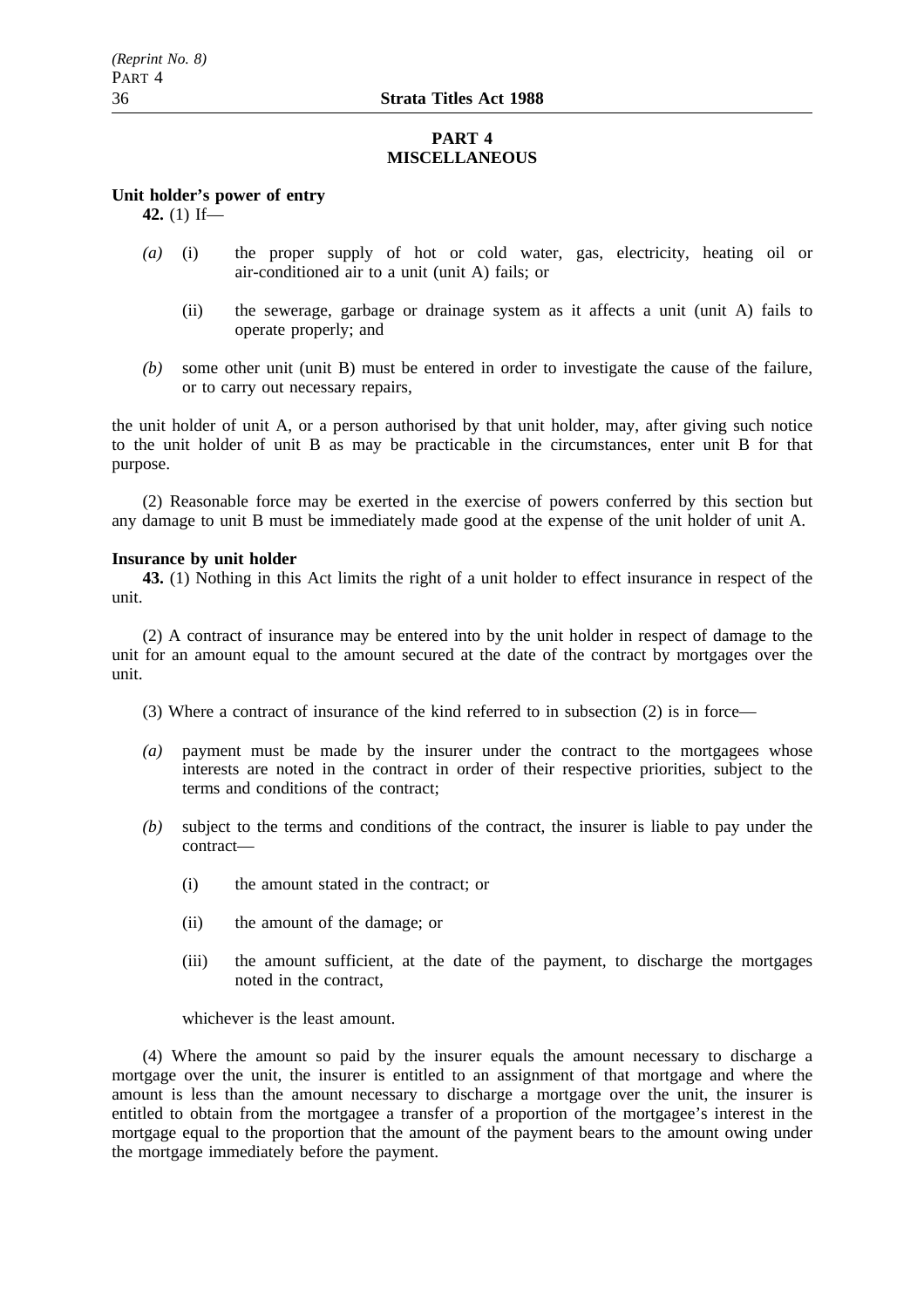(5) Money received under any such contract of insurance is not liable to be brought into contribution with any other money received under another contract of insurance, except where the other contract of insurance—

- *(a)* is in respect of damage to the same unit; and
- *(b)* relates to the same mortgage debt.

#### **Dealing with part of unit**

**44.** (1) Subject to this section, a unit holder may not enter into any dealing with a part of the unit unless—

- *(a)* the dealing is to be effected by amendment to the strata plan; or
- *(b)* the dealing consists of the granting, surrendering or extinction of an easement.
- (2) Subject to any other law, a unit holder may grant a lease or licence over a part of a unit—
- *(a)* if all of the units comprised in the strata scheme consist of non-residential premises; or
- *(b)* where paragraph *(a)* does not apply—
	- (i) if the lease or licence is granted to another unit holder; or
	- (ii) if the lease or licence is authorised by unanimous resolution of the strata corporation (but no authorisation is required in relation to a lease or licence over the whole of a unit).
- (3) Where a unit holder acts in contravention of this section—
- *(a)* the dealing is void and no instrument purporting to give effect to the dealing may be lodged for registration; and
- *(b)* the unit holder is guilty of an offence.

Penalty: Division 8 fine.

#### **Body corporate may act as officer, etc.**

**44A.** (1) Where a unit holder is a body corporate, the body corporate is eligible to hold the office of presiding officer, secretary or treasurer of the strata corporation, or to be a member of the management committee.

(2) If a body corporate is appointed as the presiding officer, secretary or treasurer of a strata corporation, or as a member of a management committee, the body corporate may, by instrument in writing, appoint a person to perform on its behalf any function that is conferred on the body corporate by virtue of the appointment.

(2a) Subject to subsection (2b), the person appointed under subsection (2) must be a director, manager, secretary or other officer of the body corporate.

- (2b) Subsection (2a) does not apply—
- *(a)* if all of the units comprised in the relevant strata scheme consist of non-residential premises; or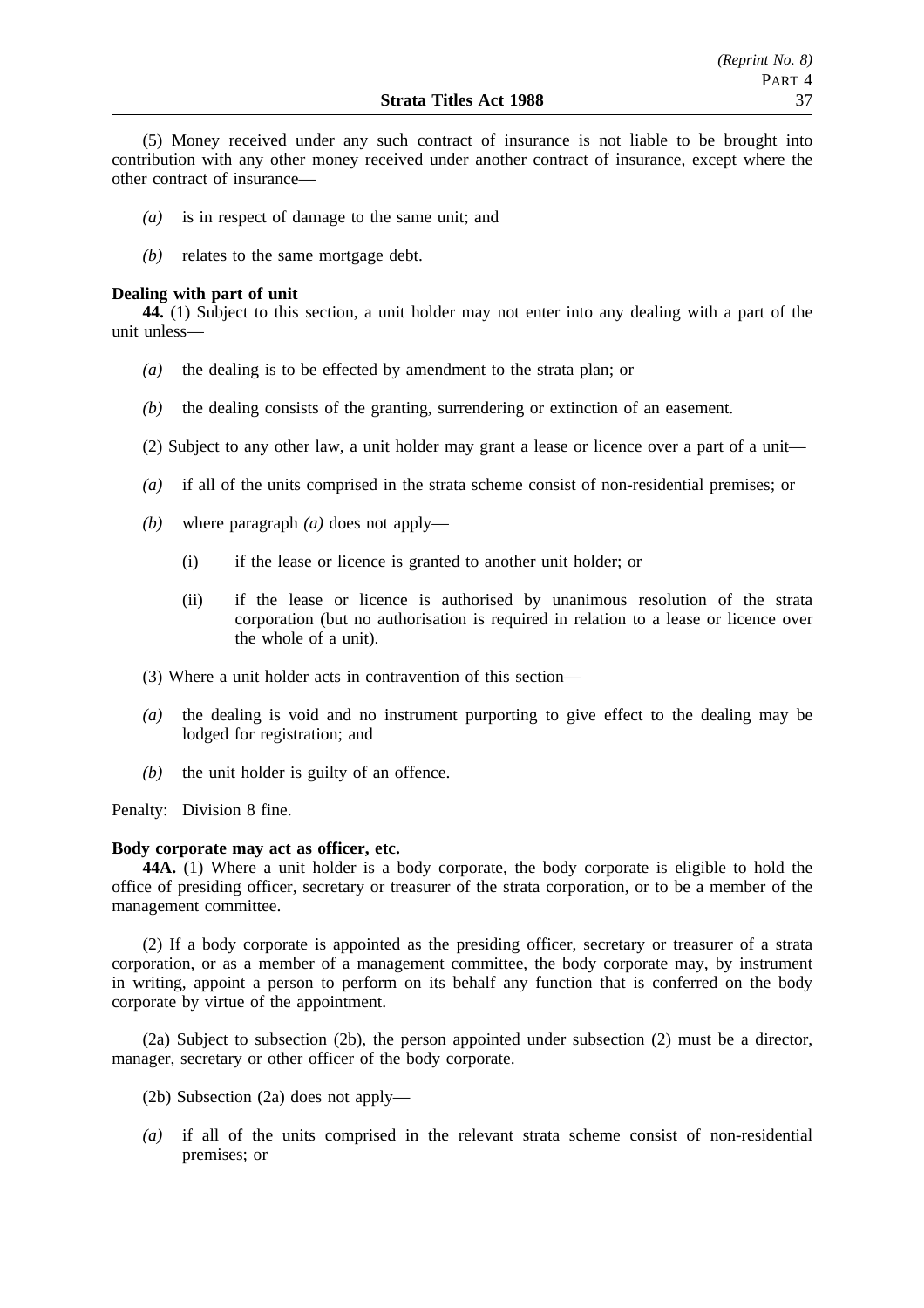- *(b)* if the body corporate is the South Australian Housing Trust; or
- *(c)* in any other case prescribed by regulation.

(3) A function performed on behalf of a body corporate by a person appointed under subsection (2) will be taken to have been performed by the body corporate.

(4) A body corporate may revoke at will an appointment under subsection (2).

#### **Persons under disability, etc.**

**45.** (1) Where a unit holder is under a disability, the rights and powers of that unit holder under this Act may be exercised on his or her behalf by a guardian.

(2) If a unit holder is under a disability or cannot be found, the Court may on application by the strata corporation or any other person with a proper interest in the matter, dispense with any consent, approval or vote that would otherwise be required from that person under this Act.

#### **Relief where unanimous resolution required**

**46.** (1) Where a unanimous resolution is necessary under this Act before an act may be done and that resolution is not obtained but the resolution is supported to the extent necessary for a special resolution, a person included in the majority in favour of the resolution may apply to the Court to have the resolution declared sufficient to authorise the particular act proposed and, if the Court so orders, the resolution will be taken to have been passed as a unanimous resolution.

(2) Notice of an application under subsection (1) must be served on—

- *(a)* every person who was entitled to exercise the power of voting conferred under this Act and did not, either in person or by proxy, vote in favour of the resolution; and
- *(b)* any other person whom the Court declares to have a sufficient interest in the proceedings to require that the person should be served with notice of the application,

and the Court may direct that any person served with, or to be served with, notice of proceedings under this subsection be joined as a party to the proceedings.

(3) The Court should not order a party who opposes an application under this section to pay the costs of a successful applicant unless the Court considers the actions of that party in relation to the application were unreasonable.

#### **Vicarious liability of management committee members**

**47.** (1) If a strata corporation for which a management committee has been constituted is guilty of an offence against this Act, each person who was a member of the management committee at the time of the offence is also guilty of an offence and liable to a penalty not exceeding one-half the maximum prescribed for the principal offence.

- (2) It is a defence to a charge under subsection (1) to prove—
- *(a)* that the defendant exercised reasonable care in the exercise of his or her responsibilities as a member of the management committee; and
- *(b)* that the offence is not attributable to any intentional or negligent act or omission on the defendant's part.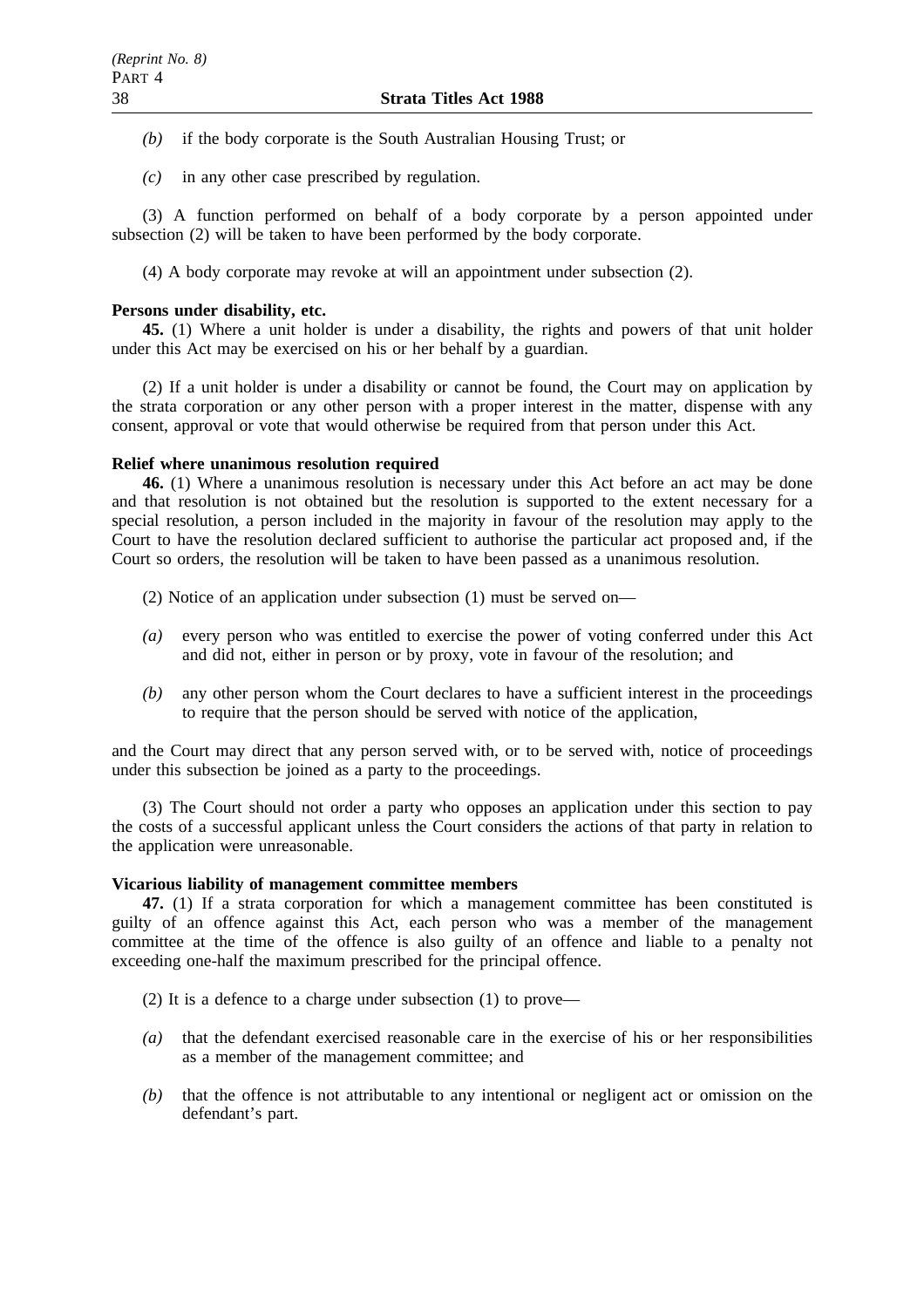#### **Applications, etc.**

**48.** (1) An application or plan submitted to the Registrar-General under this Act must be in a form approved by the Registrar-General and certified in any manner required by the Registrar-General.

(2) Any such application must be accompanied by the prescribed fee.

(3) Any other document that is to be lodged with the Registrar-General under this Act must be accompanied by the prescribed fee.

(4) The Registrar-General may, in appropriate cases, remit or reduce a fee.

#### **Service**

**49.** (1) A document to be served under this Act or the articles of a strata corporation may be served personally or by post.

- (2) A strata corporation must keep—
- *(a)* a letter box, with the name of the corporation clearly shown on it, for postal delivery to the site; or
- *(b)* where there is no postal delivery to the site, a post office box.

(3) A document may be served on the strata corporation, its secretary or treasurer, or a member of its management committee—

- *(a)* by placing it in the strata corporation's letter box; or
- *(b)* by post addressed to the strata corporation, the secretary or treasurer at the postal address of the corporation.

#### **Proceedings for offences**

**50.** (1) An offence against this Act is a summary offence.

(2) A prosecution for an offence against this Act may only be commenced with the written consent of the Attorney-General.

(3) In proceedings for an offence against this Act, a document apparently signed by the Attorney-General that appears to be a consent to a prosecution for an offence against this Act will be accepted, in the absence of proof to the contrary, as proof of the consent.

(4) Where a person fails to comply with an obligation imposed by this Act and is, in consequence of that non-compliance, convicted of an offence against this Act, the court may order the convicted person to comply with the obligation within a time fixed by the court.

(5) If the convicted person fails to comply with an order under subsection (4), that person is guilty of a further offence.

Penalty: Division 7 fine.

### **Regulations**

**51.** (1) The Governor may make such regulations as are contemplated by this Act, or as are necessary or expedient for the purposes of this Act.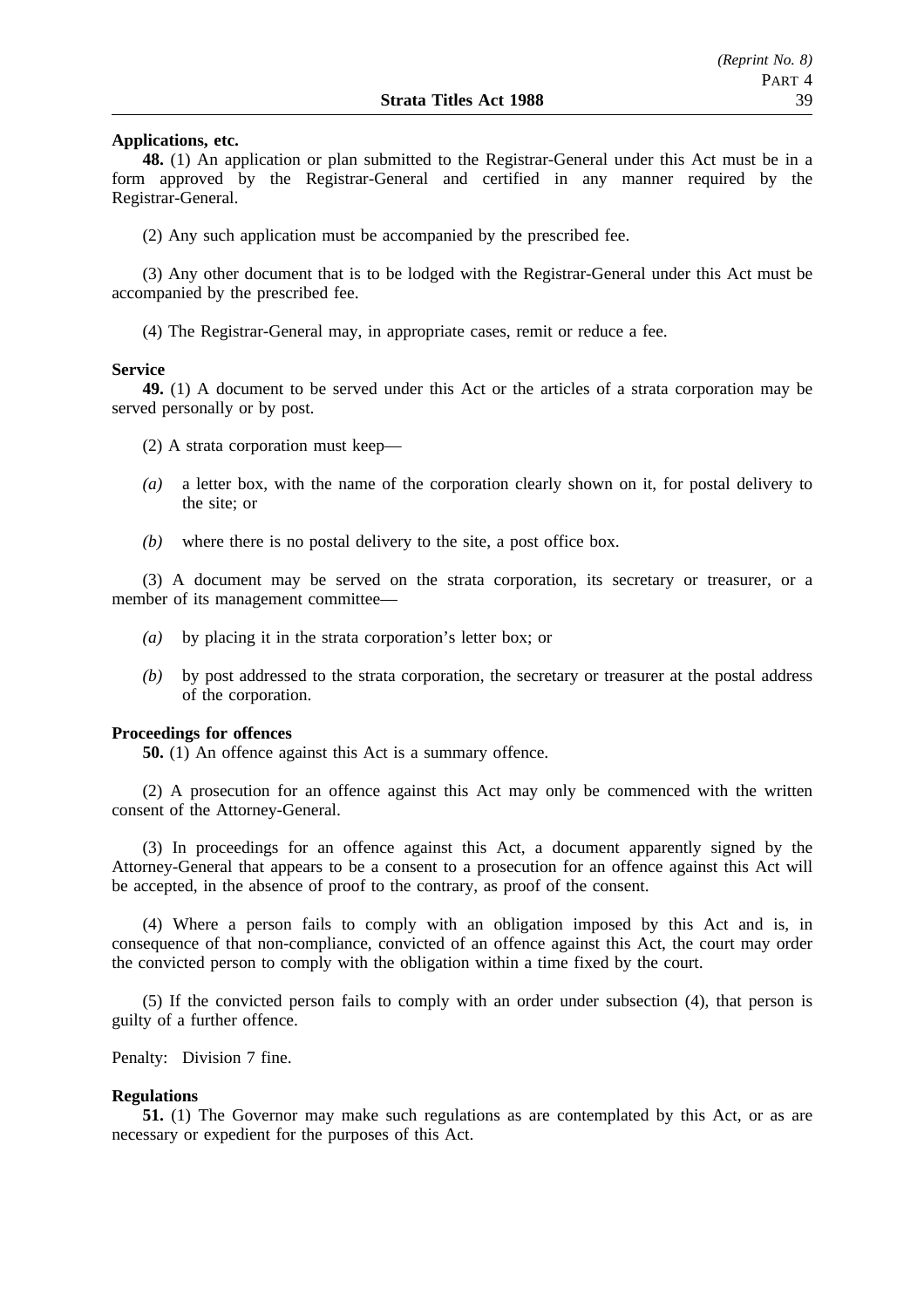- (2) Any such regulation—
- *(a)* may be of general or restricted application;
- *(b)* may confer discretionary powers;
- *(c)* may impose a fine (not exceeding a division 9 fine) for breach of, or non-compliance with, the regulation or any other regulation.

\*\*\*\*\*\*\*\*\*\*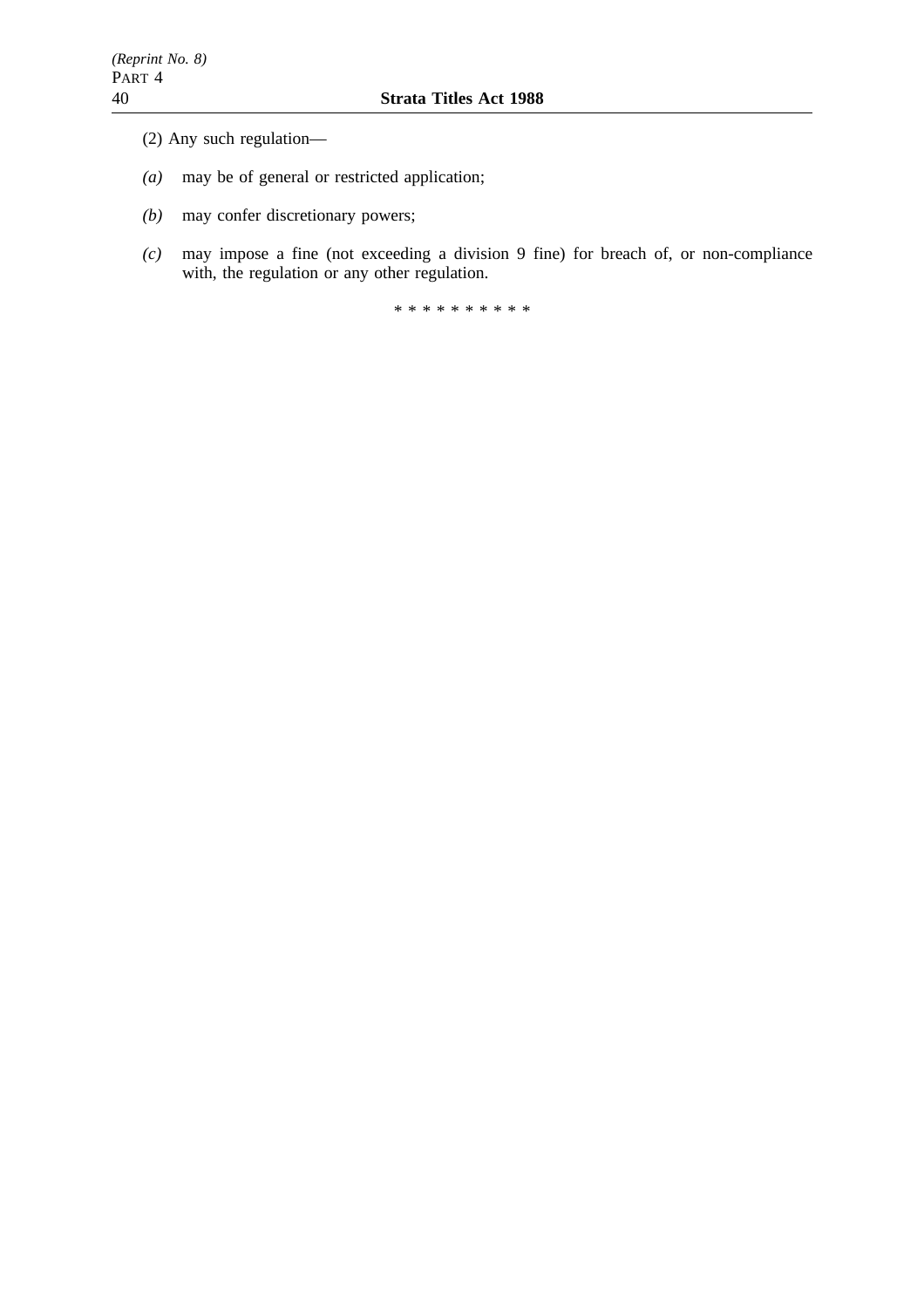#### **SCHEDULE 2**

*Transitional Provisions*

#### **Interpretation**

1. In this schedule—

"**the repealed strata title provisions**" means Part 19B of the *Real Property Act 1886* repealed by schedule 1.

#### **Existing plans**

2. (1) Subject to subclause (2), a plan deposited in the Lands Titles Registration Office by the Registrar-General in pursuance of the repealed strata title provisions will be taken to be a deposited plan under this Act.

(2) Subject to any amendment under this Act, the boundaries of a unit within a plan to which subclause (1) applies are not affected by the enactment of this Act.

#### **Strata corporations**

3. (1) A corporation existing under the repealed strata title provisions immediately before the commencement of this Act continues as a strata corporation under this Act.

(2) A committee of a corporation appointed under the repealed strata title provisions and in existence immediately before the commencement of this Act will, subject to this Act, continue as the management committee of the corporation under this Act.

(3) Where a strata corporation to which this clause applies had adopted articles in substitution for those prescribed by the repealed strata title provisions, those articles continue, subject to amendment or substitution under this Act, as the articles of the corporation.

(4) In any other case, the articles prescribed by schedule 3 will take the place of those prescribed by the repealed strata title provisions on the expiration of six months from the commencement of this Act (but if those earlier articles had been amended, there will be a corresponding amendment to the schedule 3 articles as they apply to the strata corporation).

#### **Continuation and completion of proceedings under the repealed provisions**

4. (1) Proceedings commenced under the repealed strata title provisions may be continued and completed as if this Act had not been enacted.

(2) For the purposes of subclause (1), proceedings for the deposit of a strata plan will be taken to have commenced when a formal application was first made to the Registrar-General, the Commission or the council in relation to the division of the land by strata plan.

#### **Prescribed building unit schemes**

5. (1) Where—

- *(a)* land was, before 22 February, 1968, laid out in a building unit scheme consisting of two or more units designed for separate occupation;
- *(b)* as at that date, buildings to which the scheme relates had been erected,

the scheme is one to which this clause applies.

(2) An application may be made under this Act for the deposit of a strata plan in relation to land subject to a scheme to which this clause applies.

- (3) An application cannot be made under subclause (2) without the consent of—
- *(a)* all those on whom rights to occupation of the units have been conferred under the scheme; and
- *(b)* any other person who has a registered interest in the land; and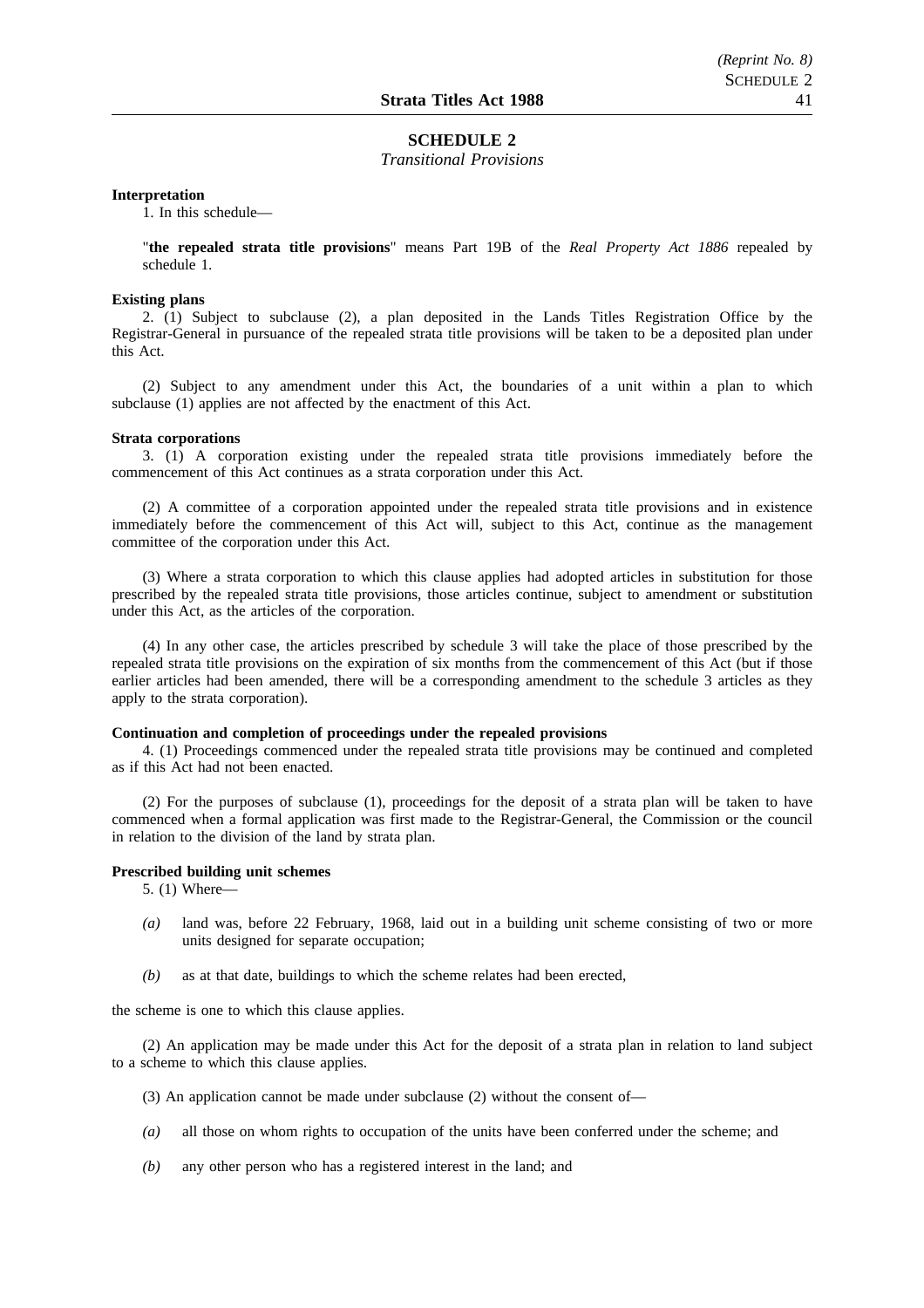- *(c)* any company formed to administer the scheme.
- (4) Where a strata plan is deposited in pursuance of an application under this clause—
- *(a)* the scheme is terminated;
- *(b)* all registered interests that had been entered on the original certificate for the land are extinguished and any related instrument is discharged (although the Registrar-General will, on due application being made, register any instrument in substitution for any instrument that is cancelled by the operation of this paragraph and may note a caveat on the title without the leave of the Court);
- *(c)* the certificate for the units will be issued in the names of those who were entitled to occupation of them under the scheme;
- *(d)* the assets and liabilities of any company formed to administer the scheme are transferred to the strata corporation.

#### **Application of Acts**

6. The *Acts Interpretation Act 1915* applies, except to the extent of any inconsistency with the provisions of this schedule, to any repeal made by this Act.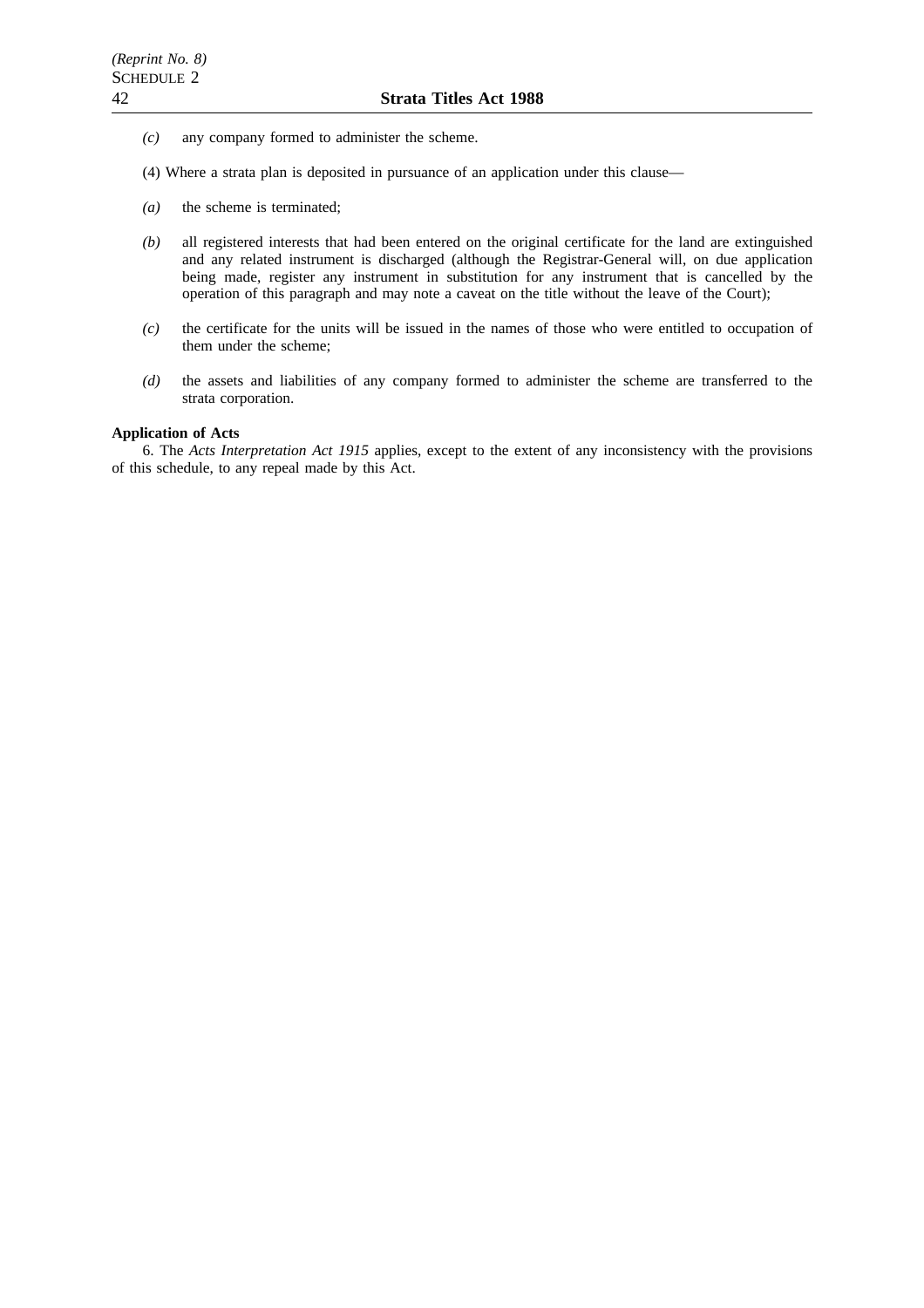#### **SCHEDULE 3**

#### *Articles of Strata Corporation*

1. (1) A unit holder must—

- *(a)* maintain the unit in good repair;
- *(b)* carry out any work ordered by a council or other public authority in respect of the unit.

(2) The occupier of a unit must keep it in a clean and tidy condition.

2. A person bound by these articles—

- *(a)* must not obstruct the lawful use of the common property by any person; and
- *(b)* must not use the common property in a manner that unreasonably interferes with the use and enjoyment of the common property by the other members of the strata community, their customers, clients or visitors; and
- *(c)* must not make, or allow his or her customers, clients or visitors to make, undue noise in or about any unit or the common property; and
- *(d)* must not interfere, or allow his or her customers, clients or visitors to interfere, with others in the enjoyment of their rights in relation to units or common property.

3. A person bound by these articles must not use the unit, or permit the unit to be used, for any unlawful purpose.

4. Subject to the *Strata Titles Act 1988*, a person bound by these articles must not, without the strata corporation's consent, keep any animal in, or in the vicinity of, a unit.

5. A person bound by these articles—

- *(a)* must not park a motor vehicle in a parking space allocated for others or on a part of the common property on which parking is not authorised by the strata corporation; and
- *(b)* must take reasonable steps to ensure that his or her customers, clients or visitors do not park in parking spaces allocated for others or on parts of the common property on which parking is not authorised by the strata corporation.
- 6. A person bound by these articles must not, without the consent of the strata corporation—
- *(a)* damage or interfere with any lawn, garden, tree, shrub, plant or flower on the common property; or
- *(b)* use any portion of the common property for his or her own purposes as a garden.
- 7. A person bound by these articles must not—
- *(a)* bring objects or materials onto the site of a kind that are likely to cause justified offence to the other members of the strata community; or
- *(b)* allow refuse to accumulate so as to cause justified offence to others.

8. A person bound by these articles must not, without the consent of the strata corporation, display any sign, advertisement, placard, banner or any other conspicuous material of a similar nature—

- *(a)* on part of his or her unit so as to be visible from outside the building; or
- *(b)* on any part of the common property.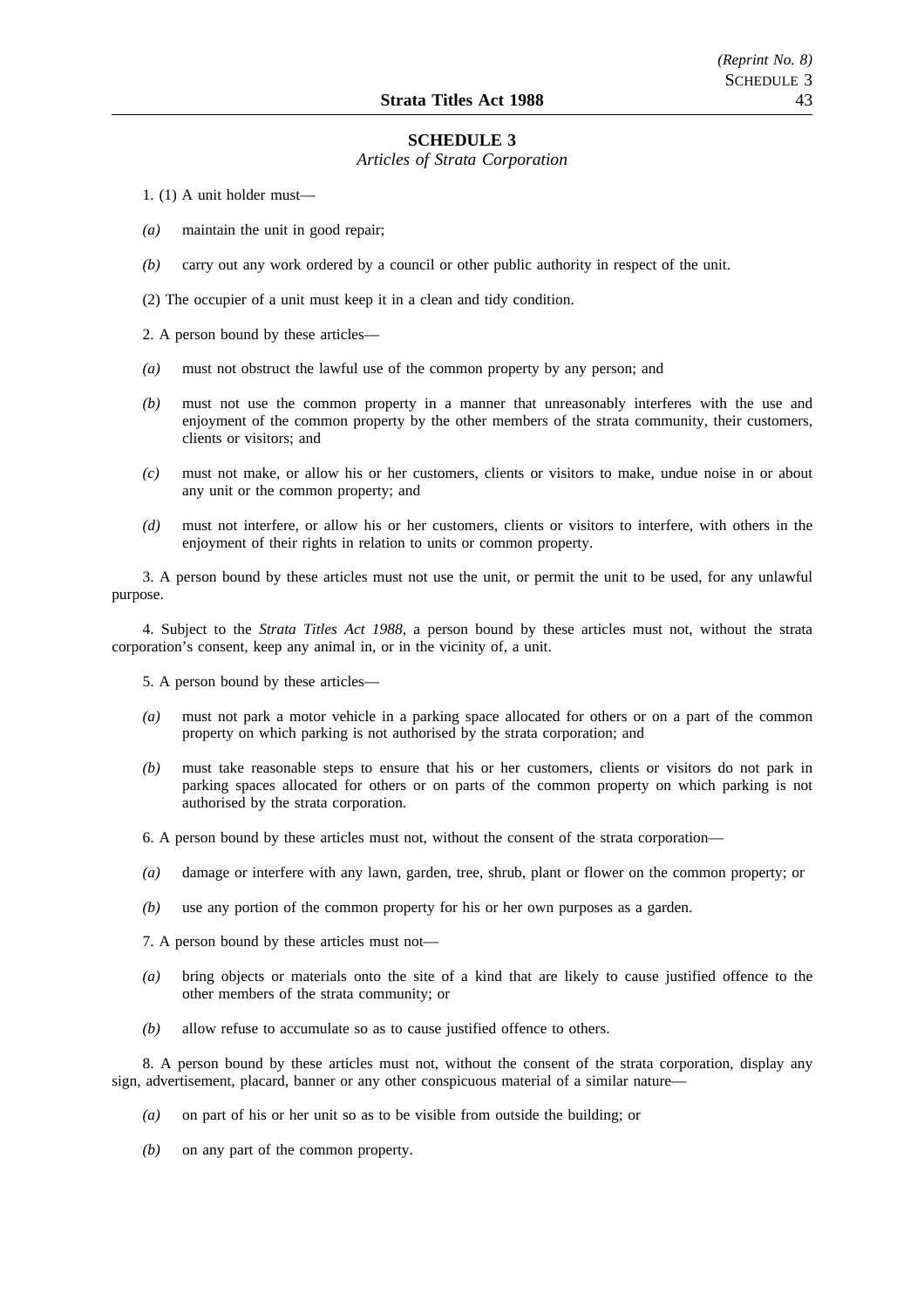9. The occupier of a unit may, without the consent of the strata corporation, paint, cover or in any other way decorate the inside of any building forming part of the unit and may, provided that unreasonable damage is not caused to any common property, fix locks, catches, screens, hooks and other similar items to that building.

10. The occupier of a unit used for residential purposes must not, without the consent of the strata corporation, use or store on the unit or on the common property any explosive or other dangerous substance.

11. A person bound by these articles—

- *(a)* must maintain within the unit, or on a part of the common property set apart for the purpose by the strata corporation, a receptacle for garbage adequately covered; and
- *(b)* must comply with all council by-laws relating to the disposal of garbage.

12. A unit holder must immediately notify the strata corporation of—

- *(a)* any change in the ownership of the unit, or any change in the address of an owner;
- *(b)* any change in the occupancy of the unit.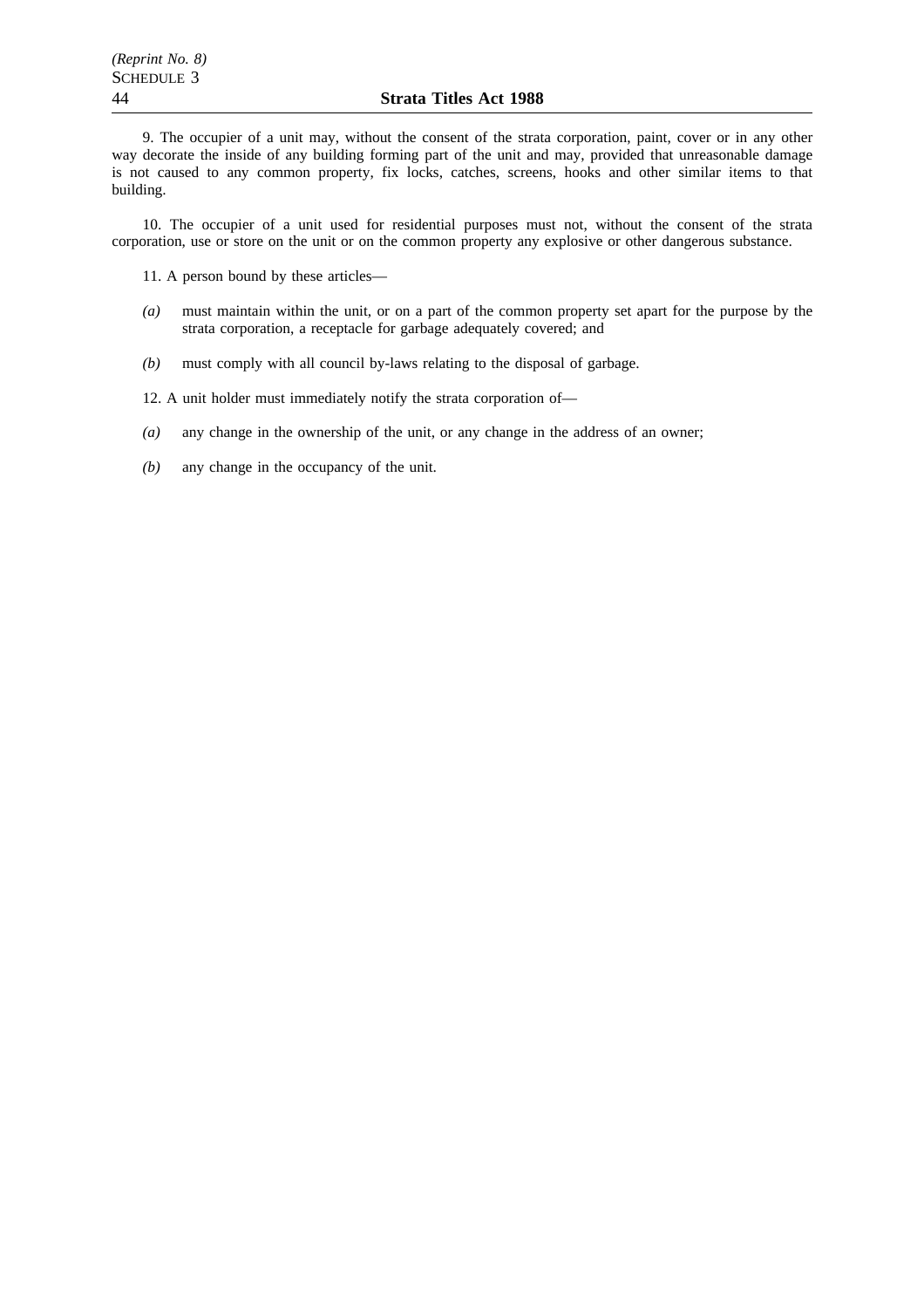# **APPENDIX 1**

### **LEGISLATIVE HISTORY**

(*entries in bold type indicate amendments incorporated since the last reprint*)

| Long title:<br>Section 2:<br>Section $3(1)$ :                                                                                                                                                                                                          | amended by 54, 1990, s. 3(1) (Sched. 4)<br>repealed by 54, 1990, s. 3(1) (Sched. 4)<br>definition of "the Commission" substituted by 54, 1993, s. $13(a)$<br>definition of "fence" inserted by 13, 1990, s. 3(a)<br>definition of "statutory encumbrance" inserted by 13, 1990,<br>s. $3(b)$ ; amended by 54, 1993, s. 13(b); paragraph (c)<br>repealed by 54, 1993, s. 13(b); amended by 56, 1993,<br>Sched. 2                              |
|--------------------------------------------------------------------------------------------------------------------------------------------------------------------------------------------------------------------------------------------------------|----------------------------------------------------------------------------------------------------------------------------------------------------------------------------------------------------------------------------------------------------------------------------------------------------------------------------------------------------------------------------------------------------------------------------------------------|
| Section $5(6)$ :<br>Section $5(7)$ :<br>Section $7(4)$ :<br>Section 7(6):<br>Section $7(7)$ :<br>Section $8(1)$ :<br>Section $8(1a)$ and $(1b)$ :<br>Section $8(4)$ :<br>Section $8(5)$ :<br>Section $8(6)$ :<br>Section $8(7)$ :<br>Section $12(2)$ : | amended by 13, 1990, s. 4<br>amended by 78, 1991, s. 3<br>amended by 54, 1993, s. 13(c)<br>amended by 13, 1990, s. 5(a)<br>amended by 13, 1990, s. 5(b), (c)<br>amended by 38, 1996, s. 41(a)<br>inserted by 38, 1996, s. $41(b)$<br>amended by 11, 1994, Sched.<br>substituted by 13, 1990, s. $6(a)$ ; repealed by 11, 1994, Sched.<br>substituted by 13, 1990, s. $6(b)$<br>inserted by 13, 1990, s. 6(b)<br>amended by 13, 1990, s. 7(a) |
| Section $12(3)$ :<br>Section $12(3a)$ :<br>Section 12(4a):<br>Section $12(5)$ :<br>Section $12(5a)$ :<br>Section $12(6)$ :<br>Section 12(6a):<br>Section $12(8)$ :                                                                                     | amended by 54, 1993, s. 13(d)<br>inserted by 13, 1990, s. 7(b)<br>inserted by 13, 1990, s. 7(c)<br>substituted by 13, 1990, s. 7(d)<br>inserted by 13, 1990, s. 7(d)<br>amended by 13, 1990, s. 7(e); 11, 1994, Sched.<br>inserted by 13, 1990, s. $7(f)$ ; repealed by 11, 1994, Sched.<br>inserted by 38, 1996, s. 42                                                                                                                      |
|                                                                                                                                                                                                                                                        | Division 5 of Part 2 comprising ss. 14 - 15 and heading<br>amended by 13, 1990, s. 8; 54, 1990, s. 3(1) (Sched. 4);<br>23, 1992, s. 7; repealed by 54, 1993, s. 13(e)                                                                                                                                                                                                                                                                        |
| Section $16(2)$ :<br>Section $17(7)$ :<br>Section 17(7a):<br>Section $17(9)$ :                                                                                                                                                                         | amended by 13, 1990, s. 9<br>amended by 13, 1990, s. 10(a)<br>inserted by 13, 1990, s. 10(b)<br>inserted by 38, 1996, s. 43                                                                                                                                                                                                                                                                                                                  |
|                                                                                                                                                                                                                                                        | Division 7A of Part 2 comprising s. 17AAA and heading<br>inserted by 38, 1996, s. 44<br>Division 8 of Part 2 comprising ss. 17A, 17B and heading<br>inserted by 13, 1990, s. 11                                                                                                                                                                                                                                                              |
| Section $17B(2)$ and $(3)$ :<br>Section 17B(4):<br>Section 17B(5):<br>Section 17B(6):<br>Section $20(3)$ :<br>Section $22(1)$ :<br>Section $23(1)$ :<br>Section $23(1a)$ :<br>Section $23(5)$ :                                                        | substituted by 11, 1994, Sched.<br>repealed by 11, 1994, Sched.<br>amended by 54, 1993, s. 13(f); repealed by 11, 1994, Sched.<br>amended by 54, 1993, s. 13(g); repealed by 11, 1994, Sched.<br>repealed by 78, 1991, s. 4<br>amended by 54, 1990, s. 3(1) (Sched. 4); 78, 1991, s. 5<br>amended by 13, 1990, s. 12(a)<br>inserted by 13, 1990, s. 12(b)<br>amended by 54, 1990, s. 3(1) (Sched. 4); substituted by<br>78, 1991, s. 6       |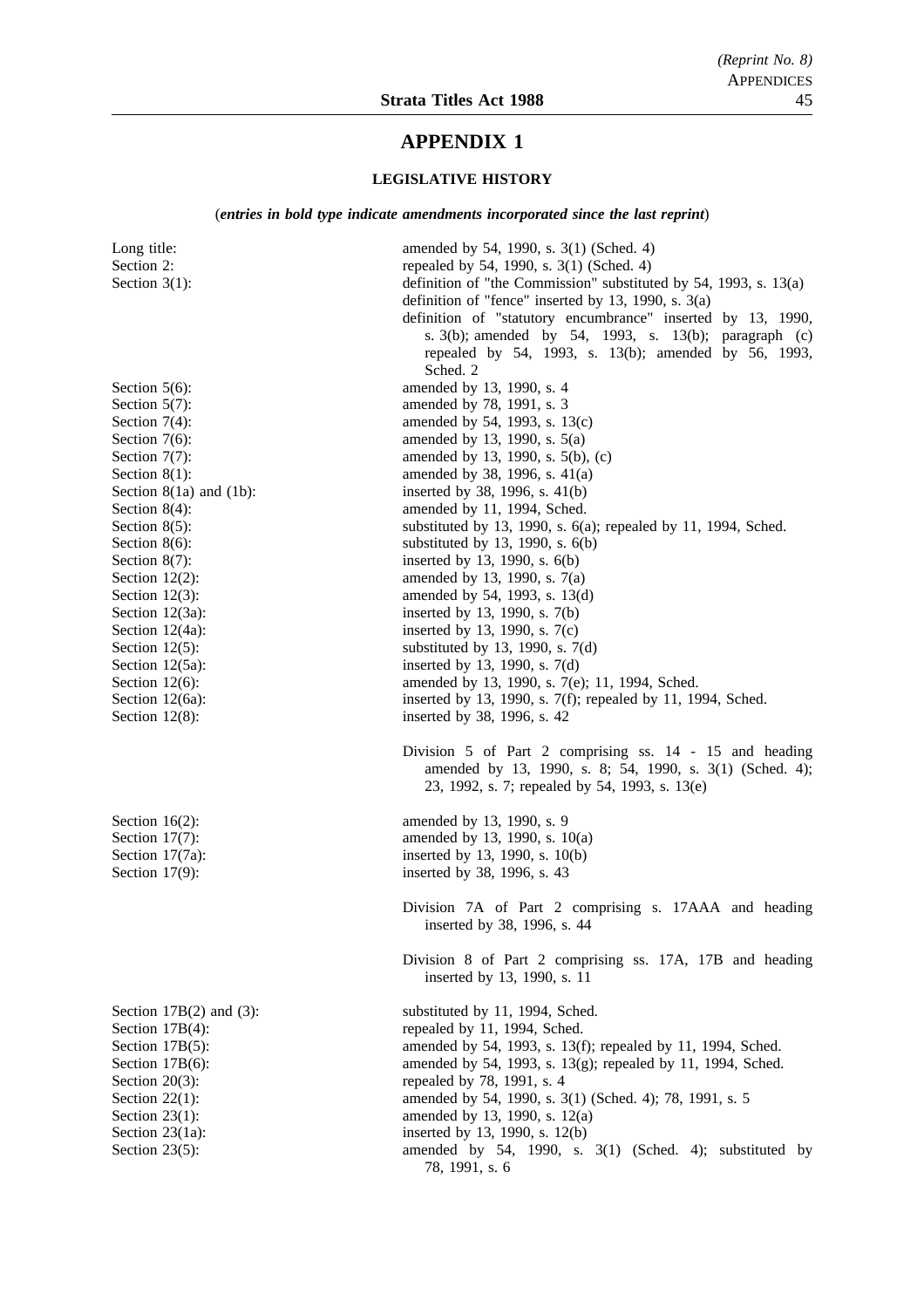Section 25: amended by 13, 1990, s. 13 Section 26(2): amended by 13, 1990, s. 14(a) Section 26(3): amended by 13, 1990, s. 14(b) Section 26(6): amended by 54, 1990, s. 3(1) (Sched. 4) Section 27(8): inserted by 13, 1990, s. 15 Section 29(1): substituted by 13, 1990, s. 16 Section 29(3): amended by 54, 1990, s. 3(1) (Sched. 4); repealed by 78, 1991, s. 7 Section 29(4): repealed by 78, 1991, s. 7 Section 29(5): amended by 54, 1990, s. 3(1) (Sched. 4); repealed by 78, 1991, s. 7 Section 29A: inserted by 26, 1992, s. 10 Section 30(3): amended by 13, 1990, s. 17 Section 31(2): amended by 13, 1990, s. 18 Section 32(1): amended by 54, 1990, s. 3(1) (Sched. 4); 78, 1991, s. 8 Section 33(2): amended by 13, 1990, s. 19(a) Section 33(3): amended by 13, 1990, s. 19(b) Section 33(3a): inserted by 13, 1990, s. 19(c)<br>Section 33(4): amended by 54, 1990, s. 3(1) amended by 54, 1990, s. 3(1) (Sched. 4); 78, 1991, s. 9 Section 33(6): substituted by 13, 1990, s. 19(d) Section 33(7): amended by 13, 1990, s. 19(e) Section 33(8): inserted by 13, 1990, s. 19(f) Section 34(2): amended by 13, 1990, s. 20(a) Section 34(5): amended by 13, 1990, s. 20(b) Section 34(6): substituted by 13, 1990, s.  $20(c)$ Section 34(8): substituted by 13, 1990, s. 20(d) Section 35(1): amended by 13, 1990, s. 21(a) Section 35(1a): inserted by 13, 1990, s. 21(b) Section 35(4): substituted by 13, 1990, s. 21(c) Section  $35(4a)$  and  $(4b)$ : inserted by 13, 1990, s.  $21(c)$ Section 35(6): amended by 13, 1990, s. 21(d) Section 35(7): amended by 13, 1990, s. 21(e) Division 6A of Part 3 comprising ss. 36A - 36L and heading inserted by 38, 1996, s. 45 **Section 36H(1):** amended by 59, 1998, s. 21 Section 38(1): amended by 54, 1990, s. 3(1) (Sched. 4) Section 38(2): substituted by 13, 1990, s. 22 Section 38(3): amended by 54, 1990, s. 3(1) (Sched. 4) Section 39(2): amended by 54, 1990, s. 3(1) (Sched. 4) Section 40(2): amended by 54, 1990, s. 3(1) (Sched. 4) Section 41(1): amended by 13, 1990, s. 23(a), (b); 54, 1990, s. 3(1) (Sched. 4) Section 41(2a): inserted by 13, 1990, s. 23(c); amended by 54, 1990, s. 3(1) (Sched. 4) Part 3A comprising s. 41A and heading inserted by 78, 1991, s. 10 Section 41A(2): substituted by 26, 1992, s.  $11(a)$ Section 41A(4): amended by 26, 1992, s. 11(b) Section 41A(19): definition of "small claim" repealed by 26, 1992, s. 11(c) Section 44(2): substituted by 13, 1990, s. 24 Section 44(3): **amended** by 54, 1990, s. 3(1) (Sched. 4) Section 44A: inserted by 16, 1989, s. 3 Section 44A(2a) and (2b): inserted by 13, 1990, s. 25 Section 49(2): amended by 54, 1990, s. 3(1) (Sched. 4); substituted by 78, 1991, s. 11(a) Section 49(3): amended by 78, 1991, s. 11(b) Section 50(4): amended by 13, 1990, s. 26 Section 50(5): amended by 54, 1990, s. 3(1) (Sched. 4)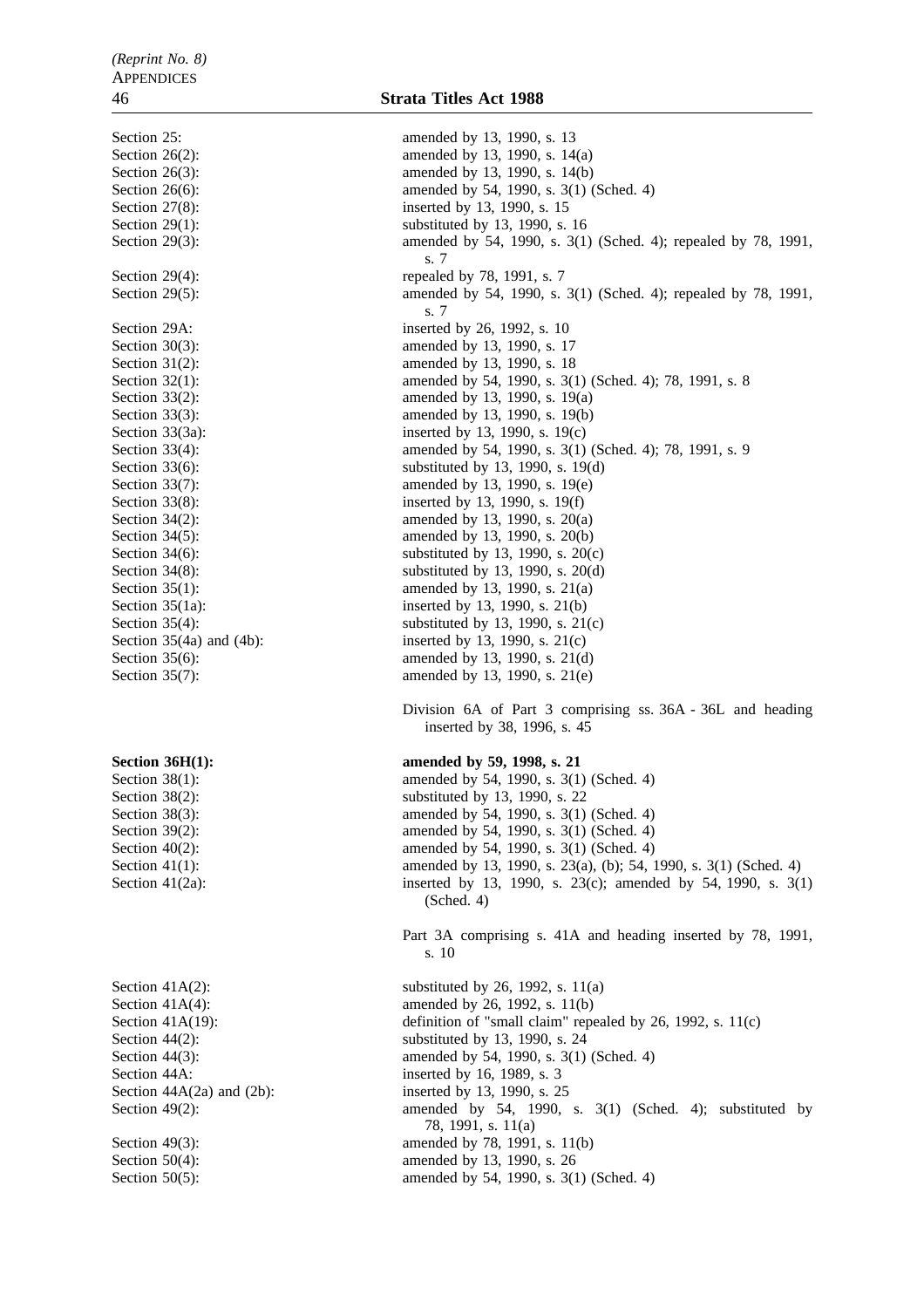Schedule 2<br>Clause 2: Schedule 3

Section 51(2): amended by 54, 1990, s. 3(1) (Sched. 4) Schedule 1: repealed by 54, 1990, s. 3(1) (Sched. 4) substituted by 13, 1990, s. 27

Article 6: amended by 13, 1990, s. 28